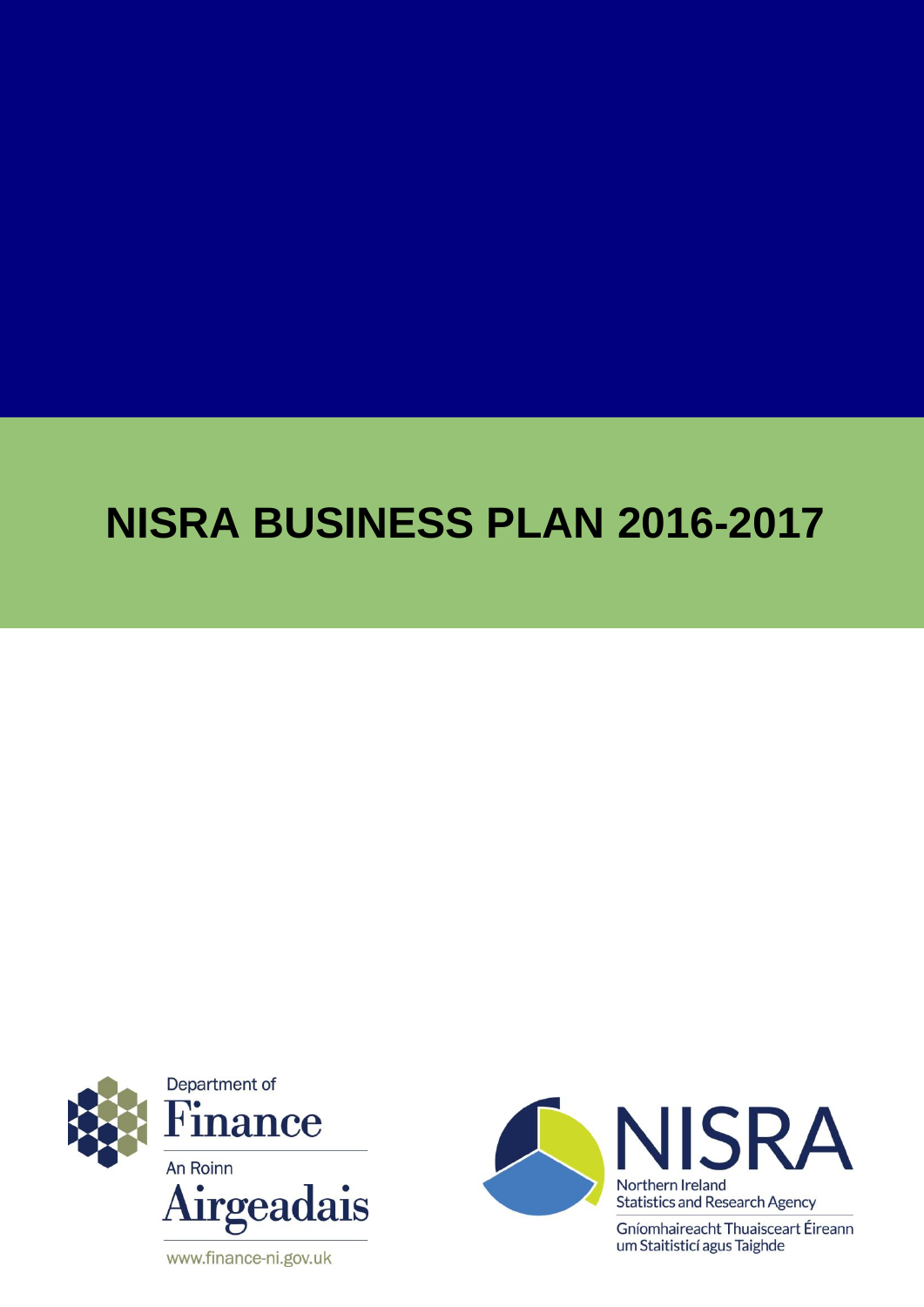## **Contents**

| 3               |
|-----------------|
| 4               |
| 4               |
| 5               |
| 6               |
| 8               |
| 22              |
| 23              |
| 25              |
| 51              |
| 52 <sub>2</sub> |
| 62              |
|                 |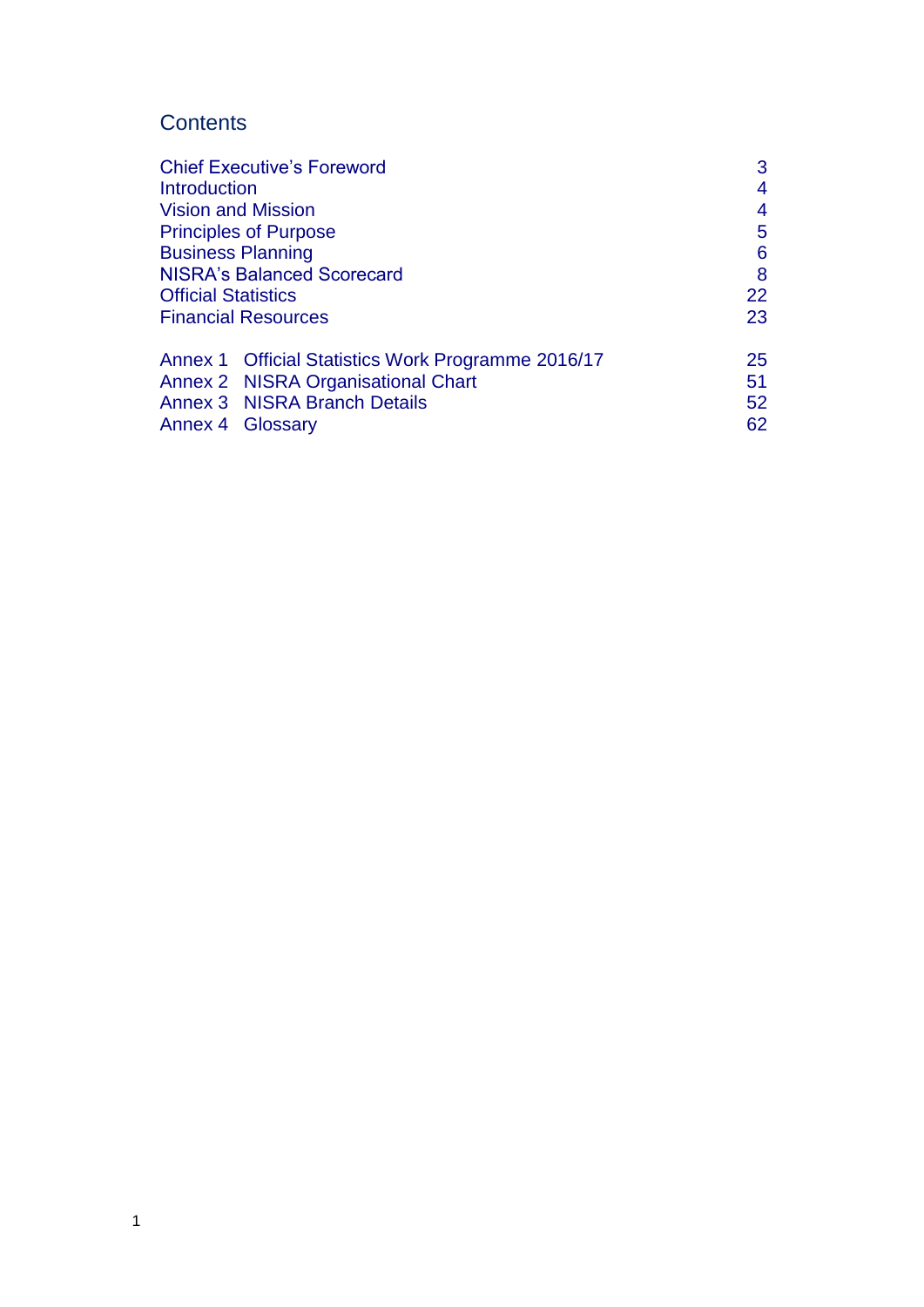# **NISRA AT A GLANCE**

| <b>Headquarters</b>                                      | <b>Northern Ireland Statistics and Research Agency</b><br><b>McAuley House</b><br>2-14 Castle Street<br><b>Belfast</b><br><b>BT1 1SA</b>                                                        |
|----------------------------------------------------------|-------------------------------------------------------------------------------------------------------------------------------------------------------------------------------------------------|
| <b>Website</b>                                           | www.nisra.gov.uk                                                                                                                                                                                |
| <b>E-mail address</b>                                    | info.nisra@finance-ni.gov.uk                                                                                                                                                                    |
| <b>Status</b>                                            | <b>Executive Agency within the Department of Finance</b><br>(DoF)                                                                                                                               |
| <b>Chief Executive &amp;</b><br><b>Registrar General</b> | Ms Siobhan Carey (from 1 September 2016)                                                                                                                                                        |
| <b>Number of staff at</b><br>1 April 2016                | 422                                                                                                                                                                                             |
| <b>Vision</b>                                            | Trusted statistics and research for a better society                                                                                                                                            |
| <b>Ministerial Targets</b><br>2016/17                    | Assist departments in developing robust indicators and<br>measures for the next Programme for Government<br>(PfG).<br>To further modernise the GRO registration function<br>throughout 2016/17. |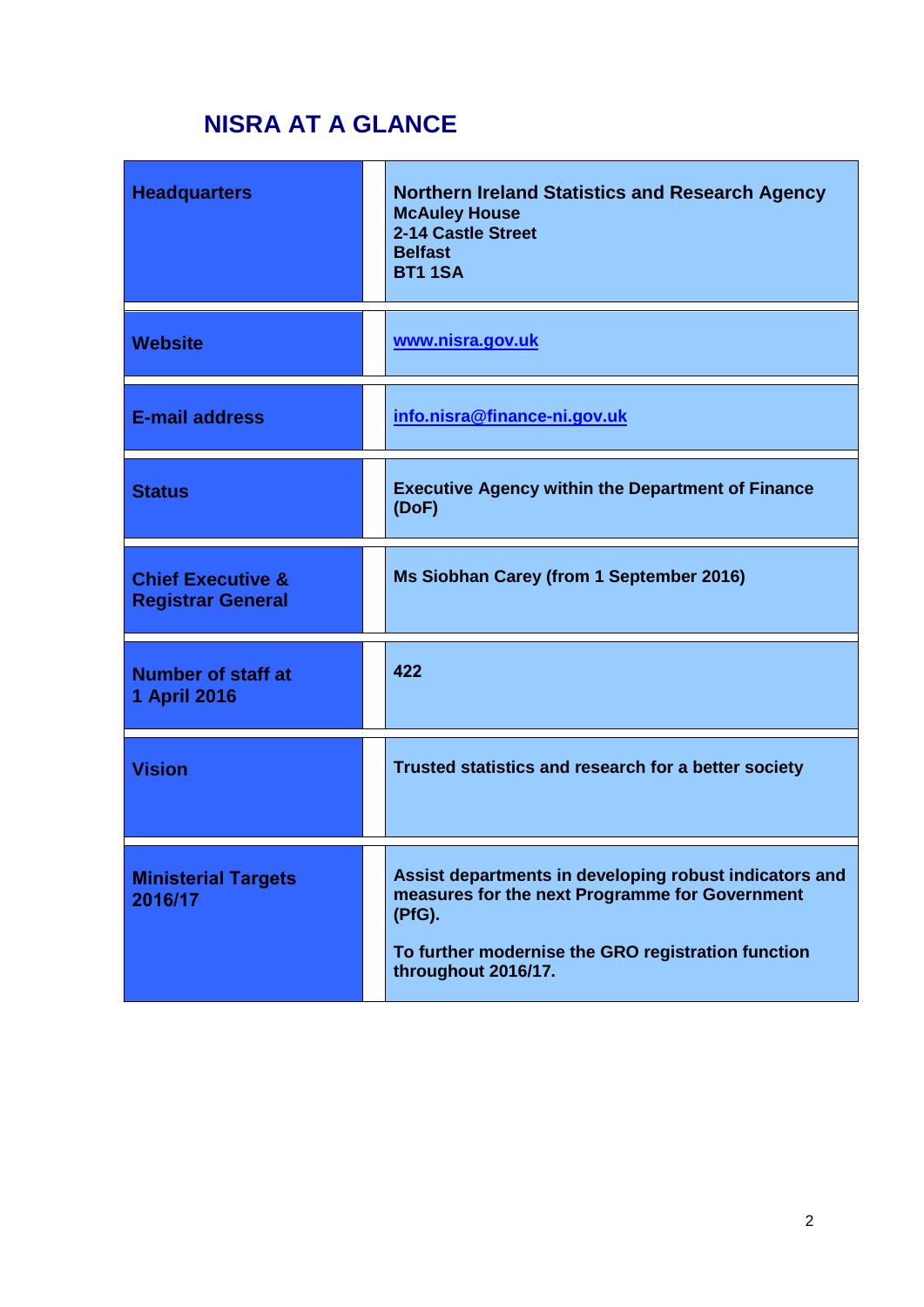# **Chief Executive's Foreword**

NISRA's operational business plan for 2016/17 is a one year standalone plan that draws on the strategic themes set out in our 2012-15 Corporate Plan. In line with the approach taken by the Department, the NISRA 2012-15 Corporate Plan has been rolled forward to 2016/17. A three year corporate plan reflecting the new Programme for Government will be developed for the period 2017-20.

The plan has been endorsed by our Minister. In developing the plan we consulted with all branches within the Agency and also with the Department.

The NISRA Business Plan has been developed within the context of the existing Programme for Government and the DoF 2016/17 Business Plan. It will be supported by Branch plans which reflect what each Branch will do in order to deliver the Agency targets. These plans are further supported by Personal Performance Agreements (PPA) and Personal Development Plans (PDP) which identify what individuals will do to contribute to the achievement of the Agency's targets during the year.

While NISRA shares the strategic context with the broader Department, it also operates within the wider UK government statistical community. The remit of the UK Statistics Authority, a non-ministerial government department, extends to Northern Ireland and NISRA complies with the Authority's Code of Practice for Official Statistics. In keeping with the Authority's strategy for official statistics for 2015-20, 'Better Statistics Better Decisions' NISRA aims to produce high quality statistics, analysis and advice to help inform decision making.

In tandem with this, and in line with Departmental priorities, NISRA is committed to delivering value for money and using technology to further modernise its statistics and deliver accessible and responsive services for its customers.

Achievement of the targets set out in this Business Plan is, of course, dependent on the availability of adequate resources and will present particular challenges following the reduction in staff numbers due to the Voluntary Exit Scheme (VES) and the current financial climate. The commitments contained within the Agency Balanced Scorecard will be reviewed regularly in-year and, where necessary, objectives and targets will be adjusted in line with competing Agency priorities and financial resources.

Siobhan Carey Chief Executive and Registrar General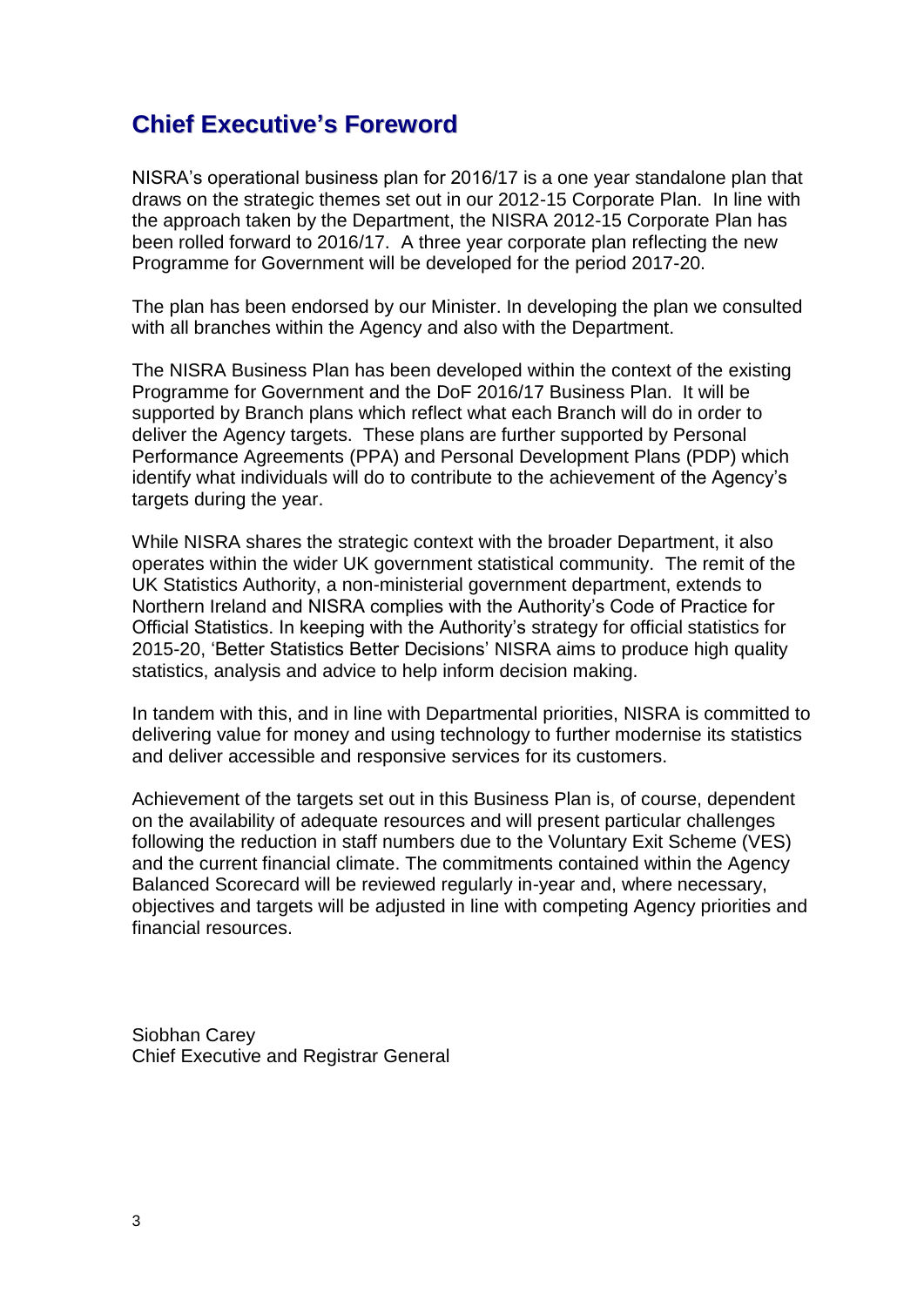# **Introduction**

The Northern Ireland Statistics and Research Agency (NISRA) is an Executive Agency within the Department of Finance (DoF) and was established on 1 April 1996 under the Government's Next Steps Initiative. The Agency also incorporates the General Register Office (GRO) for Northern Ireland.

The corporate aims of the Agency are:

- To provide a statistical and research service to support decision-making by Northern Ireland Ministers and Departments;
- To inform elected representatives and the public through the dissemination of reliable official statistics; and
- To administer the marriage laws and to provide of a system for the civil registration of births, marriages and civil partnerships, adoptions and deaths in Northern Ireland.

# **Vision and Mission**

The Agency's vision is:

*Trusted statistics and research for a better society.*

Our accompanying Mission statement is:

*To produce and disseminate high quality, trusted and meaningful statistics and research to inform decisions and improve understanding; and*

*To provide a high quality and cost effective civil registration service to meet users' needs.*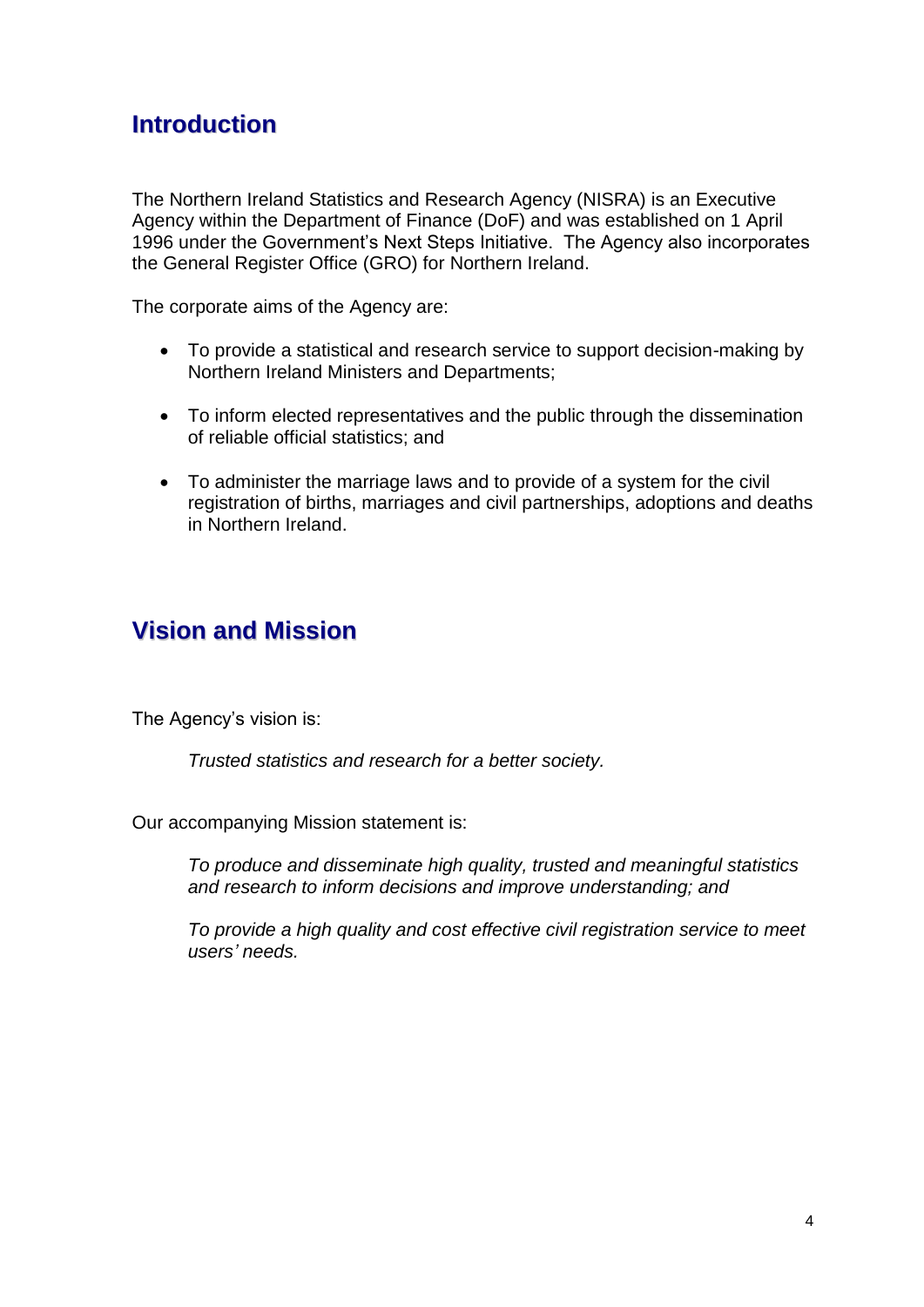# **Principles of Purpose**

Underpinning our vision are our principles of purpose. These describe the ethos of our organisation, what is important to us and how we conduct our business as an Agency and as individuals. They are:

#### Relevance

Our statistics and research will inform significant decisions in government, business and the wider community and, in so doing, contribute to the quality of life in Northern Ireland;

#### **Integrity**

Our statistics and research will gain public trust through being produced using objective and transparent methods;

#### **Quality**

Our statistics and research will be fit for purpose and of high quality;

#### **Accessibility**

Access to our records, statistics and research findings will be fair and open;

#### Protecting confidentiality

We will protect the confidentiality of information we hold;

#### **Security**

We will hold our records securely, protected from loss or damage;

#### Balancing the needs of users against the burden on providers

Costs of compliance will be kept to an acceptable level and data collected only when the benefits of a statistical survey exceed the cost to providers;

#### **Modernisation**

To modernise our data collection and dissemination procedures through innovation and the use of technology;

#### Efficiency in costs, fairness in prices

We will strive to be efficient and to provide value for money in both costs and prices; and

#### **Service**

We will deliver a modern and affordable service which meets the needs of today's society.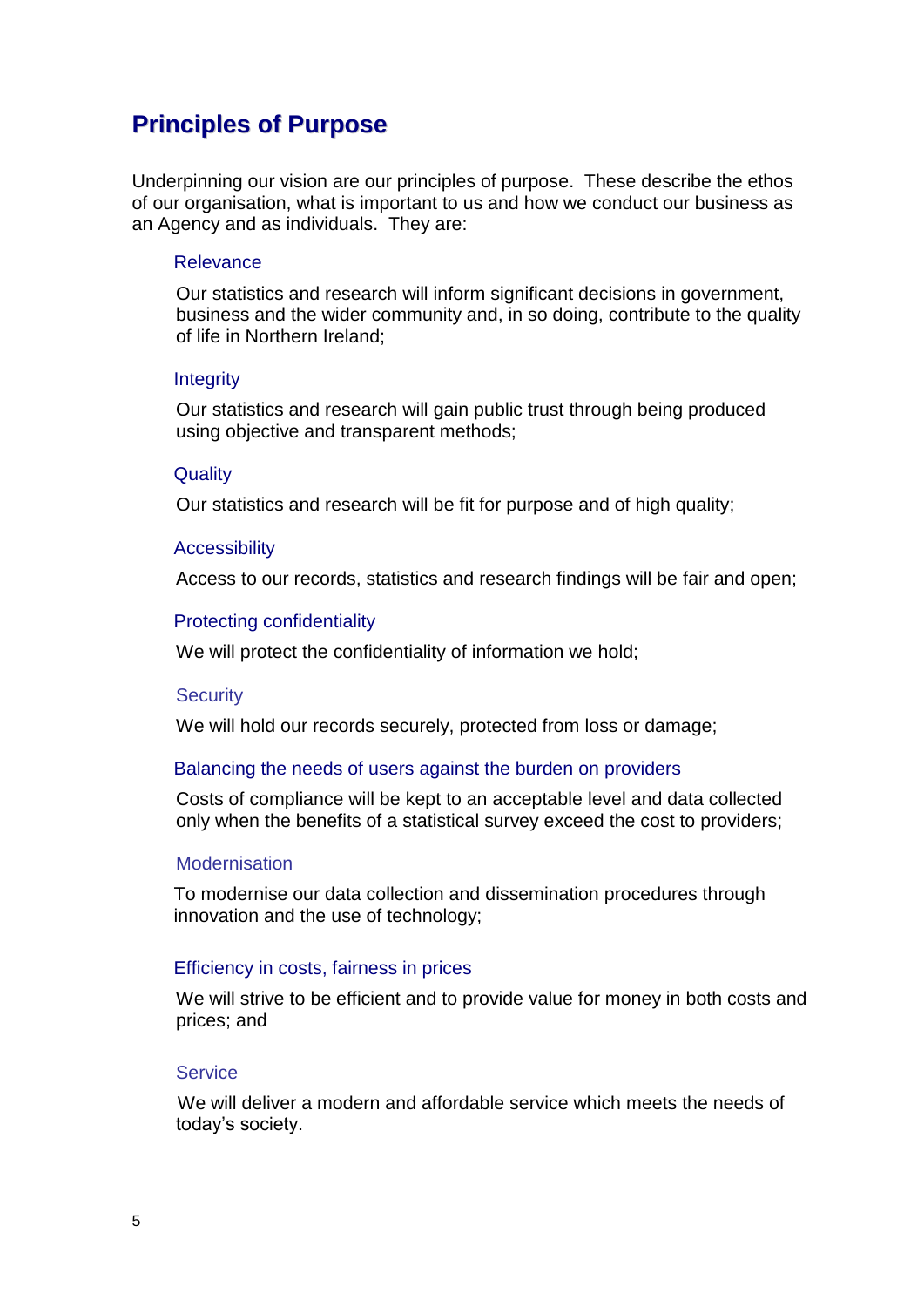# **Business Planning**

1

The NISRA Business Plan sets out the Ministerial and Chief Executive targets for 2016/17. The plan identifies the targets, associated measures and actions that will be taken to ensure that the Agency continues to maintain and enhance:

- **Impact -** delivering a modernised registration service and supporting and influencing decision-making in government and the wider community through engagement and the dissemination of reliable official statistics;
- **Quality -** ensuring outputs are produced to the highest professional and methodological standards; and developing and managing appropriately skilled people who take pride in their work and their organisation;
- **Trust -** through the trustworthiness, impartiality and independence of its outputs, responsiveness to users' needs and adherence to the Code of Practice for Official Statistics; and
- **Governance (Management) -** through adherence to procedural and legislative requirements, including UK Statistics Authority guidance and departmental policies, and the application of appropriate financial controls.

It reflects the Agency's priorities and also includes the work programme for the coming year.

This approach is similar to the Balanced Scorecard methodology<sup>1</sup> used by Department of Finance (DoF) Business Areas, but has been tailored to reflect NISRA's priorities and position within the wider UK government statistical community. Like the Balanced Scorecard approach, there is a clear focus on outcomes and effective measurement. The NISRA quadrants map to the four DoF quadrants:

| Impact       | maps to | <b>Business Results and Customers</b>          |
|--------------|---------|------------------------------------------------|
| Trust        | maps to | <b>Customers</b>                               |
| Quality      | maps to | <b>Customers and Organisation and People</b>   |
| Governance   | maps to | Internal Processes and Organisation and People |
| (Management) |         |                                                |

The NISRA 'Balanced Scorecard' is used to help communicate objectives, measures and targets through the organisation. It also encourages managers to critically examine these four key areas that have been determined as being important to the success of the Agency.

The commitments contained within the Agency Balanced Scorecard will be reviewed regularly in-year and, where necessary, objectives and targets will be adjusted in line with competing Agency priorities and within the context of

 $1$  The Balanced Scorecard is a management system (not only a measurement system) that enables organisations to clarify their vision and strategy and translate them into action. It provides feedback around both the internal business processes and external outcomes in order to continuously improve strategic performance and results.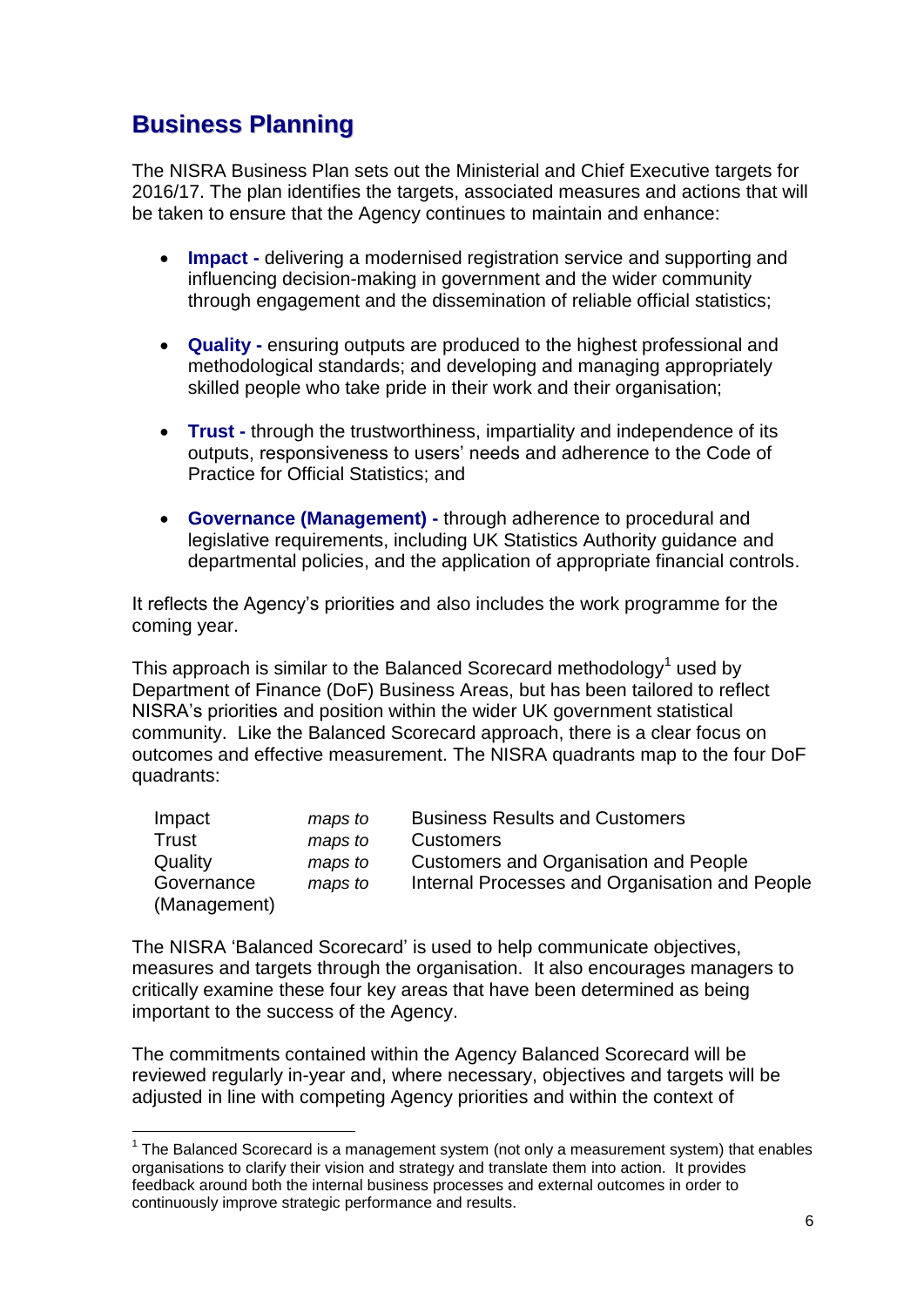continued financial pressures and reduced staff numbers. Building on the NISRA Balanced Scorecard, each branch will have its own Business Plan, and through it Personal Performance Agreements (PPA) will directly link individual performance and responsibilities to the overall corporate objectives.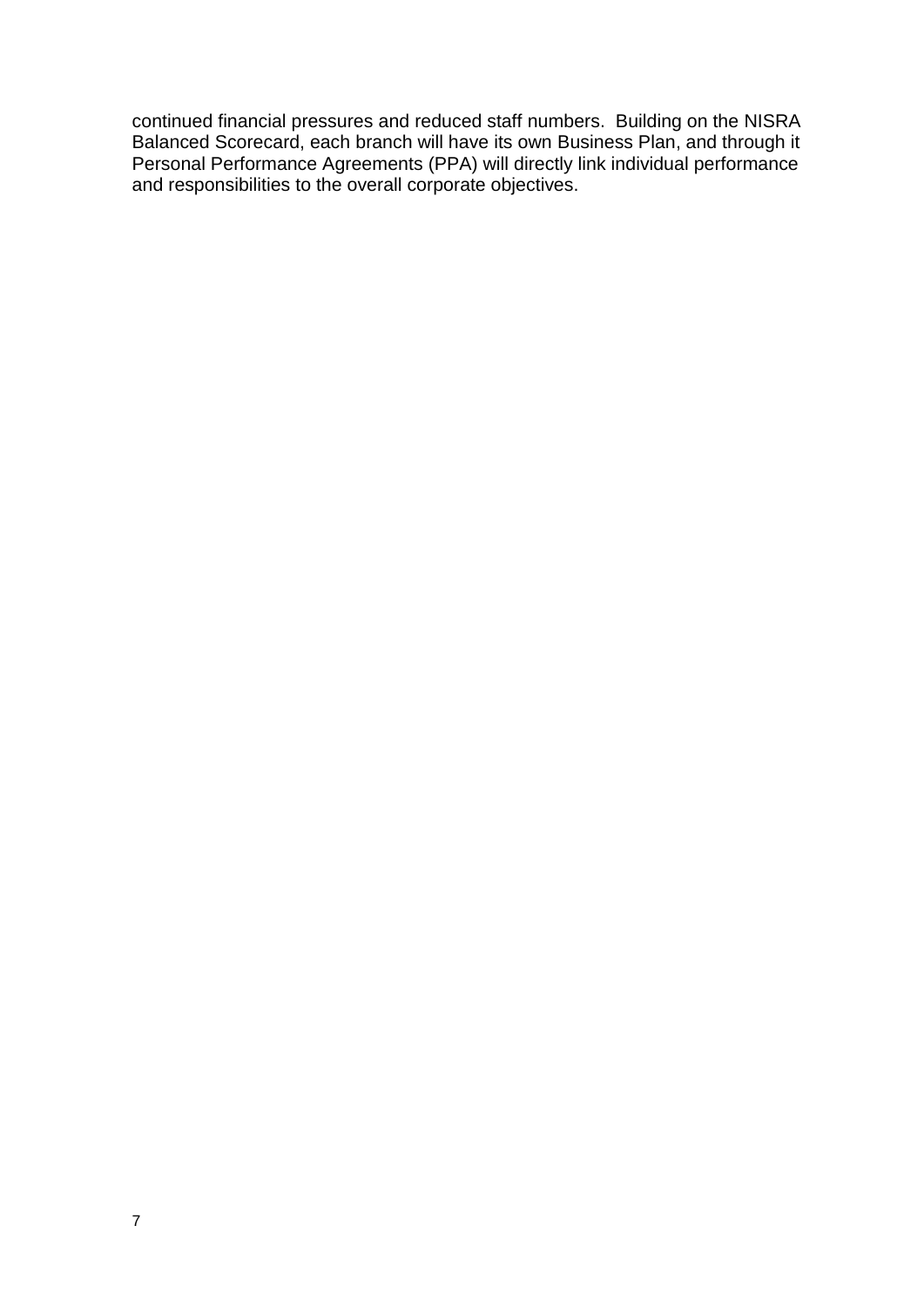# **NISRA's Balanced Scorecard 2016/17**

| <b>Impact</b>                                                                              |                                                                                                                                                                       |                                                                                                                                                                                                                           |                                                                                                                                                                                                                                             |
|--------------------------------------------------------------------------------------------|-----------------------------------------------------------------------------------------------------------------------------------------------------------------------|---------------------------------------------------------------------------------------------------------------------------------------------------------------------------------------------------------------------------|---------------------------------------------------------------------------------------------------------------------------------------------------------------------------------------------------------------------------------------------|
| <b>Objective</b>                                                                           | <b>Targets</b>                                                                                                                                                        | <b>Actions</b>                                                                                                                                                                                                            | <b>Measures</b>                                                                                                                                                                                                                             |
| 11: To<br>influence<br>decision-<br>making in<br>government<br>and the wider<br>community. | (i) Assist departments<br>in developing robust<br>indicators and<br>measures for the next<br>Programme for<br>Government (PfG).<br>DoF (Ministerial)<br><b>Target</b> | The Executive Office will<br>lead in the development of<br>PfG Indicators and<br>Measures assisted by<br>relevant NISRA<br>statisticians. NISRA<br>statisticians to assist and<br>support the data<br>development agenda. | PfG indicators and measures<br>drafted by end May 2016.<br>Plans for data development<br>prepared by 31 March 2017.                                                                                                                         |
|                                                                                            |                                                                                                                                                                       | The Executive Office to<br>monitor PfG annually (and<br>disseminate accordingly) at<br>both population and<br>performance level with the<br>assistance of relevant<br>NISRA statisticians in all<br>departments.          |                                                                                                                                                                                                                                             |
|                                                                                            |                                                                                                                                                                       | NISRA DoF to publish<br>annual wellbeing statistics.                                                                                                                                                                      | Annual wellbeing statistics<br>published                                                                                                                                                                                                    |
|                                                                                            | (ii) To further<br>modernise the GRO<br>registration function<br>throughout 2016/17<br>DoF (Ministerial)<br><b>Target</b>                                             | Develop draft Regulations<br>to permit the future delivery<br>of on-line birth registration.<br>Work with HMRC to support<br>the use of birth registration<br>information in HMRC<br>functions.                           | Regulations to permit the future<br>delivery of on-line birth<br>registration drafted in line with<br>legislative timetable by 31st<br>March 2017.                                                                                          |
|                                                                                            |                                                                                                                                                                       | Develop a Strategic Outline<br>Case (SOC) for the<br>enhancement of the on-line<br>genealogical system by 31<br>March 2017.                                                                                               | Strategic Outline Case (SOC)<br>for the enhancement of the on-<br>line genealogical system<br>developed by 31st March 2017.                                                                                                                 |
|                                                                                            | (iii) To enhance the<br>profile of NISRA and<br>the services NISRA<br>delivers.                                                                                       | Increase engagement with<br>policy colleagues through<br>the Policy Champions<br>Network to improve 'use of<br>evidence' in policymaking.<br>NISRA Branches to engage<br>proactively with relevant                        | NISRA actively participates in<br>the Policy Champions Network<br>(PCN), Statistics Co-ordinating<br>Group (SCG), Statistics<br>Advisory Committee (SAC) and<br>other relevant cross-<br>departmental and / or external<br>advisory groups. |
|                                                                                            |                                                                                                                                                                       | policy colleagues.<br>To maintain involvement in<br>STEM activity throughout<br>the year (including non-<br>school based activities).                                                                                     | Departmental Open days held.<br>Number of Departmental Board<br>/ Committee appearances<br>where policy officials were                                                                                                                      |
|                                                                                            |                                                                                                                                                                       | Promote the use of the<br>NINIS website and the<br>neighbourhood information<br>service both internally<br>(within government) and                                                                                        | supported by NISRA.<br>NISRA / STEM ambassadors'<br>activity report.<br>Number of visits to NINIS                                                                                                                                           |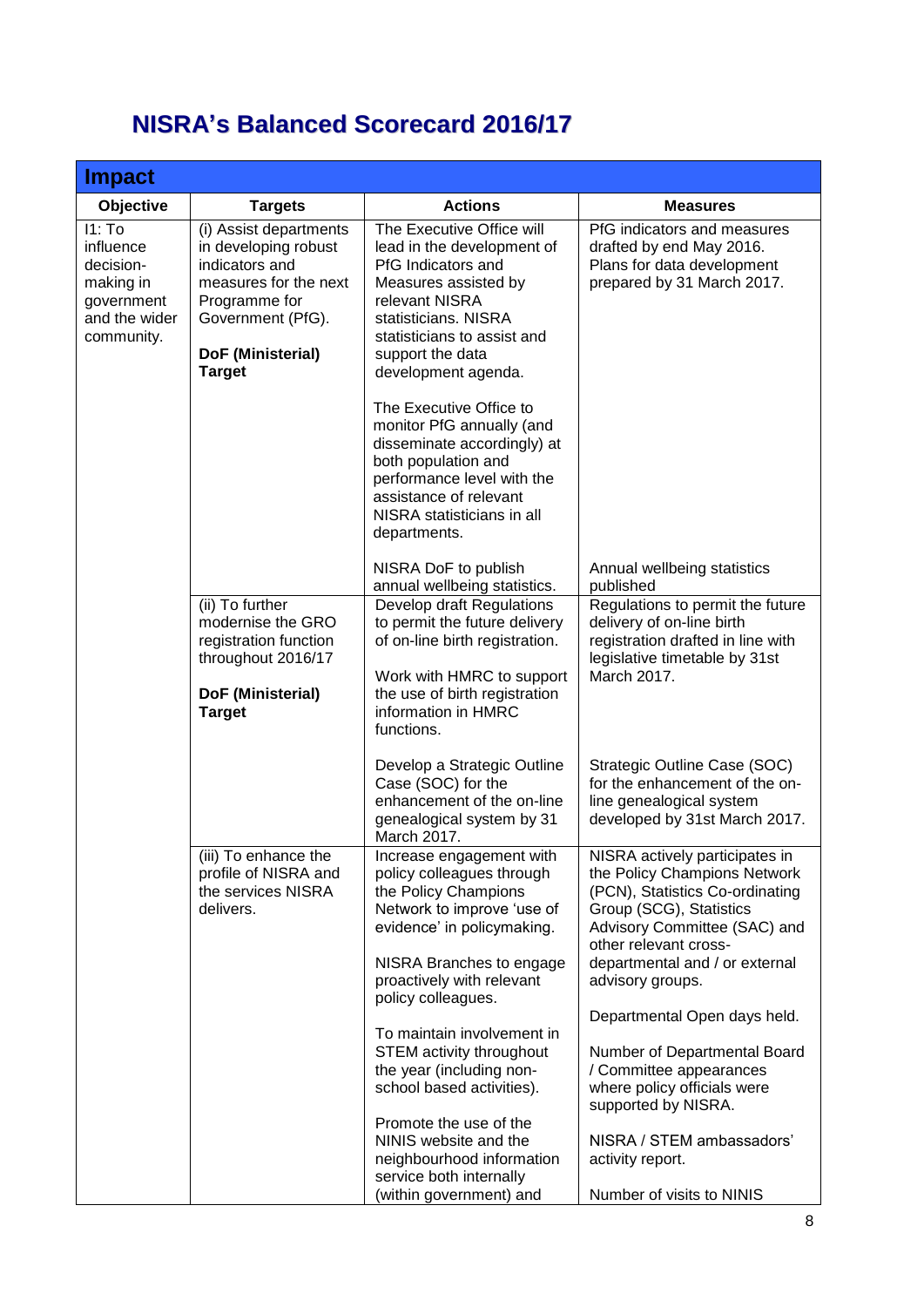|                                                                                       | externally.                                                                                                                    | website.                                                                                                           |
|---------------------------------------------------------------------------------------|--------------------------------------------------------------------------------------------------------------------------------|--------------------------------------------------------------------------------------------------------------------|
|                                                                                       | Promote NISRA through<br>activities such as seminars,<br>social media and NINIS<br>workshops.                                  | Number of events (such as<br>workshops, seminars,<br>presentation stands) delivered /<br>participated in by NINIS. |
|                                                                                       | Increase the overall number<br>of followers on Facebook<br>and the NISRA, NINIS and<br><b>ELMS Twitter sites during</b>        | Other events (such as<br>workshops, seminars) delivered<br>/ co-delivered by NISRA.                                |
|                                                                                       | 2016/17.                                                                                                                       | NISRA website hits.                                                                                                |
|                                                                                       | Increase the overall number<br>of tweets on the NISRA,<br><b>NINIS and ELMS Twitter</b>                                        | Overall tweets (NISRA, NINIS<br>and ELMS).                                                                         |
|                                                                                       | sites during 2016/17.                                                                                                          | Facebook followers.                                                                                                |
|                                                                                       | Engage with relevant cross-<br>departmental and external                                                                       | Number of Twitter followers.                                                                                       |
|                                                                                       | advisory groups, such as<br>SCG and SAC.                                                                                       | Press coverage (detailed in<br>Agency Brief).                                                                      |
| (iv) To have<br>specification for new<br>NISRA website in<br>place and business       | NISRA Agency Board to<br>agree process to develop<br>new website including<br>appointment of SRO and                           | Business case and specification<br>to be developed and accepted<br>by December 2016.                               |
| case accepted by<br>December 2016, with                                               | project team.                                                                                                                  | New NISRA website to be<br>progressed to ensure it                                                                 |
| a view to having the<br>new website<br>operational in 2017/18                         | Resources to be secured to<br>develop and maintain<br>website.                                                                 | becomes operational in<br>2017/18.                                                                                 |
| (All subject to funding<br>availability).                                             | SRO should work with<br>internal and external<br>resources to agree website<br>specification and oversee<br>delivery.          |                                                                                                                    |
|                                                                                       |                                                                                                                                | New NISRA website is SEO                                                                                           |
|                                                                                       | Website to be designed so<br>that users can easily find<br>what they are looking for,<br>including users with a<br>disability. | (search engine optimised).                                                                                         |
| (v) To take forward the<br>Communications<br>Strategy actions<br>specific to 2016/17. | Implement the 2016/17<br><b>Communications Strategy</b><br>Actions.                                                            | Progress against 2016/17<br>actions on the 2015-2018<br>Communications Action Plan.                                |
| (vi) To consider and<br>develop data science                                          | To implement data science<br>Agency Board actions.                                                                             | Actions agreed by NISRA<br>Agency Board implemented.                                                               |
| and data analytics<br>within NISRA.                                                   | To work towards building on<br>existing skills of<br>statisticians.                                                            | Improve data analytics<br>knowledge / skills based on<br>survey baseline.                                          |
|                                                                                       | To review competence<br>framework to include data<br>science skills.                                                           | Competence framework<br>reviewed.                                                                                  |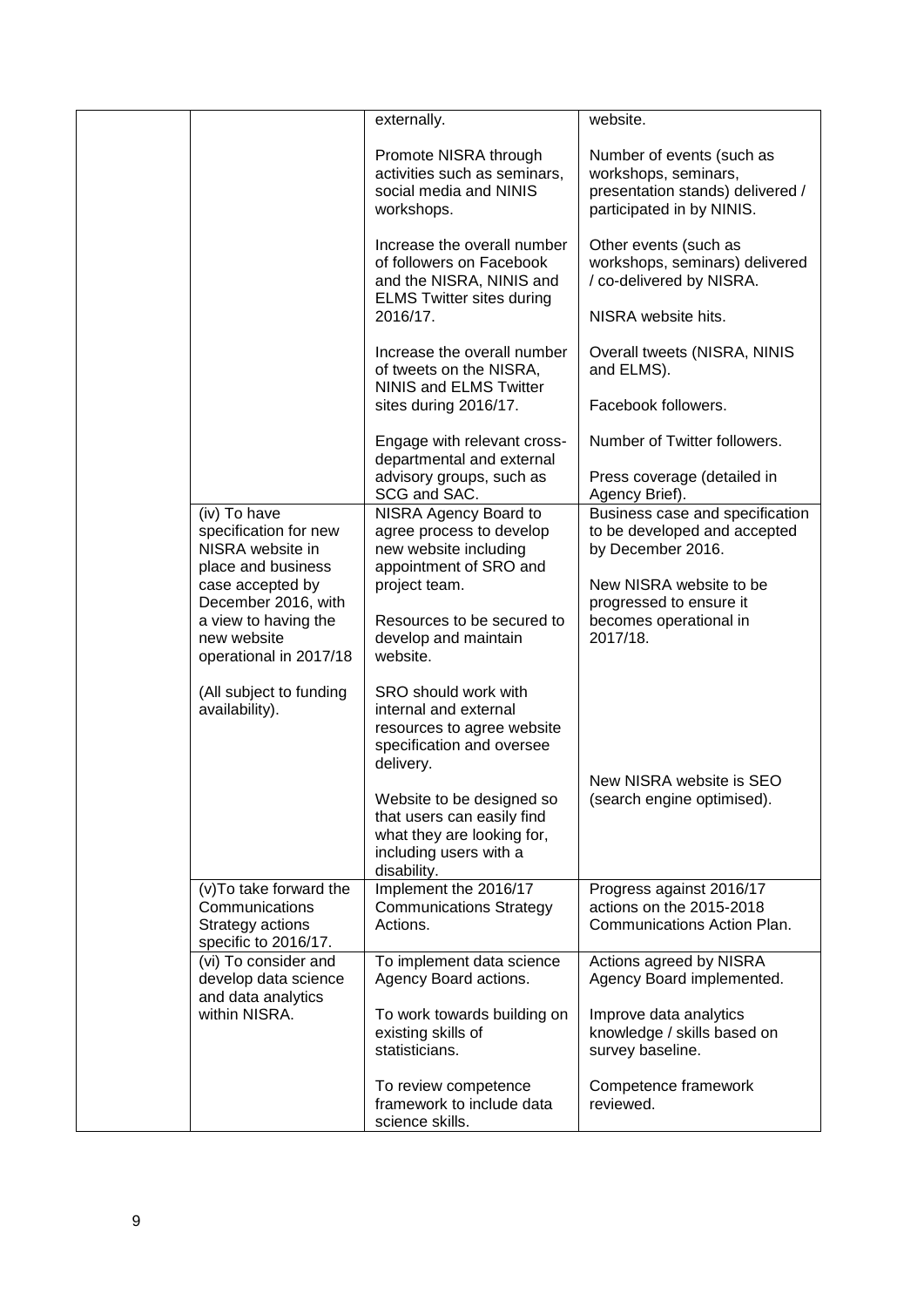| (vii) To promote<br>NISRA data and<br>increase the usability<br>of such data, through<br>engaging with the                                                                            | To increase the percentage<br>of NISRA products with a 3<br>star rating from 24% to 35%<br>in 2016/17.                                                                                                                                                            | Percentage of NISRA products<br>with a 3 star rating.                                                                                                                   |
|---------------------------------------------------------------------------------------------------------------------------------------------------------------------------------------|-------------------------------------------------------------------------------------------------------------------------------------------------------------------------------------------------------------------------------------------------------------------|-------------------------------------------------------------------------------------------------------------------------------------------------------------------------|
| Open Data Agenda as<br>agreed by Agency<br>Board in adherence to<br>the new public sector                                                                                             | To have some NISRA<br>products with a 4 star rating<br>by March 2017.                                                                                                                                                                                             | Number of NISRA products with<br>a 4 star rating.                                                                                                                       |
| strategy.                                                                                                                                                                             | To have NISRA<br>representation on the Open<br>Data Implementation Board.                                                                                                                                                                                         | NISRA represented on the<br>Open Data Implementation<br>Board.                                                                                                          |
|                                                                                                                                                                                       | NISRA statisticians to<br>engage with requests to<br>publish Open Data on the<br>public sector portal.                                                                                                                                                            | Number of NISRA datasets<br>available through the Open<br>Data portal.                                                                                                  |
|                                                                                                                                                                                       | Increase number of NISRA<br>datasets available through<br>the Open Data portal.                                                                                                                                                                                   |                                                                                                                                                                         |
| (viii) To progress work<br>to update Northern<br>Ireland's spatial<br>measures of multiple<br>deprivation as<br>commissioned by the<br><b>NICS Statistics Co-</b><br>ordinating Group | To publish, by Summer<br>2016, the results of the<br>consultation seeking the<br>views of key users on the<br>geographical levels for<br>which results will be<br>released.                                                                                       | <b>Output Geography Consultation</b><br>launched in February 2016 with<br>an analysis of the responses to<br>the consultation published by<br>Summer 2016.              |
| $(SCG)$ .                                                                                                                                                                             | To initiate a methodology<br>consultation in Autumn<br>2016 seeking the views of<br>key users on the proposed<br>indicators to be included in<br>the updated multiple<br>deprivation measures and<br>to publish the results of the<br>consultation by March 2017. | <b>Methodology Consultation</b><br>launched in Autumn 2016.<br>Analysis of responses published<br>by March 2017.                                                        |
|                                                                                                                                                                                       | To achieve project<br>milestones for 2016/17.                                                                                                                                                                                                                     | Project milestones achieved.                                                                                                                                            |
| (ix) To agree a<br><b>Business Case for the</b><br>2021 Census with DoF<br>supply by the end of<br>March 2017 and take<br>forward internal<br>statistical development                 | To develop (and use) an<br>Address Register derived<br>from appropriate data<br>sources that provides an<br>improved address frame for<br>household data collections.                                                                                             | Provision of an appropriate<br>address frame to Central<br>Survey Unit (CSU) by<br>December 2016.                                                                       |
| work towards this.                                                                                                                                                                    | To further develop and<br>consider for publication<br><b>Population Estimates based</b><br>on Administrative Data for<br><b>Local Government Districts</b><br>in Northern Ireland by<br>March 2017.                                                               | An Update and Proposals paper<br>on the publication of Population<br>Estimates based on<br>Administrative Data (for LGD in<br>NI), to be available by<br>December 2016. |
|                                                                                                                                                                                       | To produce, in conjunction<br>with DoF, a Business Case<br>for the 2021 Census.                                                                                                                                                                                   | Business Case for 2021 Census<br>provided to DFP.                                                                                                                       |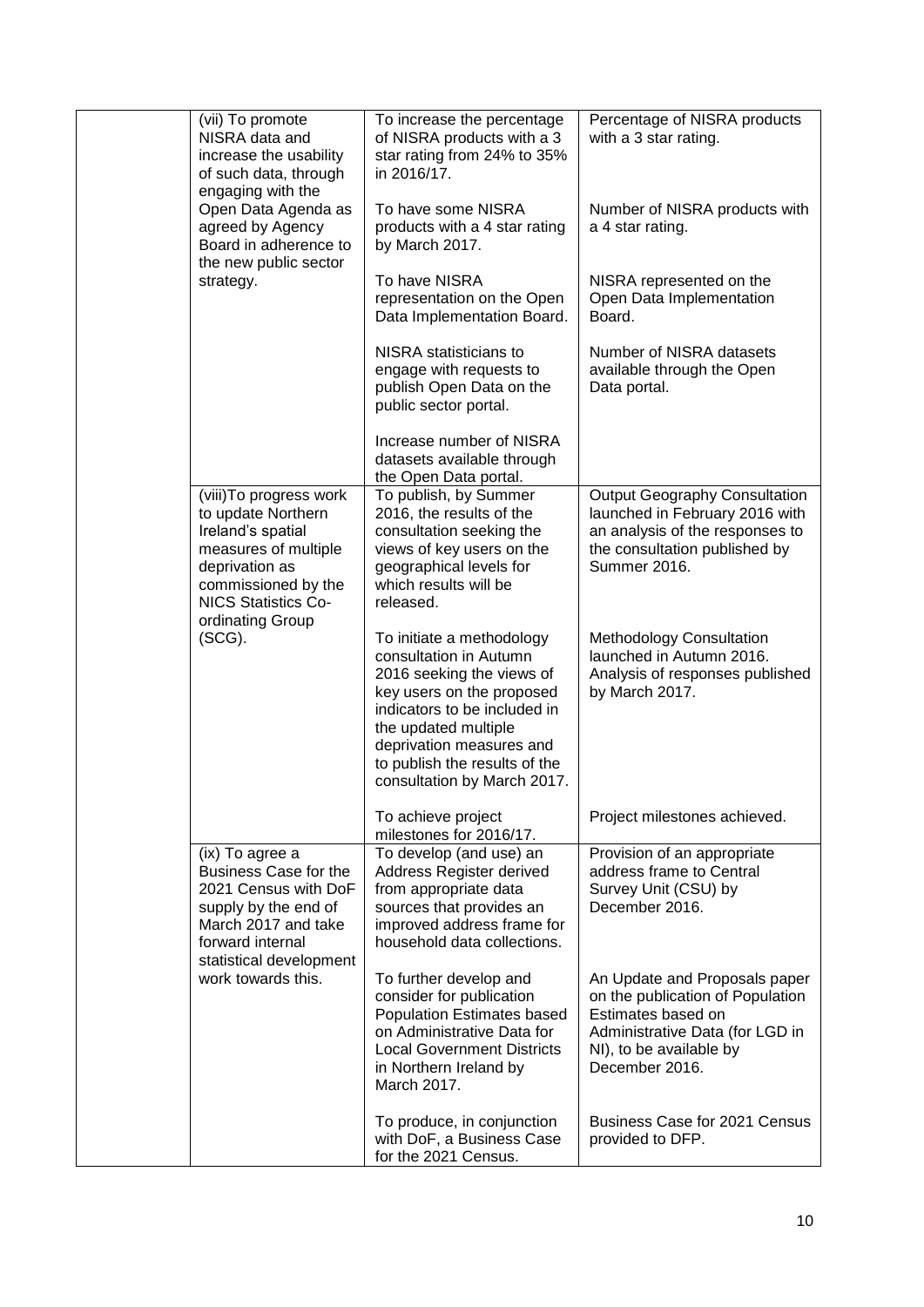| (x) To further<br>modernise business<br>and household<br>surveys including<br>implementing the<br>development of<br>channels for electronic<br>/ on-line data<br>collection by March<br>2017. | Testing of online<br>functionality of Blaise 5<br>during 2016/17.<br>Development of Blaise 5<br>systems needed to migrate<br>existing survey projects<br>during 2016/17.                                                                                                                                                                                        | Completion of a series of on-line<br>access tests: within CSU, within<br>Census office, with wider<br>NISRA, and off-site test by end<br>March 2017.<br>Deployment of a live pilot<br>exercise during 2016/17.<br>Development of case<br>management systems.<br>Development of new visual<br>interface.<br>HQ statistical staff trained on<br>Blaise 5 software.<br>Training programme for survey<br>interviewers developed.                         |
|-----------------------------------------------------------------------------------------------------------------------------------------------------------------------------------------------|-----------------------------------------------------------------------------------------------------------------------------------------------------------------------------------------------------------------------------------------------------------------------------------------------------------------------------------------------------------------|------------------------------------------------------------------------------------------------------------------------------------------------------------------------------------------------------------------------------------------------------------------------------------------------------------------------------------------------------------------------------------------------------------------------------------------------------|
|                                                                                                                                                                                               | Implement the Integrated<br><b>Business Survey System</b><br>(IBSS) statistical integration<br>across three business<br>surveys by March 2017.<br>Implement IBSS electronic<br>data collection processes<br>across business surveys by<br>March 2017.                                                                                                           | Statistical integration element of<br>IBSS implemented across a<br>number of business surveys by<br>March 2017.<br>Number of business surveys<br>with Integrated Business Survey<br>System Electronic Data<br>Collection implemented by<br>March 2017.                                                                                                                                                                                               |
| (xi) To take forward<br>the development of<br>the key elements of a<br>system of Economic<br><b>Accounts in Northern</b><br>Ireland during<br>2016/17.                                        | ELMS to work with ONS to<br>further develop NI element<br>of a UK Purchases Inquiry.<br>ELMS to produce Input-<br>Output tables and update<br>the NI Supply and Use<br>tables.<br>ELMS / CSU to continue<br>engagement with external<br>users to inform<br>development of the<br>Economic accounts in line<br>with the Official Statistics<br>Code of Practice. | NI element of the Purchases<br>Inquiry fieldwork (for reference<br>year 2015) completed and<br>preparations made for the issue<br>of the 2016 reference year<br>survey by March 2017 (subject<br>to confirmation of ONS<br>timetable).<br>NI Input-Output Tables for 2012<br>produced by May 2016; Input-<br>Output tables for 2013 produced<br>by September 2016.<br>NI Supply and Use tables for<br>2014 prepared, for publication in<br>mid 2017. |
| (xii) To ensure<br>researchers have<br>efficient access to<br>micro-data.                                                                                                                     | Ensure the NISRA safe-<br>setting is available for<br>researcher access.<br>Facilitate access to the<br><b>ONS Virtual Microdata</b><br>Laboratory (VML).<br>Support the development of<br>research projects on the<br>Northern Ireland<br>Longitudinal Study (NILS),<br>the Northern Ireland                                                                   | Safe-setting usage.<br>Number of projects through<br>approval process for NILS,<br>NIMS, ADRC, Census.<br>Hold 2 meetings of the<br>Administrative Data Forum<br>(ADF).<br>Development and dissemination<br>of ADRC-NI Data Prospectus,<br>detailing the datasets that are                                                                                                                                                                           |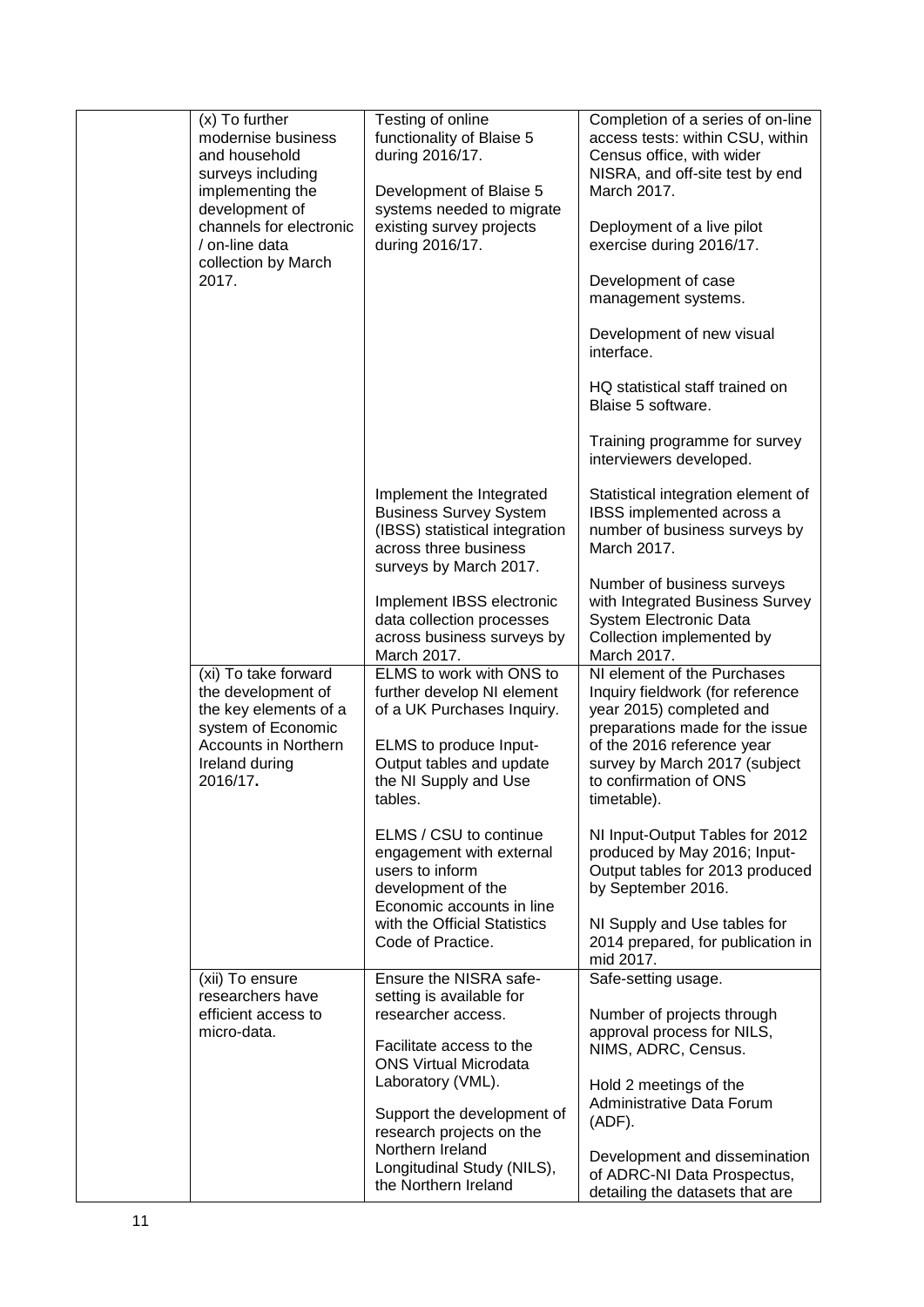|  | Mortality Study (NIMS),<br>2011 Census micro data<br>files and the Administrative<br>Data Research Centre for<br>NI (ADRC). | available. |
|--|-----------------------------------------------------------------------------------------------------------------------------|------------|
|  | Maximise access to NI<br>departments' datasets<br>subject to legal and<br>confidentiality provisions.                       |            |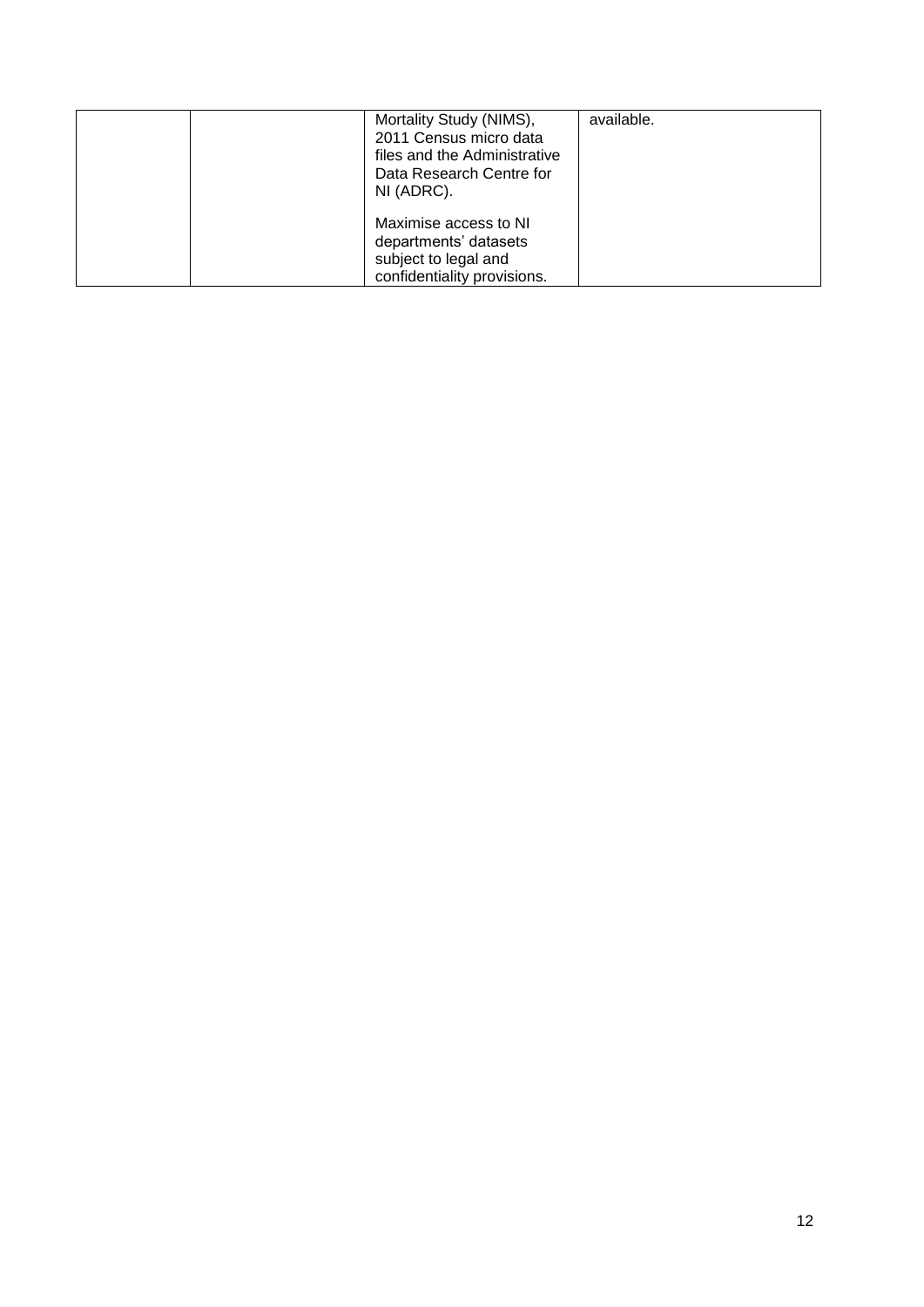| <b>Quality</b>                                                                                                                           |                                                                                                                                                                                                                                                                                                                                                                                                                                                                |                                                                                                                                                                                                                                                                                                                                                                                                                                                                                                                                                                                                                                                                                                                                                                                                                                                                                                                                                                                                                                |                                                                                                                                                 |
|------------------------------------------------------------------------------------------------------------------------------------------|----------------------------------------------------------------------------------------------------------------------------------------------------------------------------------------------------------------------------------------------------------------------------------------------------------------------------------------------------------------------------------------------------------------------------------------------------------------|--------------------------------------------------------------------------------------------------------------------------------------------------------------------------------------------------------------------------------------------------------------------------------------------------------------------------------------------------------------------------------------------------------------------------------------------------------------------------------------------------------------------------------------------------------------------------------------------------------------------------------------------------------------------------------------------------------------------------------------------------------------------------------------------------------------------------------------------------------------------------------------------------------------------------------------------------------------------------------------------------------------------------------|-------------------------------------------------------------------------------------------------------------------------------------------------|
| <b>Objectives</b>                                                                                                                        | <b>Targets</b>                                                                                                                                                                                                                                                                                                                                                                                                                                                 | <b>Actions</b>                                                                                                                                                                                                                                                                                                                                                                                                                                                                                                                                                                                                                                                                                                                                                                                                                                                                                                                                                                                                                 | <b>Measures</b>                                                                                                                                 |
| $Q1:$ To<br>develop and<br>manage<br>appropriately<br>skilled people<br>who take<br>pride in their<br>work and<br>their<br>organisation. | (i) To have at least 80%<br>of NISRA staff survey<br>respondents state that<br>they have received the<br>training (including in<br>house and on-the-job<br>training) necessary to<br>deliver their business<br>objectives.<br>(ii) To have at least<br>65% of NISRA staff<br>survey respondents<br>state that they have<br>received the training<br>(including in house and<br>on-the-job training)<br>necessary to develop<br>their personal<br>competencies. | <b>NISRA Staff Development</b><br>group to deliver a program<br>of statistical training in line<br>with the results of the 16/17<br><b>NISRA Staff Training Survey</b><br>- and to deliver a program<br>of lunchtime seminars to<br>meet business need within<br>budgetary constraints.<br><b>NISRA Statistical Support</b><br>and Business Planning<br>(SSBP) branch to support<br>the sharing and<br>development of statistical<br>skills across the Agency.<br>15/16 Annual Report on<br><b>Staff Development</b><br>circulated to Agency Board<br>by end June 2016.<br>Liaise with CAL on the<br>facilitation of generic training<br>for NISRA staff.<br>Continue production and<br>dissemination of STARzine<br>(an internal staff<br>development magazine)<br>during 2016/17.<br>Staff to include training<br>requirements in line with the<br>competence and training<br>framework in 2016/17<br>PDPs.<br>Identify barriers to staff<br>receiving training they<br>require and take steps to<br>address these barriers. | NISRA Staff Attitudes Survey.<br>Annual Report on Staff<br>Development.                                                                         |
|                                                                                                                                          | (iii) To continue to<br>implement prioritised<br>improvements<br>identified by the<br><b>NISRA Staff Attitudes</b><br>Surveys.                                                                                                                                                                                                                                                                                                                                 | <b>Conduct NISRA Staff</b><br>Survey in 2016/17.<br>Update HR Action Plan.<br>Monitor progress against<br>actions quarterly and make<br>update available on<br>NISRAnet.                                                                                                                                                                                                                                                                                                                                                                                                                                                                                                                                                                                                                                                                                                                                                                                                                                                       | HR Action Plan produced and<br>progress against targets<br>updated quarterly.<br><b>NISRA Training Report.</b><br>NISRA Staff Attitudes Survey. |
|                                                                                                                                          | (iv) To improve<br>NISRA's employee<br>engagement score.                                                                                                                                                                                                                                                                                                                                                                                                       | Continue to engage with<br>staff and address issues<br>raised through the staff<br>survey.                                                                                                                                                                                                                                                                                                                                                                                                                                                                                                                                                                                                                                                                                                                                                                                                                                                                                                                                     | NISRA Staff Attitudes Survey.                                                                                                                   |
|                                                                                                                                          |                                                                                                                                                                                                                                                                                                                                                                                                                                                                | Produce and monitor the                                                                                                                                                                                                                                                                                                                                                                                                                                                                                                                                                                                                                                                                                                                                                                                                                                                                                                                                                                                                        | HR Action Plan produced and                                                                                                                     |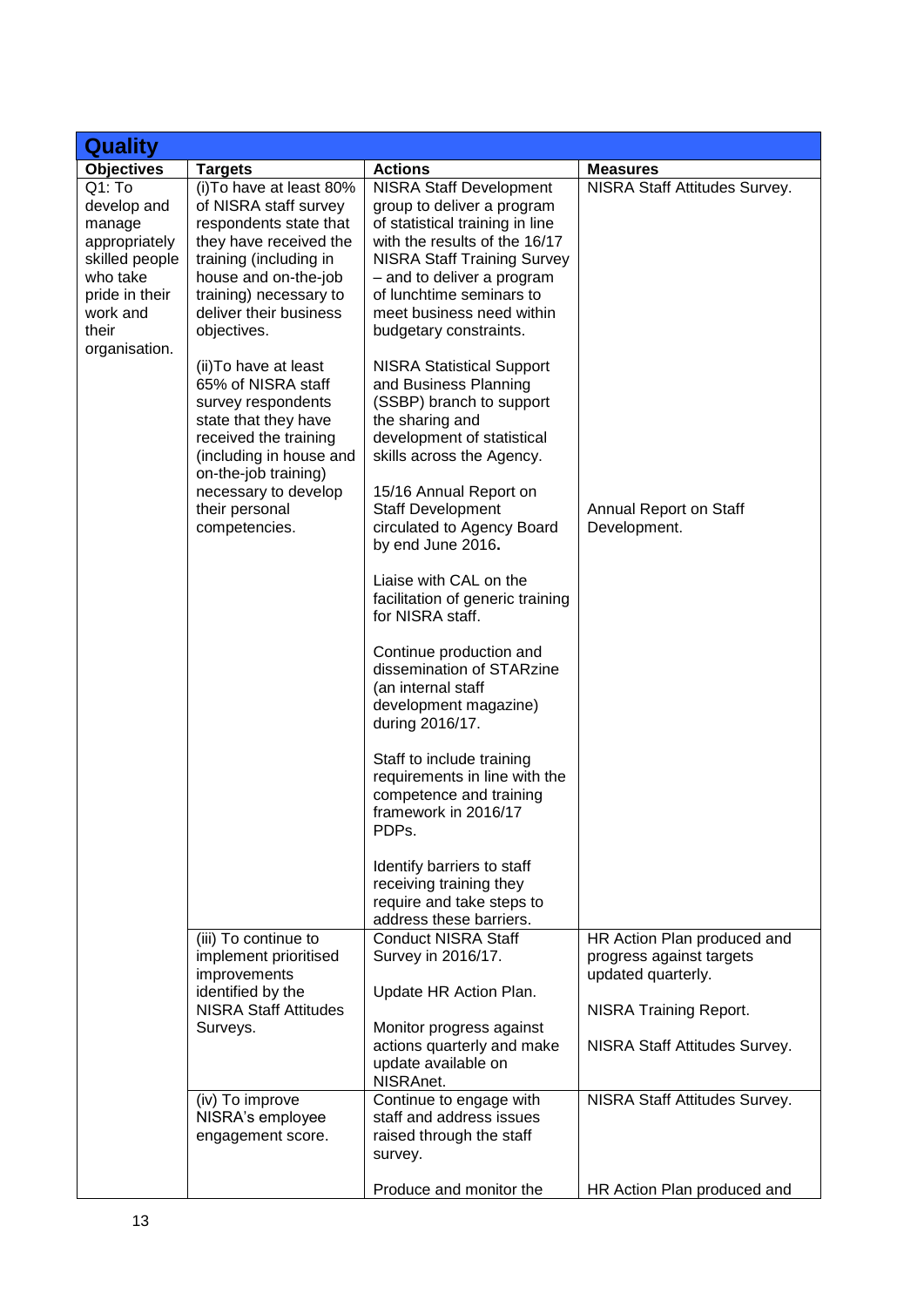|                                                                                     |                                                                                                                                                        | 2016/17 HR Action Plan.                                                                                                                                                                                                                                        | progress against targets<br>updated quarterly.                                                                                                               |
|-------------------------------------------------------------------------------------|--------------------------------------------------------------------------------------------------------------------------------------------------------|----------------------------------------------------------------------------------------------------------------------------------------------------------------------------------------------------------------------------------------------------------------|--------------------------------------------------------------------------------------------------------------------------------------------------------------|
|                                                                                     | (v) To have at least<br>85% of statisticians<br>attending lunchtime<br>seminars.                                                                       | <b>Staff Development Group to</b><br>organise a series of<br>Lunchtime Seminars.                                                                                                                                                                               | NISRA Staff Attitudes Survey.                                                                                                                                |
|                                                                                     |                                                                                                                                                        | PPA's to include the<br>statement 'to endeavour to<br>attend at least one seminar<br>or working group' during<br>2016/17.                                                                                                                                      |                                                                                                                                                              |
|                                                                                     |                                                                                                                                                        | Managers to encourage<br>staff to attend NISRA<br>lunchtime seminars.                                                                                                                                                                                          |                                                                                                                                                              |
|                                                                                     |                                                                                                                                                        | NISRA to consider<br>implementing modern<br>delivery methods for<br>seminars & training (e-<br>learning, online streaming,<br>webinars, video file on<br>NISRAnet). Participation to<br>be monitored and feedback<br>captured (possibly using an<br>e-survey). |                                                                                                                                                              |
|                                                                                     | (vi) To have at least<br>25% of statisticians<br>participating in a<br>working group<br>(including STEM and<br>peer review).                           | PPA's to include the<br>statement 'to endeavour to<br>attend at least one seminar<br>or working group' during<br>2016/17.                                                                                                                                      | NISRA Staff Attitudes Survey.                                                                                                                                |
|                                                                                     |                                                                                                                                                        | Managers / Staff<br>Development group to<br>ensure staff awareness of<br>all NISRA working groups<br>and encourage participation.                                                                                                                              |                                                                                                                                                              |
|                                                                                     |                                                                                                                                                        | <b>NISRA Statistical Support</b><br>and Business Planning<br>(SSBP) branch to invite staff<br>to become STEM (NISRA)<br>ambassadors at least<br>annually.                                                                                                      |                                                                                                                                                              |
| Q2:To<br>ensure<br>outputs are<br>produced to<br>the highest<br>professional<br>and | (vii) To achieve<br><b>National Statistics</b><br>designation /<br>redesignation for all<br>products assessed by<br>the UK Statistics<br>Authority for | <b>NISRA Statistical Support</b><br>and Business Planning<br>(SSBP) branch to support<br>the operation of the Code of<br><b>Practice and UK Statistics</b><br><b>Authority Assessment</b><br>Process.                                                          | All assessed products obtain<br>successful National Statistics<br>designation / redesignation<br>where an assessment outcome<br>is declared within the year. |
| methodologic<br>al standards.                                                       | compliance with the<br>Code of Practice for<br><b>Official Statistics,</b><br>where an assessment<br>outcome is declared<br>within the year.           | <b>Relevant Business Areas to</b><br>implement assessment<br>requirements within the<br>specified timescales.                                                                                                                                                  |                                                                                                                                                              |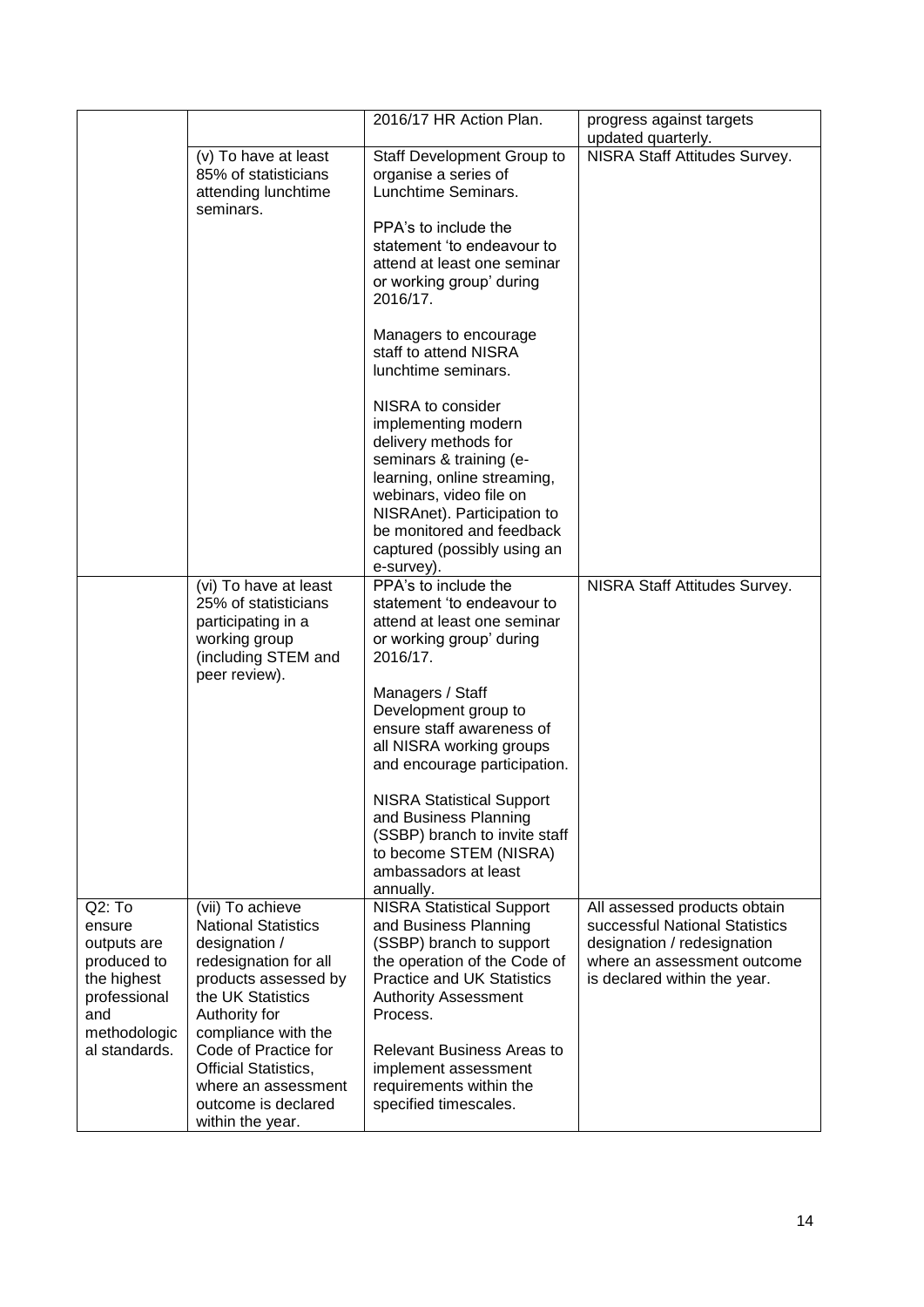| (viii) To progress<br><b>National Statistics</b><br>assessments by the<br><b>UK Statistics Authority</b><br>of NISRA statistics<br>during 2016/17.                                                                                       | Relevant producers to<br>outline workplan / timing of<br><b>National Statistics</b><br>Assessments (ongoing<br>throughout 2016/2017).<br>Relevant producers to<br>undertake work required for<br><b>National Statistics</b><br>Assessments of NISRA<br>statistics (ongoing<br>throughout 2016/2017.<br>Agency Board to agree key<br>priorities for National<br>Statistics assessments for<br>2017/2018 and beyond, at<br>September (or December) | <b>Number of National Statistics</b><br>assessments of NISRA statistics<br>progressed by March 2017.                                                                                   |
|------------------------------------------------------------------------------------------------------------------------------------------------------------------------------------------------------------------------------------------|--------------------------------------------------------------------------------------------------------------------------------------------------------------------------------------------------------------------------------------------------------------------------------------------------------------------------------------------------------------------------------------------------------------------------------------------------|----------------------------------------------------------------------------------------------------------------------------------------------------------------------------------------|
| (ix) To refocus the<br>balance of statistical<br>activity with greater<br>emphasis on<br>explanation and<br>dissemination of the<br>information contained<br>in statistics compared<br>with the collection and<br>management of official | 2016 Agency Board.<br>Peer review process to<br>continue and develop to<br>meet the needs of the<br>Agency.<br>Branches to continue to<br>develop infographics and<br>data visualisation (subject to<br>website restrictions).                                                                                                                                                                                                                   | Number of bulletins peer<br>reviewed.<br>Examples of infographics and<br>data visualisations developed by<br>NISRA branches.                                                           |
| data.                                                                                                                                                                                                                                    | Contextual information<br>provided alongside statistics<br>and analysis to place the<br>headline results in a broader<br>framework that illuminates<br>their meaning.                                                                                                                                                                                                                                                                            | Contextual information available<br>as part of (or alongside)<br>statistical products to aid<br>understanding.                                                                         |
| (x) To implement the<br>quality guidance<br>across NISRA.                                                                                                                                                                                | <b>NISRA Statistical Support</b><br>and Business Planning<br>(SSBP) branch:                                                                                                                                                                                                                                                                                                                                                                      | Experience of implementing<br>quality guidance in 2015/16<br>reviewed.                                                                                                                 |
|                                                                                                                                                                                                                                          | To review the<br>$\bullet$<br>experiences of<br>implementing the quality<br>guidance in 2015/16 and<br>lessons to be learned.                                                                                                                                                                                                                                                                                                                    | Quality training arranged to<br>support implementation of<br>Quality Assurance of<br>Administrative Data (QAAD)<br>guidance.                                                           |
|                                                                                                                                                                                                                                          | To continue to provide<br>$\bullet$<br>quality management<br>training in 2016/17.<br>To continue to raise<br>$\bullet$<br>awareness of the quality<br>agenda across the<br>Agency.                                                                                                                                                                                                                                                               | Information disseminated<br>through the quality pages of the<br>website, STARzine and other<br>corporate communications.<br>Evidence of implementation of<br>quality guidance in NISRA |
|                                                                                                                                                                                                                                          | Branches to progressively<br>implement the quality<br>guidance for their products.                                                                                                                                                                                                                                                                                                                                                               | branches.                                                                                                                                                                              |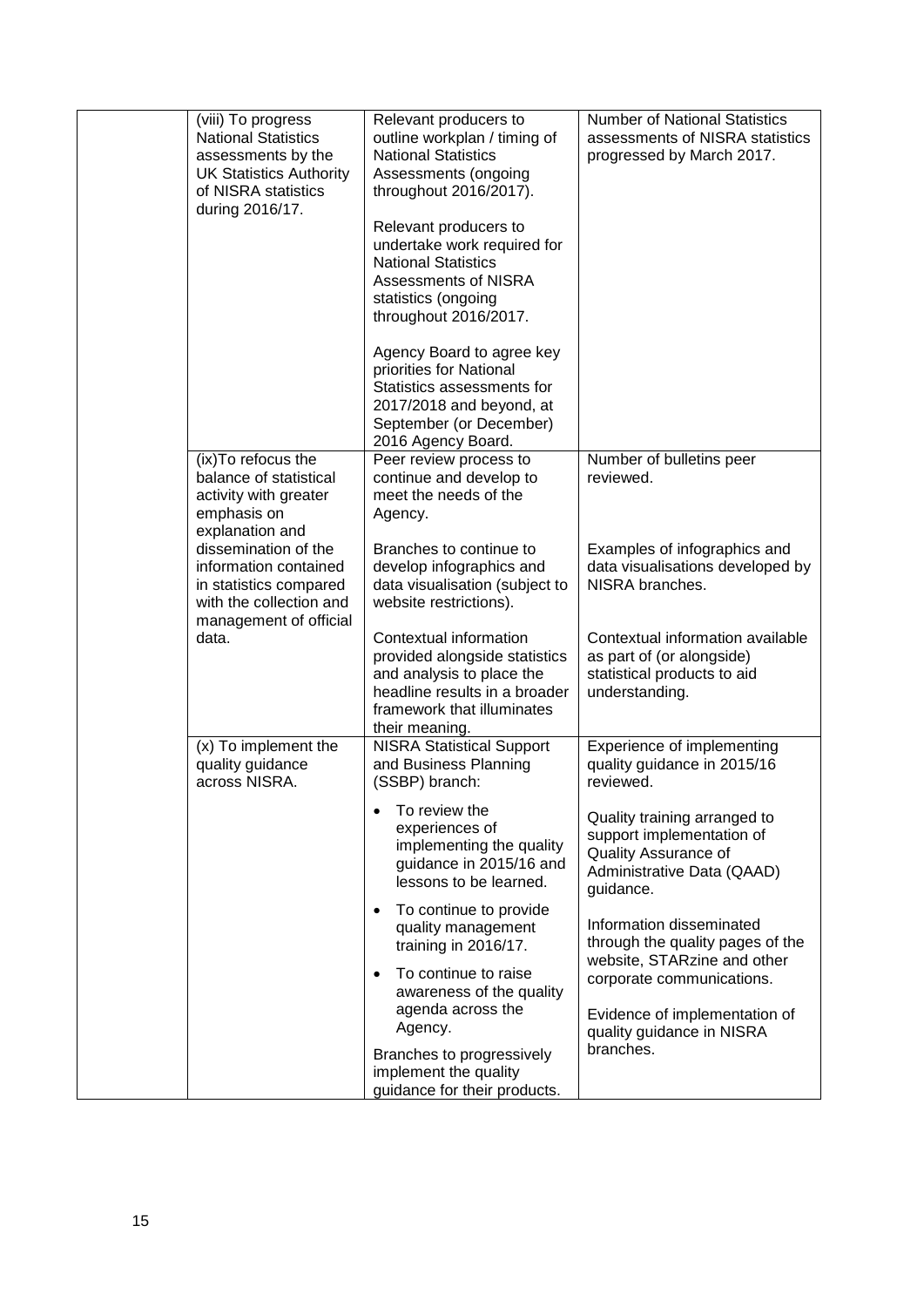| <b>Trust</b>                                                        |                                                                                                                                                          |                                                                                                                                                                                                                                                                                     |                                                                                                                                                                                                                                                                                                                         |
|---------------------------------------------------------------------|----------------------------------------------------------------------------------------------------------------------------------------------------------|-------------------------------------------------------------------------------------------------------------------------------------------------------------------------------------------------------------------------------------------------------------------------------------|-------------------------------------------------------------------------------------------------------------------------------------------------------------------------------------------------------------------------------------------------------------------------------------------------------------------------|
| Objective                                                           | <b>Target</b>                                                                                                                                            | <b>Actions</b>                                                                                                                                                                                                                                                                      | <b>Measures</b>                                                                                                                                                                                                                                                                                                         |
| T1: To be<br>trusted as an<br>impartial and<br>independent<br>body. | (i) To achieve no less<br>than 96% of key users<br>rating NISRA's<br>services as<br>satisfactory.                                                        | Branches to survey key<br>users through the NISRA<br>Customer Survey.                                                                                                                                                                                                               | Key user satisfaction level<br>recorded in NISRA Customer<br>Survey.                                                                                                                                                                                                                                                    |
|                                                                     | (ii) To engage<br>proactively with users<br>throughout 2016/17 to<br>ensure that users<br>needs are identified,<br>considered and where<br>possible met. | Producers to carry out user<br>engagement (to include<br>making users aware of the<br>development of new<br>statistical outputs /<br>products).<br>NISRA Branches to engage<br>proactively with relevant<br>policy colleagues.<br>NISRA to engage with SCG<br>on cross-departmental | Producers to report annually to<br><b>NISRA Statistical Support and</b><br><b>Business Planning (SSBP)</b><br>branch on user engagement<br>completed and how the user<br>needs identified have been<br>taken forward.<br>Number of SCG meetings held<br>per annum. SCG agenda<br>reflects cross-departmental<br>issues. |
|                                                                     |                                                                                                                                                          | issues, holding at least one<br>meeting per annum.<br>All National Statistics (and                                                                                                                                                                                                  | % of National Statistics released<br>through the Gov.UK Release<br>Calendar.                                                                                                                                                                                                                                            |
|                                                                     |                                                                                                                                                          | other Official Statistics as far<br>as possible) to be released<br>through the Gov.UK<br>Release Calendar.                                                                                                                                                                          | <b>Number of Official Statistics</b><br>released through the Gov.UK<br>Release Calendar.                                                                                                                                                                                                                                |
|                                                                     |                                                                                                                                                          | Branches to survey key<br>users through the NISRA<br>Customer Survey.                                                                                                                                                                                                               | NISRA Customer Survey carried<br>out.                                                                                                                                                                                                                                                                                   |
|                                                                     | (iv) To comply with<br>Data Protection and<br>ICO policy and<br>legislation.                                                                             | Comply with data protection<br>guidance (including<br>mandatory training).                                                                                                                                                                                                          | Reported cases of unauthorised<br>disclosure of personal / sensitive<br>information.                                                                                                                                                                                                                                    |
|                                                                     |                                                                                                                                                          | NISRA wide consistent<br>adherence to the protection<br>& security of official<br>statistics, personal and<br>business identifiable data.                                                                                                                                           | <b>Completed Stewardship</b><br>statements by Agency Board<br>members.                                                                                                                                                                                                                                                  |
|                                                                     | (v) To maintain public<br>confidence in Official<br>Statistics.                                                                                          | Investigate reported<br>breaches of Code of<br>Practice and take action to<br>prevent a reoccurrence.                                                                                                                                                                               | Breaches of the Code of<br>Practice investigated and action<br>taken to prevent reoccurrence.                                                                                                                                                                                                                           |
|                                                                     |                                                                                                                                                          | All confirmed breaches to be<br>notified to Agency Board<br>and the Audit and Risk<br>Committee (ARC).                                                                                                                                                                              | Confirmed breaches notified to<br>Agency Board and ARC.                                                                                                                                                                                                                                                                 |
|                                                                     |                                                                                                                                                          | Branches to continue to<br>produce Official Statistics to<br>meet the standards required<br>by the Code of Practice.                                                                                                                                                                | National Statistics designation /<br>redesignation achieved for<br>assessments (declared within<br>the year).                                                                                                                                                                                                           |
|                                                                     |                                                                                                                                                          | <b>NISRA Statistical Support</b><br>and Business Planning<br>(SSBP) branch to continue<br>to support the Code of                                                                                                                                                                    | Relevant guidance supporting<br>the Code of Practice<br>disseminated to branches.                                                                                                                                                                                                                                       |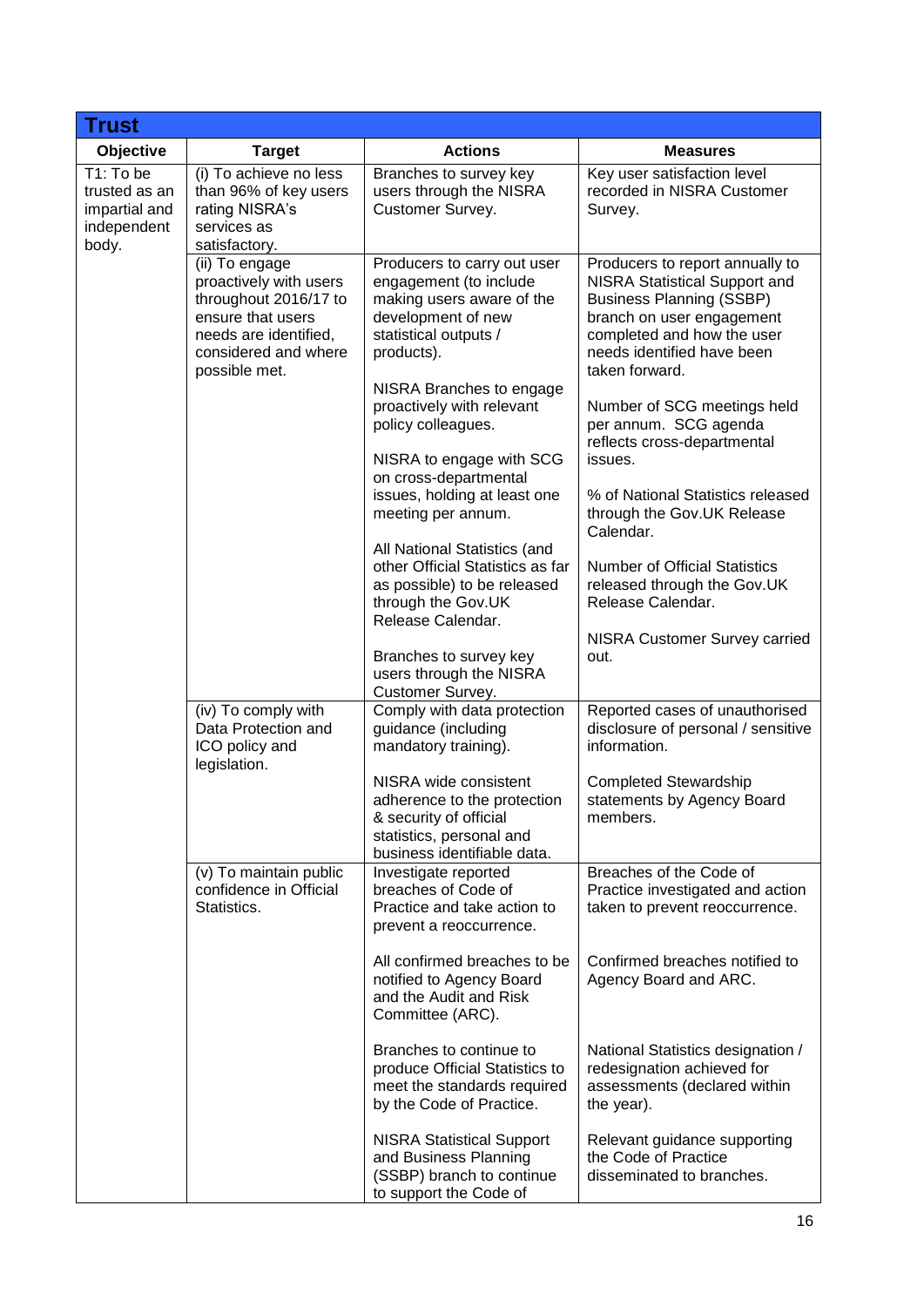|  | Practice through the<br>dissemination of relevant<br>guidance.                                                                  | Public Confidence in Official<br>Statistics (PCOS) survey carried<br>out and results published.                    |
|--|---------------------------------------------------------------------------------------------------------------------------------|--------------------------------------------------------------------------------------------------------------------|
|  | To carry out the Public<br>Confidence in Official<br>Statistics (PCOS) survey<br>and publish initial results<br>during 2016/17. | At least 80% of respondents to<br>the PCOS survey "trust or trust<br>greatly" the statistics produced<br>by NISRA. |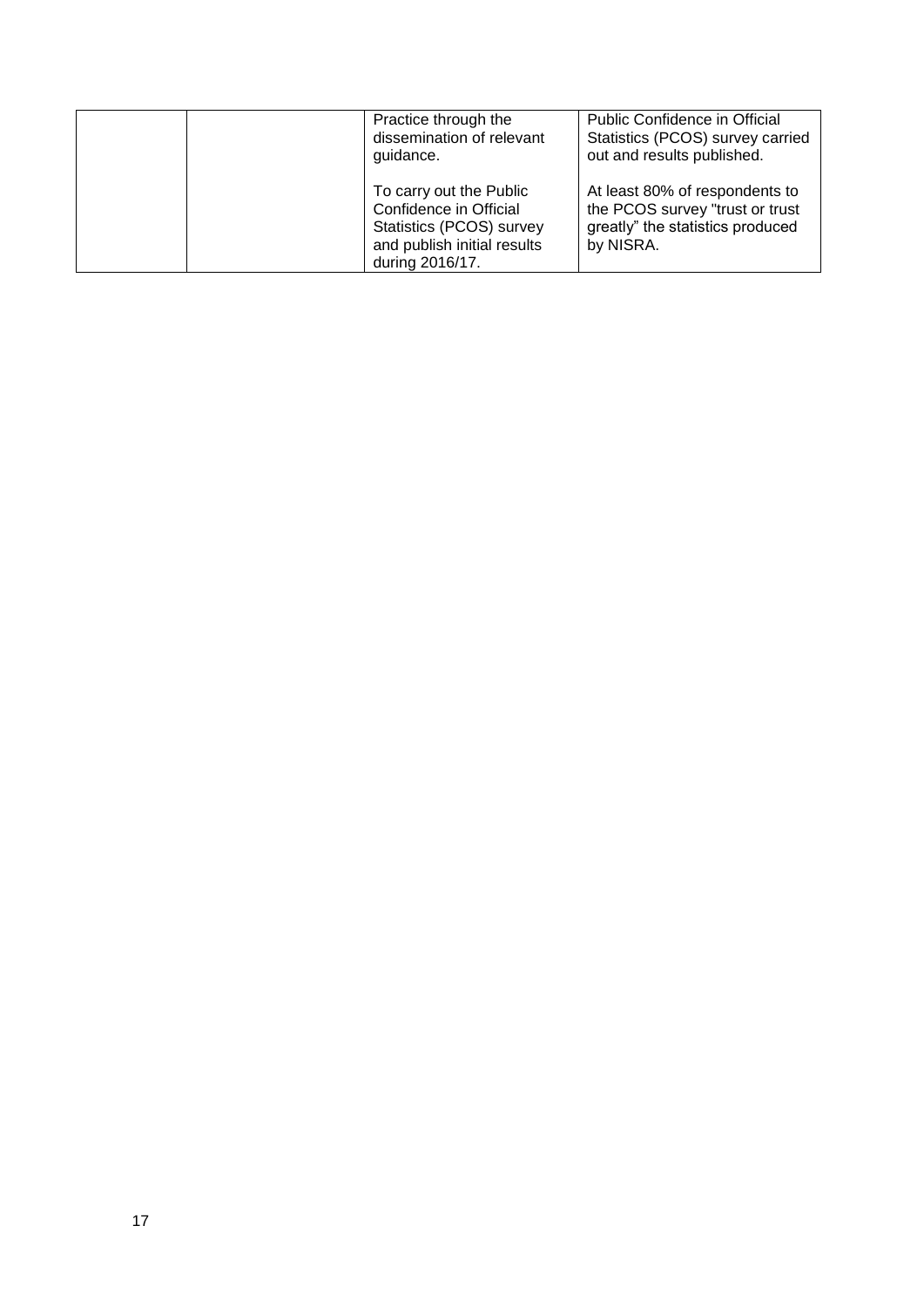| <b>Governance/Management</b>                                                                                    |                                                                                                                                             |                                                                                                                                                                                                                                                                                            |                                                        |
|-----------------------------------------------------------------------------------------------------------------|---------------------------------------------------------------------------------------------------------------------------------------------|--------------------------------------------------------------------------------------------------------------------------------------------------------------------------------------------------------------------------------------------------------------------------------------------|--------------------------------------------------------|
| Objective                                                                                                       | <b>Target</b>                                                                                                                               | <b>Actions</b>                                                                                                                                                                                                                                                                             | <b>Measures</b>                                        |
| G1: To<br>ensure the<br>Agency is<br>well<br>managed<br>according to<br>existing<br>policies and<br>procedures. | (i) To hold at least<br>three Agency Board<br>meetings, three Senior<br>Management Forum<br>(SMF) meetings, three                           | Corporate Services to<br>organise and facilitate at<br>least 3 Agency Board<br>meetings by end March<br>2017.                                                                                                                                                                              | Three Agency Board meetings<br>held.                   |
|                                                                                                                 | Audit and Risk<br>Committee (ARC)<br>meetings and at least 1<br><b>Statistics Coordinating</b><br>Group (SCG) meeting<br>by end March 2017. | <b>NISRA Statistical Support</b><br>and Business Planning<br>(SSBP) branch to organise<br>and facilitate 3 Senior<br>Management Forum                                                                                                                                                      | <b>Three Senior Management</b><br>Forum meetings held. |
|                                                                                                                 |                                                                                                                                             | meetings by end March<br>2017.                                                                                                                                                                                                                                                             | Three ARC meetings held.                               |
|                                                                                                                 |                                                                                                                                             | Corporate Services to<br>organise and facilitate 3<br>ARC meetings by end<br>March 2017.                                                                                                                                                                                                   | One SCG meeting held.                                  |
|                                                                                                                 |                                                                                                                                             | <b>NISRA Statistical Support</b><br>and Business Planning<br>(SSBP) branch to organise<br>and facilitate at least 1 SCG<br>meeting by end March 2017.                                                                                                                                      |                                                        |
|                                                                                                                 | (ii) To provide support<br>to the Statistics                                                                                                | NISRA to provide<br>secretariat.                                                                                                                                                                                                                                                           | SAC meetings held.                                     |
|                                                                                                                 | <b>Advisory Committee</b><br>(SAC).                                                                                                         | NISRA Branches to input to<br>SAC agenda as appropriate.                                                                                                                                                                                                                                   | SAC agenda and minutes.                                |
|                                                                                                                 | (iii) To have draft 3/5<br>year NISRA Corporate<br>Plan prepared by end<br>March 2017.                                                      | Senior Managers to input as<br>required.<br><b>NISRA Statistical Support</b>                                                                                                                                                                                                               | Draft prepared.                                        |
|                                                                                                                 | (Dependent on DoF)                                                                                                                          | and Business Planning<br>(SSBP) branch to prepare<br>draft Corporate Plan by end<br>March 2017.                                                                                                                                                                                            |                                                        |
|                                                                                                                 | (iv) To support the DoF<br><b>Information Assurance</b><br>Target <sup>2</sup> .                                                            | <b>Business Area Information</b><br>Manager to complete and<br>maintain the NISRA DoF<br><b>Information Assurance Work</b>                                                                                                                                                                 | NISRA DoF Information<br>Assurance Work Programme.     |
|                                                                                                                 |                                                                                                                                             | Programme.<br><b>Information Asset Owners to</b><br>maintain a (NISRA DoF)<br><b>Information Risk Schedule</b><br>(or its replacement) to<br>provide SIRO with improved<br>oversight of operational<br>level information risks and to<br>maintain Level 3 compliance<br>of the Information | (NISRA DoF) Information Risk<br>Schedule               |

<sup>&</sup>lt;u>.</u>  $2$  Maintain Level 3 compliance with the "HMG Information Assurance (IA) Maturity Model and Assessment Framework" during 2016/2017.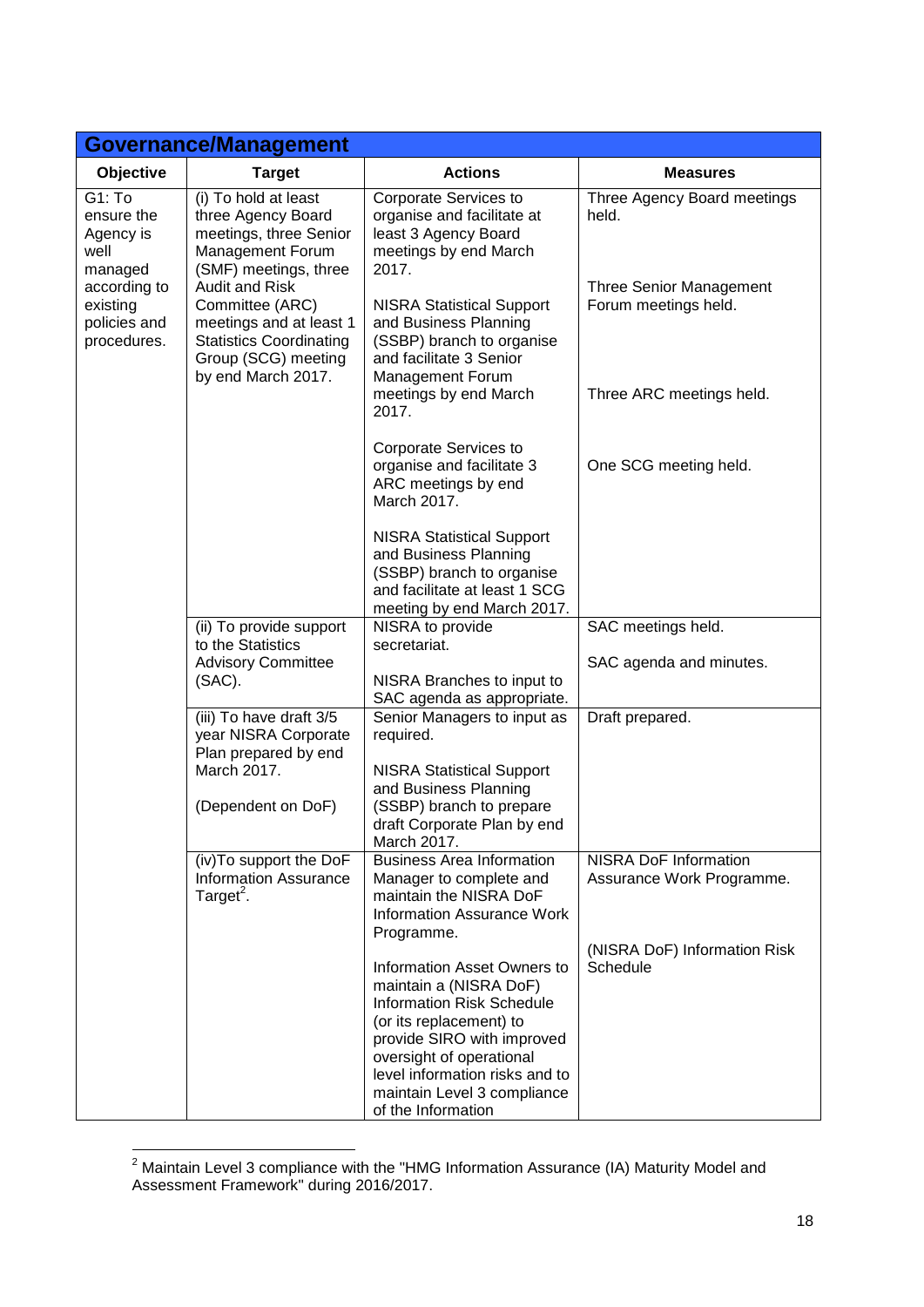|                                                                                                              | Assurance Framework.                                                                                                                                                                         |                                                                                                        |
|--------------------------------------------------------------------------------------------------------------|----------------------------------------------------------------------------------------------------------------------------------------------------------------------------------------------|--------------------------------------------------------------------------------------------------------|
|                                                                                                              | <b>NISRA DoF Information</b><br>Asset Owners complete<br>Data Protection Branch<br>Checklist Bi-annually.                                                                                    |                                                                                                        |
| (v) To secure a<br>positive audit report on<br>risk management, and<br>manage risk<br>appropriately.         | Adhere to financial<br>procedures and monitor risk.<br>NISRA Risk Register to be<br>reviewed at Agency Board<br>meetings.<br>To secure a positive audit                                      | Level of assurance provided.<br><b>Completed Stewardship</b><br>statements by Agency Board<br>members. |
|                                                                                                              | on all areas audited during<br>the year.                                                                                                                                                     |                                                                                                        |
| (vi) To have no<br>overspend and an<br>underspend not<br>greater than 2.5%<br>within baseline<br>allocation. | Initial baseline to be issued<br>by April 2016. Position is<br>reviewed at each monitoring<br>round.<br>Monthly expenditure / salary<br>reports to be issued within<br>15 days of month end. | Level of overspend and<br>underspend.                                                                  |
|                                                                                                              | <b>Issue revised baselines</b><br>promptly following agreed<br>outcome at monitoring<br>rounds.                                                                                              |                                                                                                        |
|                                                                                                              | Branches to monitor<br>monthly spend against<br>budget to ensure they<br>remain within their<br>allocations.                                                                                 |                                                                                                        |
| (vii) To manage the<br>move of all NISRA DoF<br>staff from their current                                     | To liaise with Properties<br>Division as required (in<br>2016/17) to deliver project.                                                                                                        | <b>Respond to Properties Division</b><br>requests promptly.                                            |
| locations to Colby<br>House.                                                                                 | Initial preparation for move<br>to new building.                                                                                                                                             | Obtain quarterly updates on<br>progress of project.<br>Consider internal staff                         |
|                                                                                                              | To manage offsite storage<br>requirements.                                                                                                                                                   | workstreams to deliver decant.                                                                         |
|                                                                                                              | To successfully manage any<br>issues that arise as a result<br>of staff transfers (e.g.                                                                                                      | Remove all non-essential<br>documents to offsite storage<br>location.                                  |
|                                                                                                              | excess fares, working hours<br>etc).                                                                                                                                                         | Reduce on site file volumes to<br>match capacity in new building.                                      |
|                                                                                                              | To take forward Colby<br>House issues identified by a<br>survey of staff.                                                                                                                    | Issues identified taken forward.                                                                       |
|                                                                                                              | To take forward issues<br>identified by Colby House<br>Liaison Group.                                                                                                                        |                                                                                                        |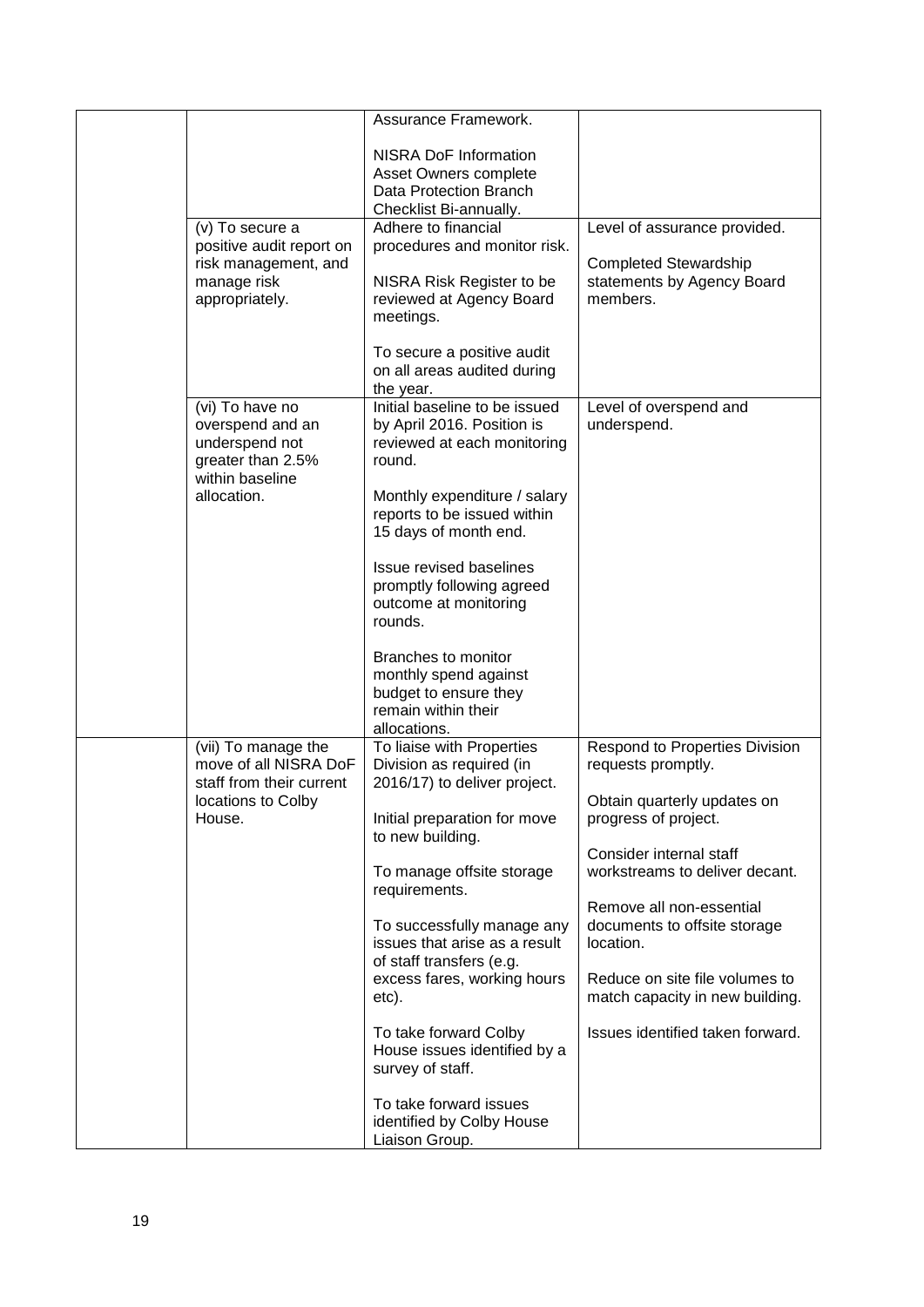| viii) Senior<br>management to<br>support branches in<br>the management of the<br>impact of the Voluntary<br>Exit Scheme (VES) | Senior management to<br>support branches in the<br>management of the impact<br>of voluntary exit scheme<br>during 2016/17.                                                                                            | Completion of all steps<br>necessary by NISRA HR (in line<br>with current procedures) to fill<br>existing or new vacancies which<br>have been approved.     |
|-------------------------------------------------------------------------------------------------------------------------------|-----------------------------------------------------------------------------------------------------------------------------------------------------------------------------------------------------------------------|-------------------------------------------------------------------------------------------------------------------------------------------------------------|
| and Departmental<br>restructuring as it<br>affects NISRA.                                                                     | Senior management to<br>support branches in dealing<br>with the impact of<br>Departmental restructuring.                                                                                                              | Completion of all steps<br>necessary by NISRA HR (in line<br>with current procedures) to<br>manage issues arising as a<br>consequence of VES or             |
|                                                                                                                               | Senior management to<br>ensure ongoing Corporate<br>improvement reviews of<br><b>Business Areas within</b><br>NISRA are finalised and<br>recommendations                                                              | departmental rescheduling.<br>Corporate improvement reviews<br>of Business Areas within NISRA<br>finalised and recommendations<br>implemented to ensure the |
|                                                                                                                               | implemented.                                                                                                                                                                                                          | correct resources are available<br>to carry out the required work.                                                                                          |
|                                                                                                                               | Senior management to<br>maintain a strategic<br>overview of NISRA and<br>where necessary restructure<br>branches to ensure key<br>functions can continue to be                                                        | Branches restructured as<br>required to ensure that key<br>functions can continue to be<br>delivered.                                                       |
|                                                                                                                               | delivered.                                                                                                                                                                                                            | New question on Staff Attitudes<br><b>Survey 2016.</b>                                                                                                      |
|                                                                                                                               | To manage the move of<br>NISRA staff from their<br>current locations as a result<br>of restructuring throughout<br>the NICS.                                                                                          |                                                                                                                                                             |
| (ix) To manage<br>sickness absence in<br>line with targets,<br>processes and<br>standards set by the                          | Ongoing monitoring of sick<br>absence levels with action<br>considered in cases where<br>triggers have been<br>breached.                                                                                              | Monthly / annual absence<br>reports.                                                                                                                        |
| Department of Finance<br>(DoF).                                                                                               | Raise line management<br>awareness regarding their<br>managing attendance<br>responsibilities and the HR<br>Connect processes.                                                                                        |                                                                                                                                                             |
|                                                                                                                               | Managers to adopt a flexible<br>approach to keeping staff in<br>work through early<br>intervention and<br>engagement with<br><b>Occupational Health Service</b><br>/ Welfare / Departmental<br>Human Resources (DHR). |                                                                                                                                                             |
|                                                                                                                               | Support reasonable<br>adjustments.                                                                                                                                                                                    |                                                                                                                                                             |
|                                                                                                                               | NISRA HR to meet with DoF<br><b>DHR Business Partners to</b><br>focus on specific cases and<br>processes.                                                                                                             |                                                                                                                                                             |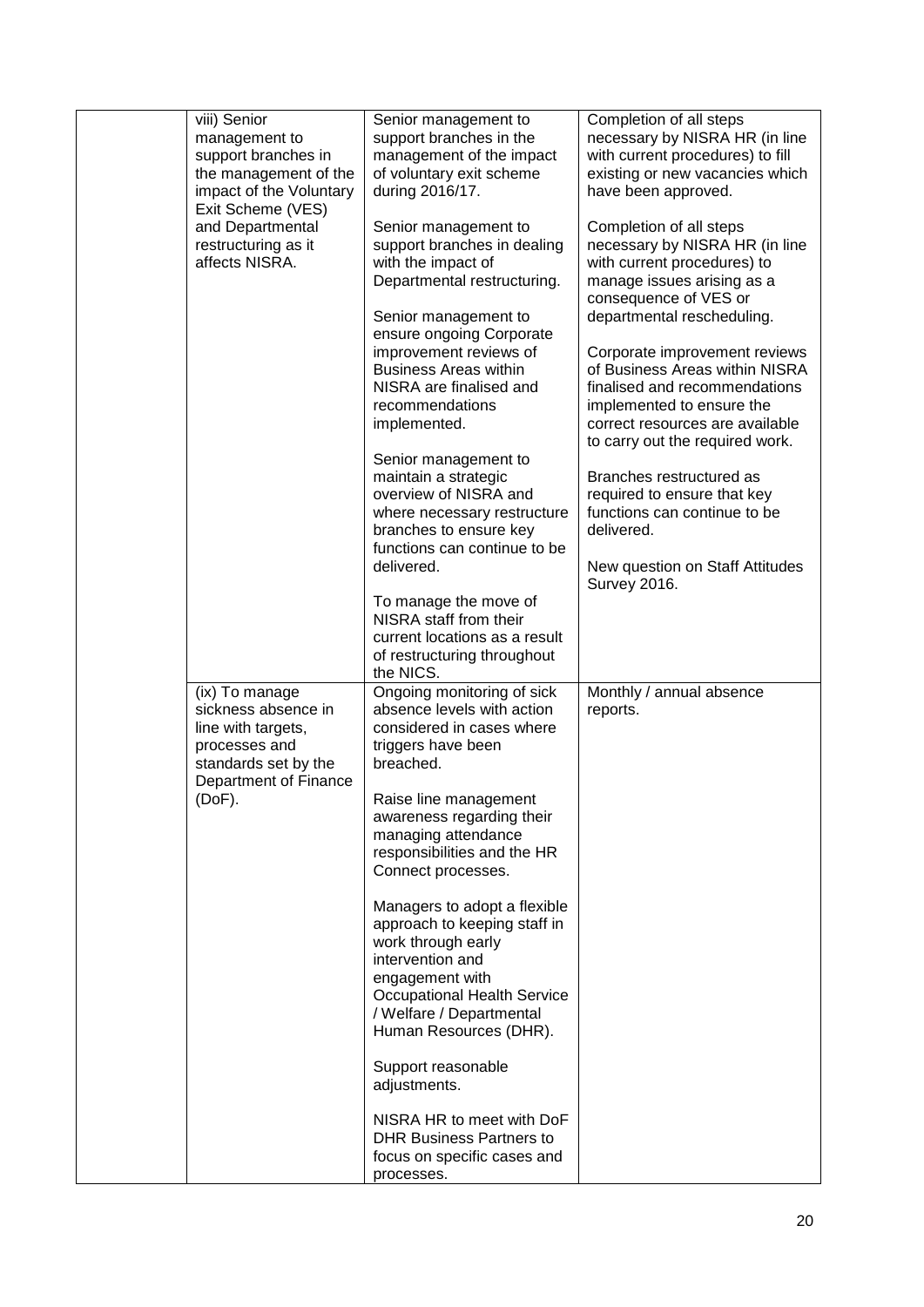<span id="page-21-0"></span>

| $(x)$ 90% of staff to have<br>completed on time<br><b>Personal Performance</b><br>Agreements (PPA) and<br><b>Personal Development</b><br>Plans (PDP) and have<br>them assessed as<br>'Agreed' on HR<br>Connect. | Staff to complete 2016/17<br>PPA / PDPs, as required <sup>3</sup> .                  | <b>HR Connect Performance</b><br>Management Reports. |
|-----------------------------------------------------------------------------------------------------------------------------------------------------------------------------------------------------------------|--------------------------------------------------------------------------------------|------------------------------------------------------|
| (xi) 90% of In-year<br>performance reviews<br>for 2016/17 to be<br>completed on time and<br>recorded on HR<br>Connect.                                                                                          | 2016/17 In-year<br>performance reviews to be<br>completed as required <sup>3</sup> . | <b>HR Connect Performance</b><br>Management Reports. |

<sup>21</sup> \_\_\_\_\_\_\_\_\_\_\_\_\_\_\_\_\_\_\_\_\_\_\_\_\_\_\_\_\_\_\_\_\_\_\_\_<br><sup>3</sup> Business Areas to achieve 90% compliance with Performance Management completion dates.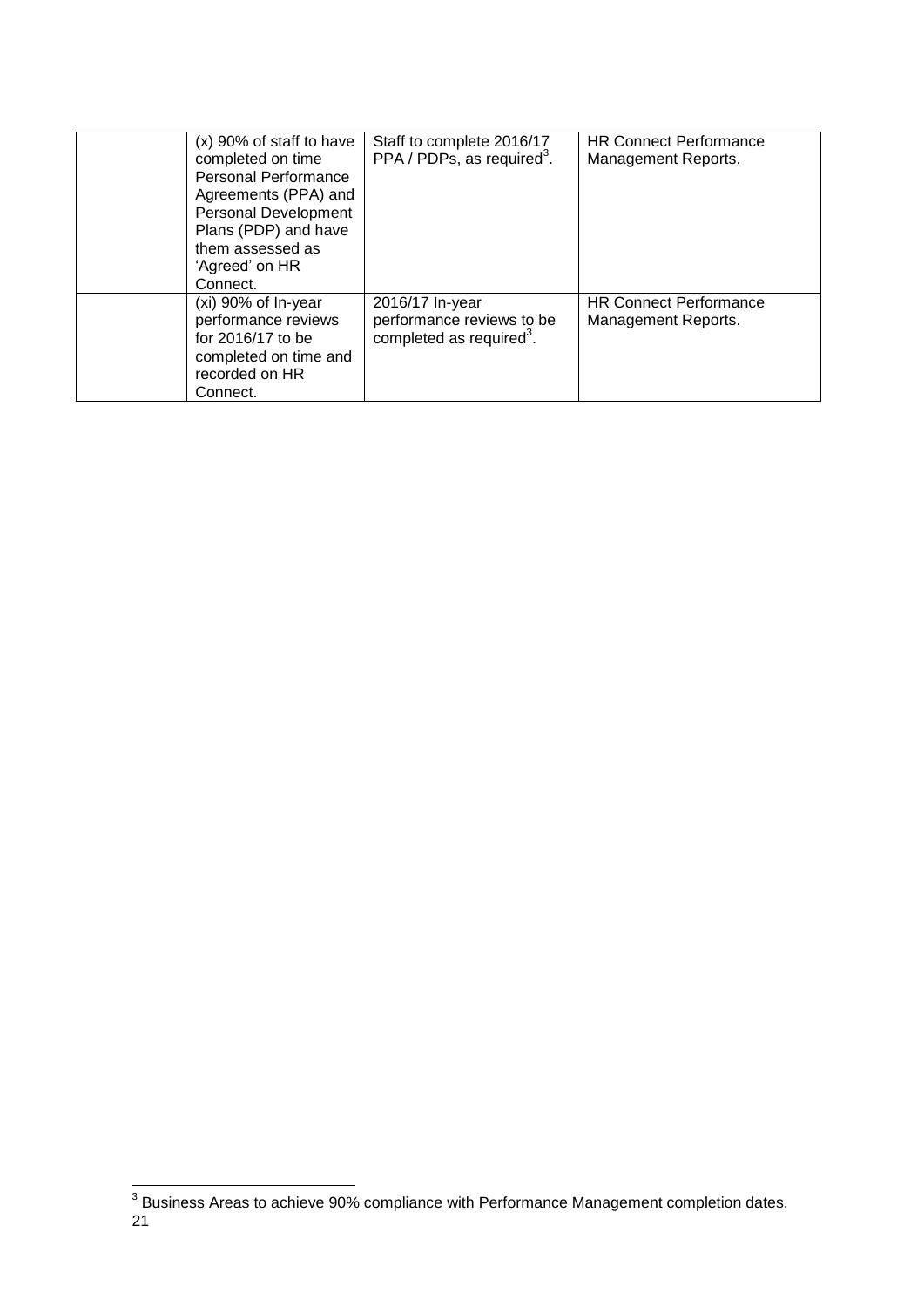# **Official Statistics**

The primary aim of Official Statistics is to provide an accurate, up-to-date, comprehensive and meaningful picture of the UK economy and society and to support the formulation and monitoring of economic and social policies by government at all levels. Official Statistics also aim:

- to inform the Parliaments and Assemblies and the citizen about the state of the nation and provide a window on the work and performance of government, allowing the impact of government policies and actions to be assessed;
- to provide business with a statistical service which promotes the efficient functioning of commerce and industry;
- to provide researchers, analysts and other users with a statistical service that assists their work and studies; and
- to promote these aims within Northern Ireland, the UK, the European Union and internationally and to provide a statistical service to meet European Union and international requirements.

Official Statistics in the UK are organised for publication purposes into a number of 'Themes' which may cut across traditional Departmental functional boundaries. These themes are described in Annex 1 together with details of NISRA'S Official Statistics Work Programme 2016/17.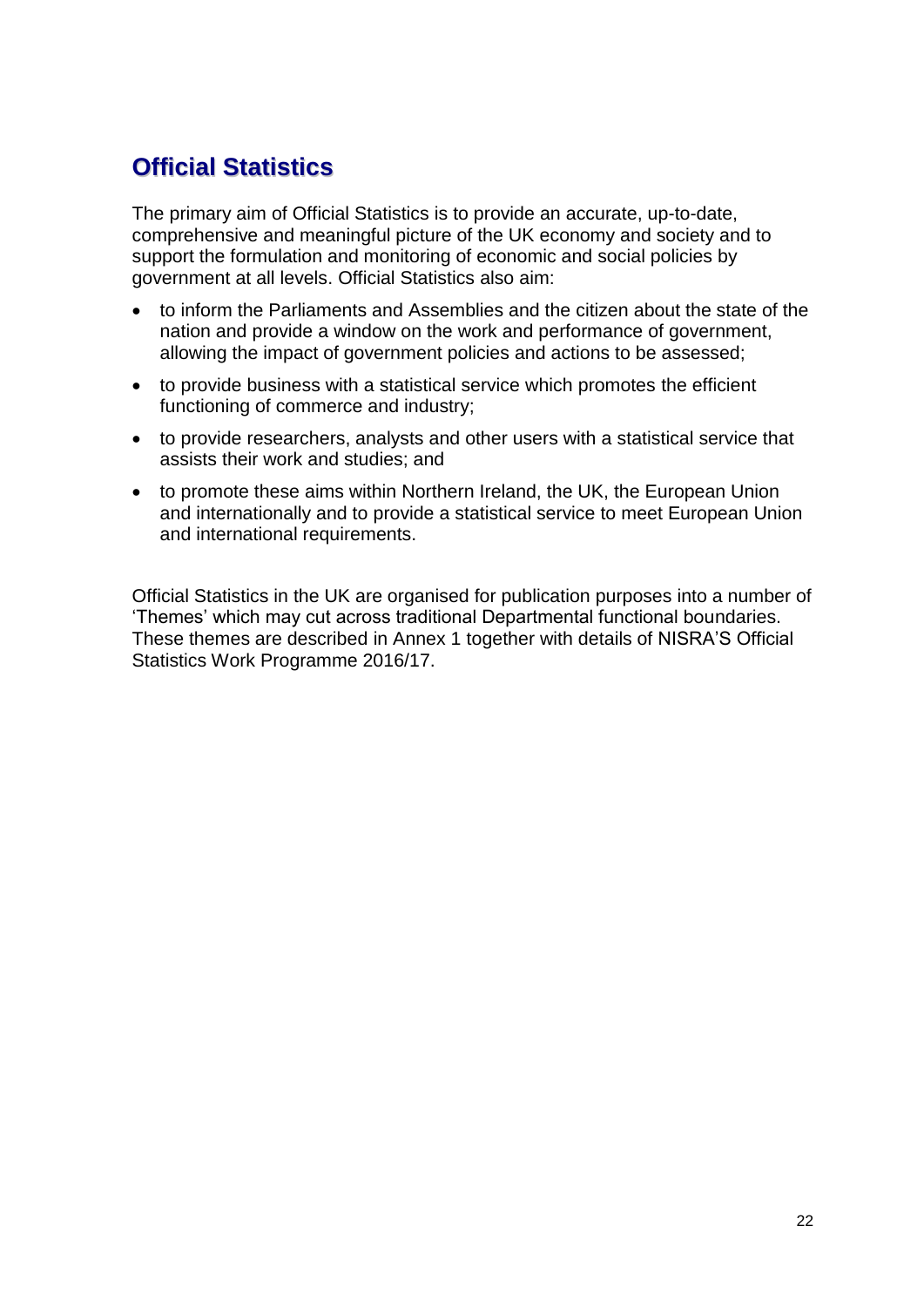# **Financial Resources**

The Agency's overall opening net Resource Budget for 2016/17 was £9,709k, incorporating a non-cash allocation of £1,044k. In addition the Agency has an initial Capital Budget of £850k.

The capital budget comprises £100k for an upgrade to the GeNI system with the remainder split between Economic Accounts (£335k) and the Modernisation of Social Surveys (£415k).

The net allocation includes estimated income totalling £14,974K which will be used to offset the Agency's expenditure.

The June 2016 monitoring round saw net resource budget of £473 transferred into the Agency giving a post June monitoring net resource budget of £10,182K for 2016/17. Large transfers were £585K from DETI to cover Tourism Statistics and a surrender to DoF of £72k for Tranche 5 of the NICS voluntary exit scheme.

The budget is managed across two distinct business areas: The General Register Office (GRO) and Statistical and Research Services (S&RS).

- Other Resource covers all salaries, General Administrative Expenditure (GAE) and council expenses,
- Capital relates to the GeNI upgrade, Economic Accounts and Modernisation of Social Surveys, and
- Non-Cash covering depreciation associated with the Agency's fixed assets.

The following table summarises the funding post June monitoring transfers.

| TABLE 3: NISRA Baselines 2016/17 (Post to June monitoring) |  |
|------------------------------------------------------------|--|
|------------------------------------------------------------|--|

| <b>BUSINESS AREA</b>            |                                       | <b>ALLOCATION</b><br>(E000's) |              |
|---------------------------------|---------------------------------------|-------------------------------|--------------|
|                                 | <b>OTHER</b>                          | <b>CAPITAL</b>                | <b>TOTAL</b> |
| <b>General Register Office</b>  |                                       |                               |              |
| - Expenditure                   | 3,624                                 | 100                           | 3,724        |
| - Income                        | $-2,845$                              |                               | $-2,845$     |
| - Non-Cash (Depreciation)       | 456                                   |                               | 456          |
| Sub-total (GRO)                 | 1,235                                 | 100                           | 1,335        |
| <b>Statistical and Research</b> |                                       |                               |              |
| <b>Services</b>                 |                                       |                               |              |
| - Expenditure                   | 20,488                                | 750                           | 21,238       |
| - Income                        | $-12,129$                             |                               | $-12,129$    |
| - Non-Cash (Depreciation)       | 588                                   |                               | 588          |
| <b>Sub-total (S&amp;RS)</b>     | 8,947                                 | 750                           | 9,697        |
| <b>Total NISRA</b>              | 10,182                                | 850                           | 11,032       |
|                                 |                                       |                               |              |
|                                 | <b>Total NISRA including non-cash</b> |                               | 11,032       |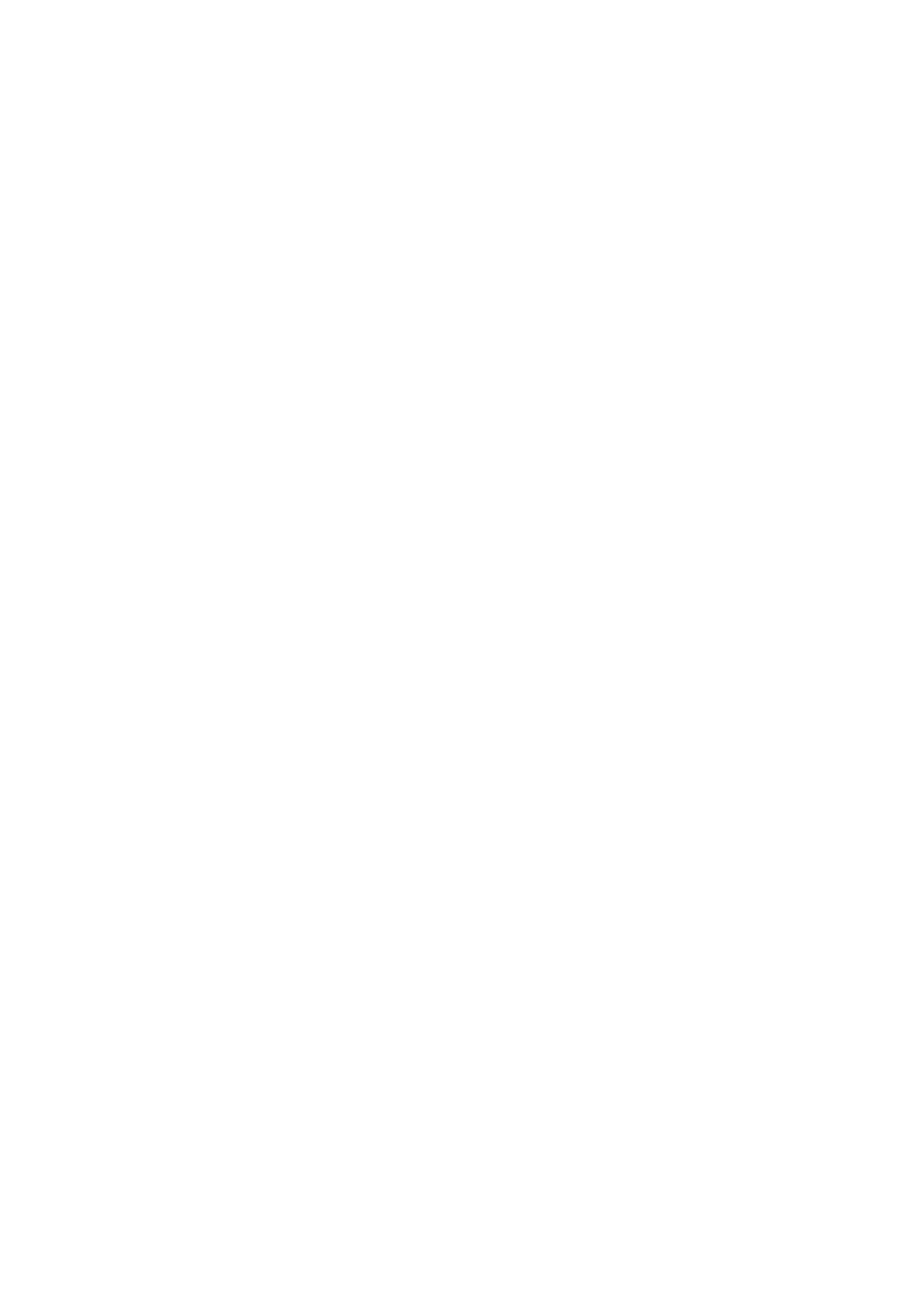From July 2016, Regional Reporting and EU Programmes Branch (RREUPB) within the Agency will cease to exist. Remaining staff from RREUPB will be re-deployed within the Agency. In addition, some functions of existing branches will be reorganised into a new business area entitled Communications and Marketing Branch.

This re-organisation will not have any impact on the existing funding for the Agency.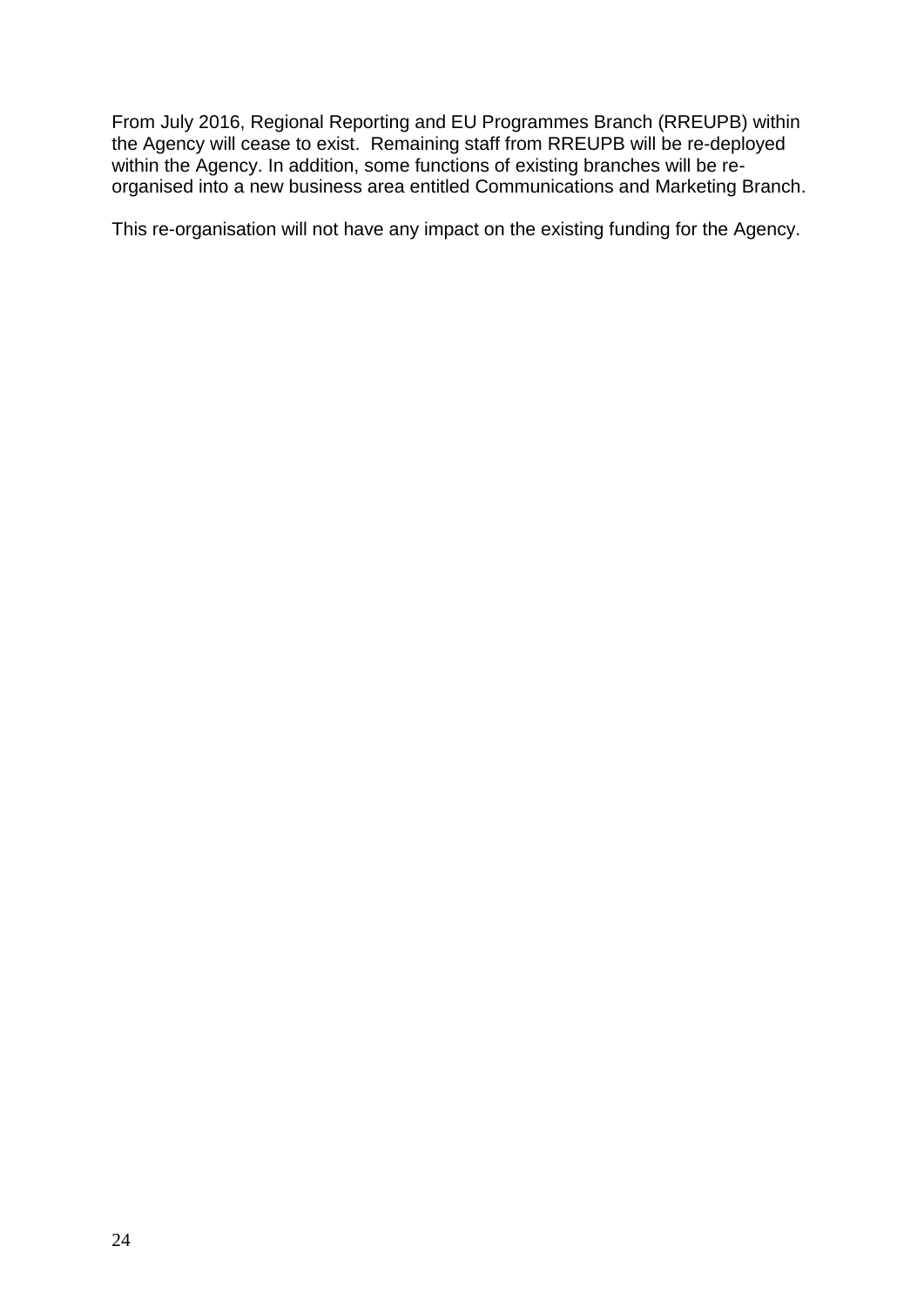# **Annex 1: NISRA Official Statistics Work Programme 2016/17**

### **OFFICIAL STATISTICS THEMES**

#### **Agriculture and Environment**

The Agriculture and Environment theme brings together information and statistics about the agriculture, natural environment, fishing, food and forestry sectors in Northern Ireland.

#### **Business and Energy**

This theme covers Business and Energy statistics.

#### **Children, Education and Skills**

This theme brings together statistics on Children and Early Years Education, School and College Education and Higher Education and Adult Learning.

#### **Crime and Justice**

The Crime and Justice theme covers statistics relating to crime and justice which are collected from the public, police forces and other justice agencies. The statistics include types of crime, the work of the police and the functioning of the justice system. They also relate to the general public's experience and perceptions of crime.

#### **Economy**

The Economy theme covers statistics about economic accounts, government expenditure and revenues, prices and measures of inflation, short-term economic indicators and regional macro-economic statistics.

#### **Government**

This theme provides information on Central and Local Government.

#### **Health and Social Care**

This theme brings together information about public health, health services provided by the National Health Service (NHS) and social care. It also covers information relating to health and safety at work.

#### **Labour Market**

Labour market statistics measure different aspects of work and jobs and provide an insight into the economy. The statistics cover people's participation in the labour force, working patterns and the types of work they do. The statistics also show any earnings and benefits they receive.

#### **People and Places**

This theme covers statistics on people, their lifestyles and activities, the communities and neighbourhoods in which they live and those communities' housing and planning needs. In addition, the theme covers statistics relating to people's language, culture and identity, and information on local fire and rescue services.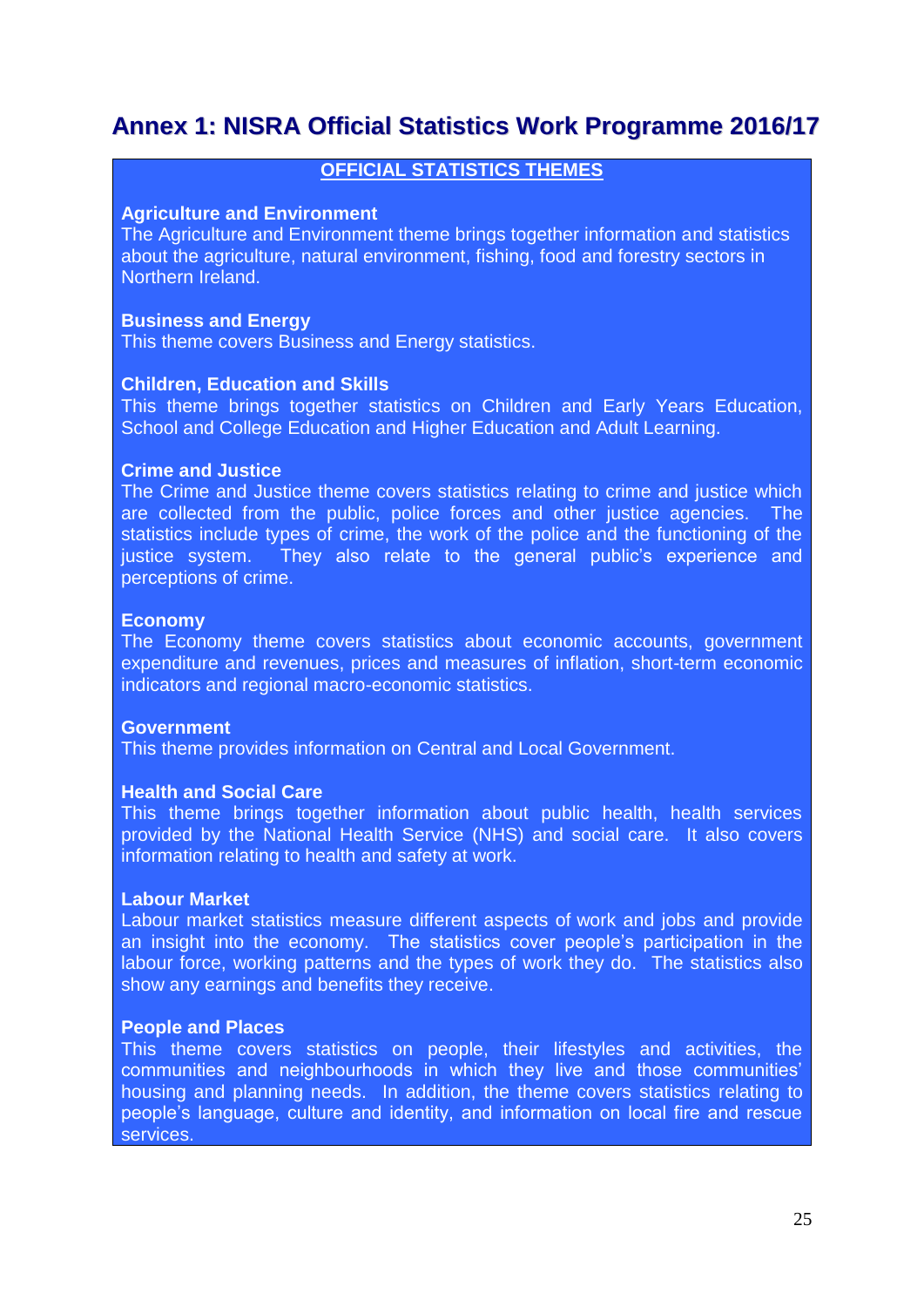#### **Population**

Population statistics describe the demographic characteristics of the UK population and its change. These include statistics on the size and geographical breakdown of the population, the number of people entering and leaving the UK each year and the number of people in different demographic subgroups.

#### **Travel and Transport**

Travel and Transport statistics cover a range of topics from traffic counts and surveys of road freight operators to statistics about the relative safety of different transport modes.

#### **Crosscutting Topics**

In addition to these topics NISRA will be pursuing a number of activities in relation to Crosscutting Topics including **Equality and Diversity**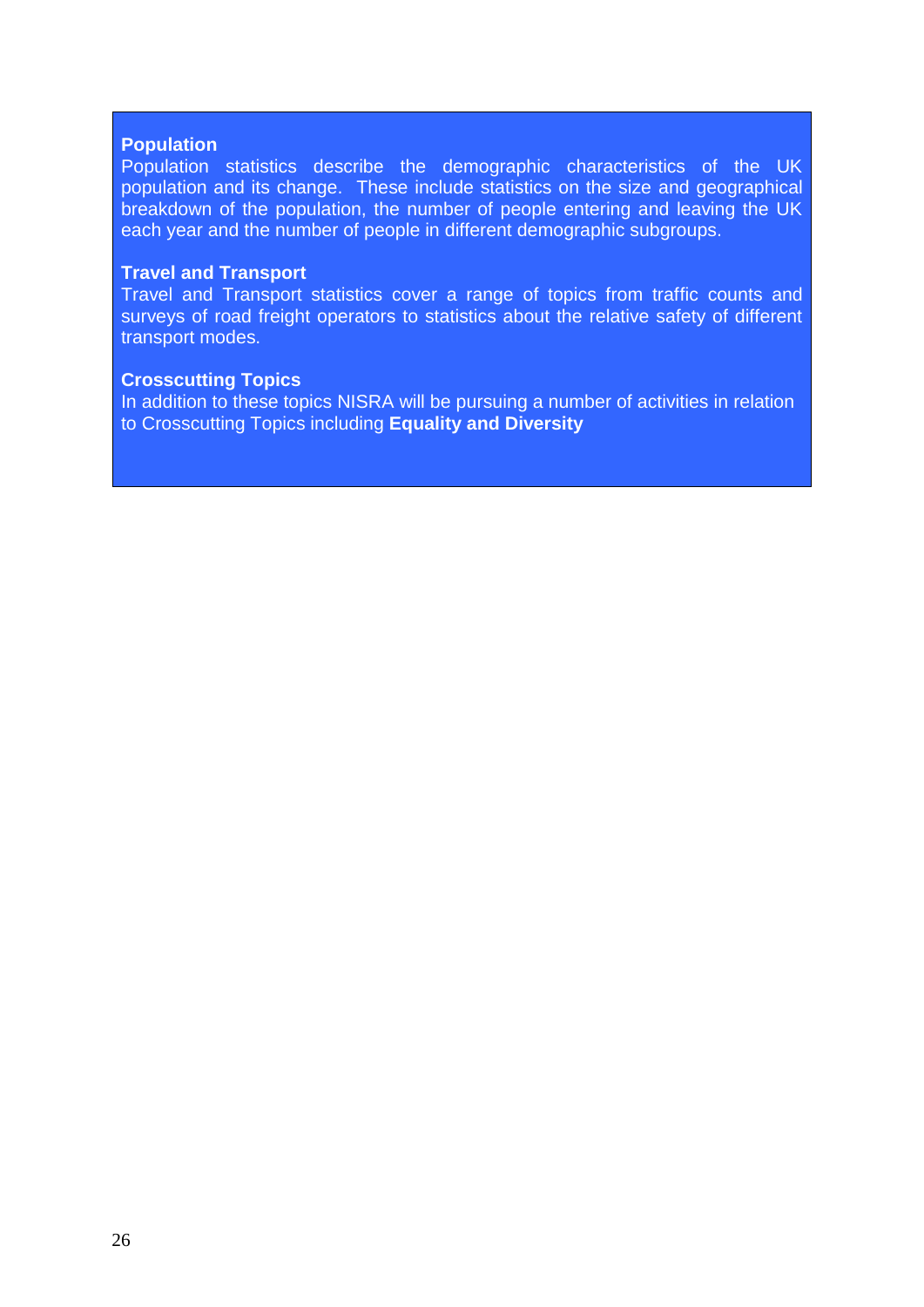# **Official Statistics Work Programme 2016/17**

### **Agriculture and Environment**

### **National Statistics**

DAERA staff will:

- **Collect, collate, analyse and publish statistical data on agriculture and related** industries in Northern Ireland, as required to meet the needs of DAERA, other Northern Ireland Departments, DEFRA and the European Union (EU);
- **Publish the annual Northern Ireland Environmental Statistics Report (NIESR):** and
- **Publish the quarterly and annual NI Municipal Waste Management Statistics** Reports incorporating new council level format.

#### **Other Official Statistics**

DAERA staff will:

- **P** publish the annual NI Greenhouse Gas Inventory Bulletin; and
- **Poublish an updated greenhouse gas emissions forecast based on new 2014** emissions inventory.

### **Business and Energy**

#### **National Statistics**

ELMS staff will:

- **P** publish, in line with the pre-announced timetable, the key annual business surveys including the Northern Ireland Annual Business Inquiry (NIABI), Exports Survey and Research and Development Survey;
- **E** ensure all business surveys provide an Electronic Data Collection option by March 2017;
- **E** implement Statistical Integration across three business outputs on the Integrated Business Survey System by March 2017; and
- **hold two Business Survey User Group meetings by March 2017.**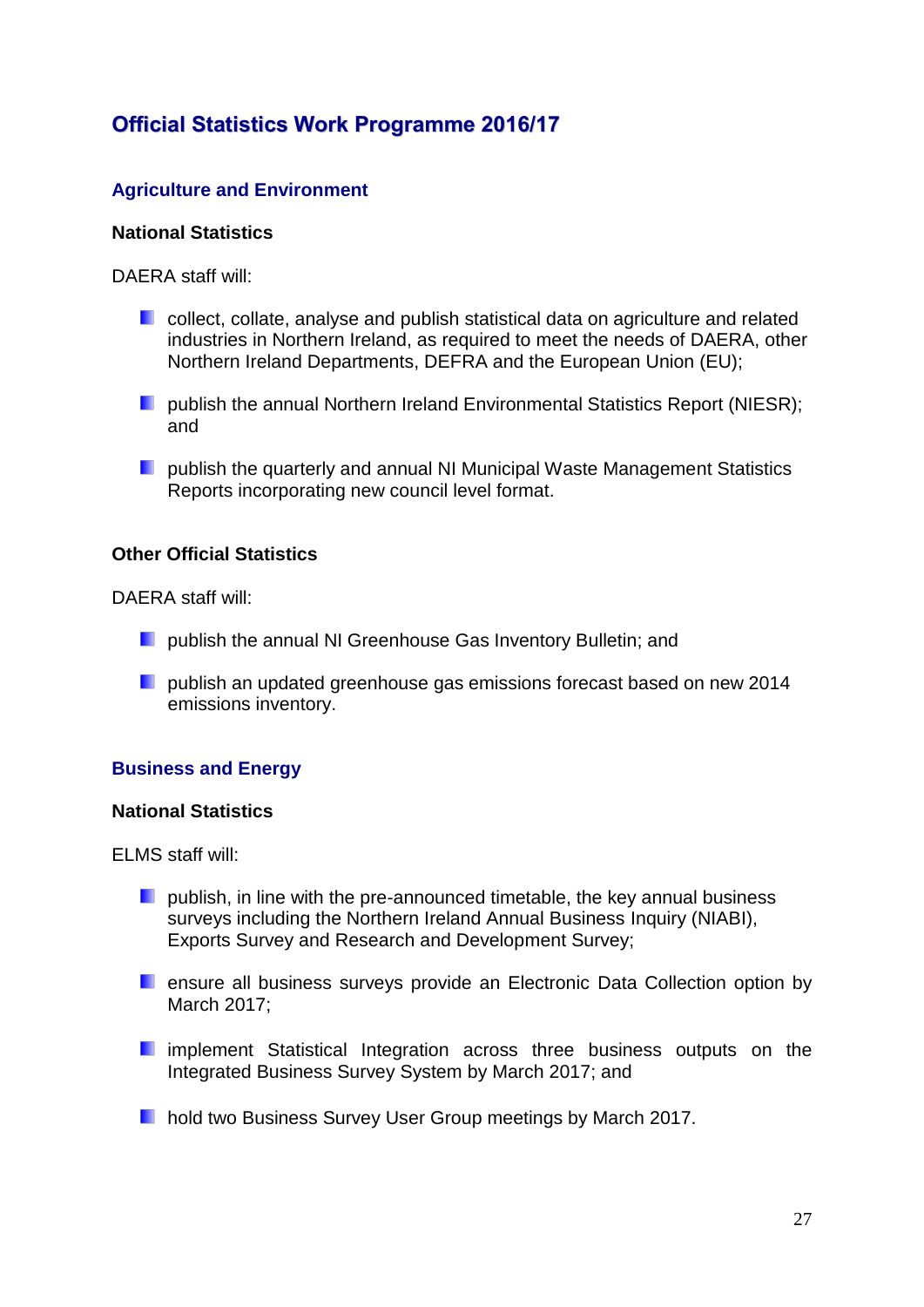CSU staff will:

**E** carry out the NI Quarterly Construction Enquiry and publish the quarterly Index of Construction.

### **Children, Education and Skills**

#### **National Statistics**

DoE staff will:

- **L** undertake the 2016-2017 School Census, the 2015-2016 School Leavers' Survey and compile the 2015-2016 Teachers' database; and
- **Publish statistical press bulletins on School Enrolment, School Leavers'** Survey, Pupil Attendance, School workforce and the Year 12 and Year 14 Examination Performance 2015-2016.

DfE staff will:

- **Publish Statistical first Release Destinations of Leavers from UK Higher** Education Institutions: NI Analysis 2014/15;
- **Publish the Destinations of Leavers from UK Higher Education Institutions: NI** Analysis 2014/15;
- **Publish Enrolments at UK HEIs: NI analysis 2015/16; and**
- **Publish Qualifications gained at UK HEIs: NI analysis 2015/16.**

#### **Other Official Statistics**

DoE staff will:

- **L** undertake the 2016-17 Schools Meals Census and publish a statistical press release on the 2015-2016 School Meals Census;
- **P** prepare statistics on Key Stage assessments; and
- **E** conduct the 2016/17 School Omnibus survey which provides information on a variety of research topics and publish outputs from the 2015/16 survey.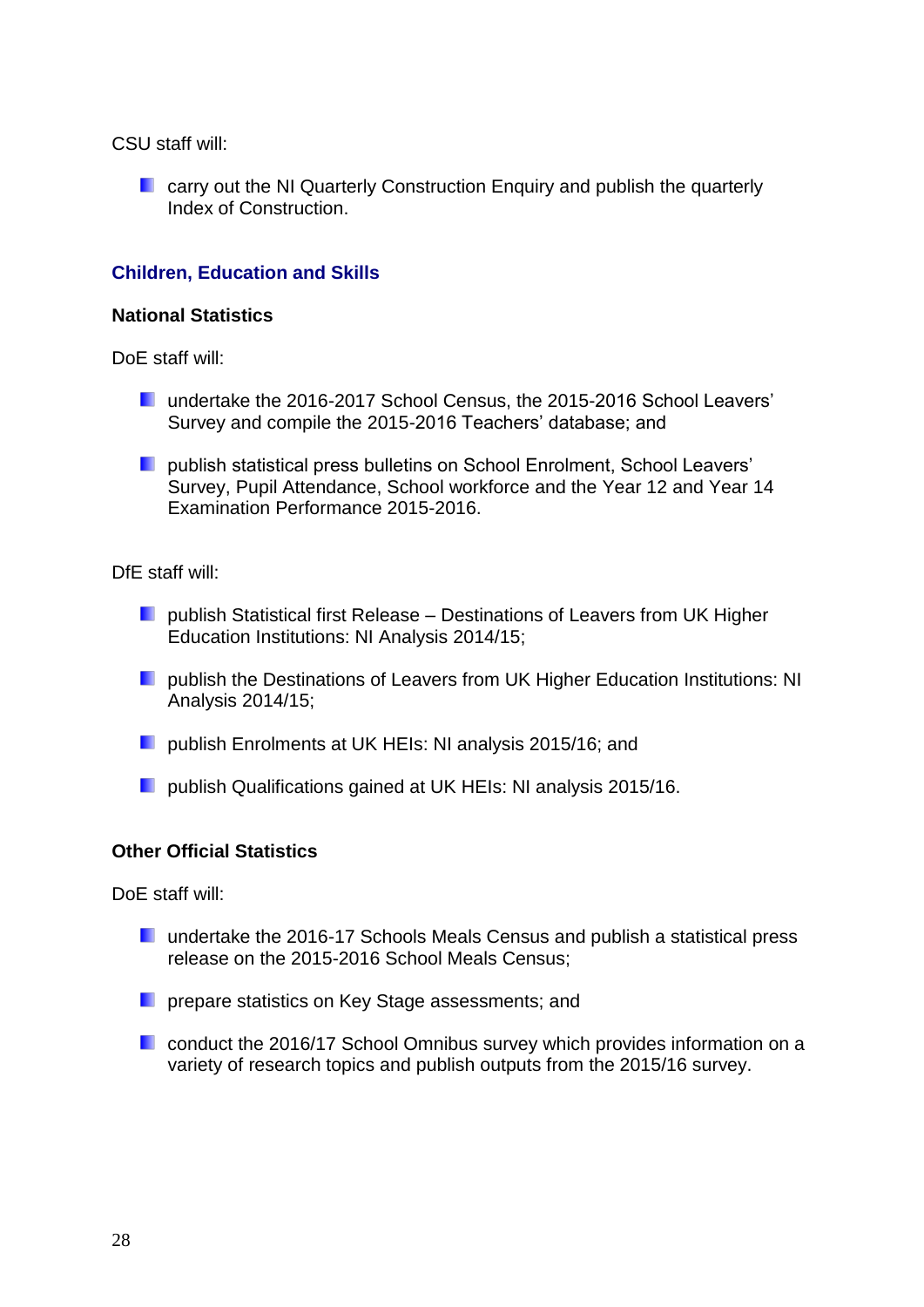DfE staff will:

- **D** publish Performance indicators in Higher Education: employment 2014/15;
- **Publish Performance indicators in Higher Education: widening participation** 2015/16;
- **Publish Performance indicators in Higher Education: student retention** 2015/16;
- **D** publish Higher Education Age Participation Index for NI 1989/90 2014/15;
- **D** publish Higher Education Fact Sheets 2014/15;
- **P** publish details of analysis regarding enrolments and qualifications in the Northern Ireland Further Education Sector in 2015/16, including analysis of performance (retention, achievement and success rates);
- **P** publish details of the number of enrolments and qualifications within Essential Skills in 2015/16; and
- **Publish results from the Further Education Leavers Survey establishing the** destination of leavers 6 months after completing a Further Education course in Northern Ireland in 2014/15.

### **Crime and Justice**

#### **National Statistics**

DoJ (Core) staff will:

**Publish 'Perceptions of Crime: Findings from the 2015/16 Northern Ireland** Crime Survey' and 'Experience of Crime: Findings from the 2015/16 Northern Ireland Crime Survey'.

NICTS staff will:

- **Parable 1 Dublish Judicial Statistics 2015; and**
- **Part publish the quarterly Mortgage Press Release.**

NIPS staff will:

**Popublish 'Northern Ireland Prison Population 2015'.**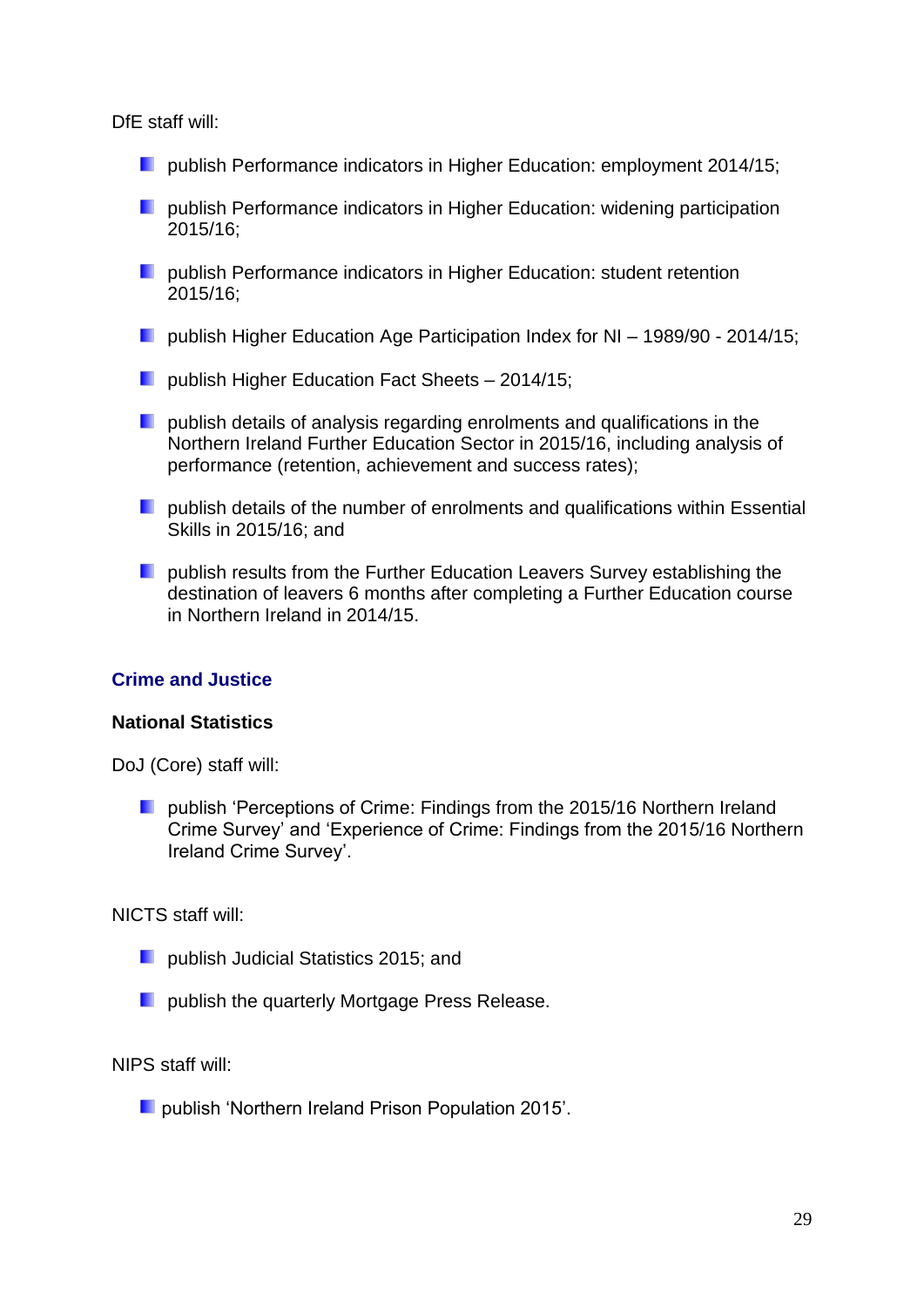PSNI staff will:

- **P** publish 2015/16 recorded crime statistics for Northern Ireland;
- **Poublish 2015/16 security situation statistics for Northern Ireland;**
- **P** publish monthly updates of recorded crime statistics throughout 2016/17;
- $\blacksquare$  publish monthly updates of statistics on the security situation throughout 2016/17; and
- **Poublish an updated trend report on crime & outcomes to include 2015/16.**

### **Other Official Statistics**

DoJ (Core) staff will:

- **n** measure, monitor and report data relating to Programme for Government and other Departmental indicators;
- **E** continue work with colleagues across the criminal justice system to harmonise statistical categories relating to the Causeway data sharing mechanism;
- **P** publish findings from the Northern Ireland Crime Survey covering a range of topics such as confidence in policing and the wider criminal justice system and experiences of domestic violence;
- **P** publish suite of bulletins relating to the 2014/15 Reoffending cohort:
- **P** publish 2015 Prosecutions, Convictions and Out of Court Disposals bulletin; and
- **Publish 2014/15 First Time Entrants to the Criminal Justice System bulletin.**

YJA staff will:

- **Poublish YJA Annual Statistics 2015/16; and**
- **E** collect and analyse statistical information to monitor performance indicators and targets outlined in the YJA Business Plan.

NICTS staff will:

**Publish quarterly bulletins: High Court Bulletin, County Court Bulletin, Crown** Court Bulletin, Magistrates' Court Bulletin, Children Order Bulletin;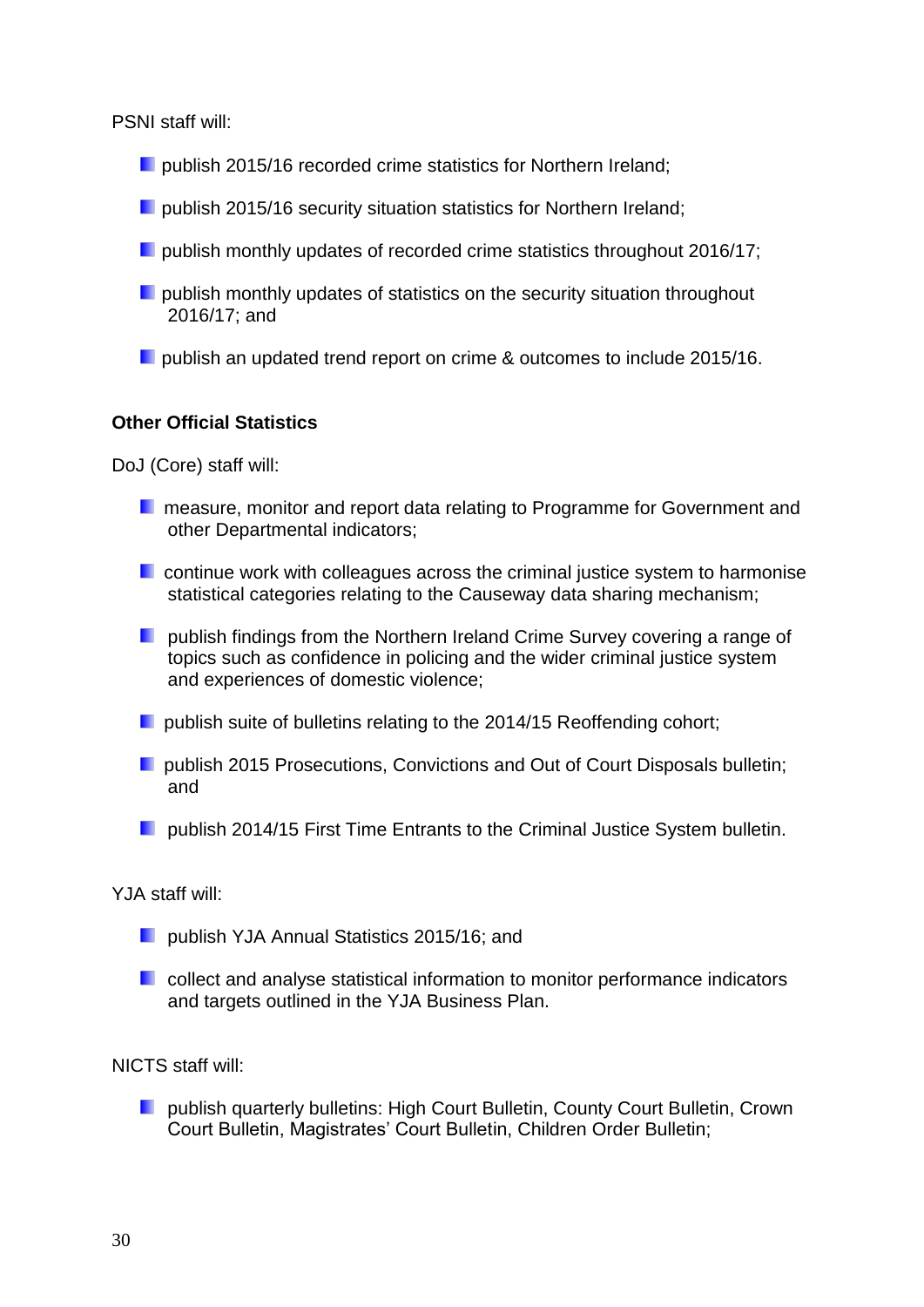- **P** produce quarterly performance reports for the Lord Chief Justice;
- **P** provide quarterly business volume reports to NICTS Business Managers;
- **L** calculate quarterly figures in relation to published corporate targets; and produce the NICTS Business Performance Assessment Report each quarter;
- **P** provide annual figures to Children Order Advisory Committee; and
- **Contribute to the NICTS Annual Report 2015/16.**

#### PSNI staff will:

- **P** publish updated trend reports on crimes & incidents with a domestic abuse motivation and crimes & incidents with a hate motivation to include 2015/16;
- **Publish 2015/16 drug seizure statistics for Northern Ireland;**
- **Poublish quarterly reports on police use of stop & search powers for Northern** Ireland throughout 2016/17;
- **Publish 2015/16 PACE detention statistics for Northern Ireland;**
- $\Box$  publish two six monthly reports on the use of force by the police;
- $\Box$  publish quarterly updates of domestic and hate motivation statistics throughout 2016/17;
- **Poublish monthly updates on Anti-Social Behaviour (ASB) incidents reported to** the police throughout 2016/17; and
- **P** publish monthly updates on drug seizure statistics throughout 2016/17.

Northern Ireland Policing Board (NIPB) staff will:

- **undertake internal and external survey work as detailed in the Policing** Board's Statistical and Research Strategy;
- **E** commission external research and survey work on public perceptions of the Policing Board, the Police Service of Northern Ireland (PSNI), Policing and Community Safety Partnerships (PCSPs) and other policing-related issues;
- **E** collect and interpret statistical information to monitor performance indicators and targets contained in the Annual Policing Plan;
- **n** monitor and report complaints against the PSNI (collected by OPONI), statistics on the Use of Force and PACE / JSA stops and searches (collected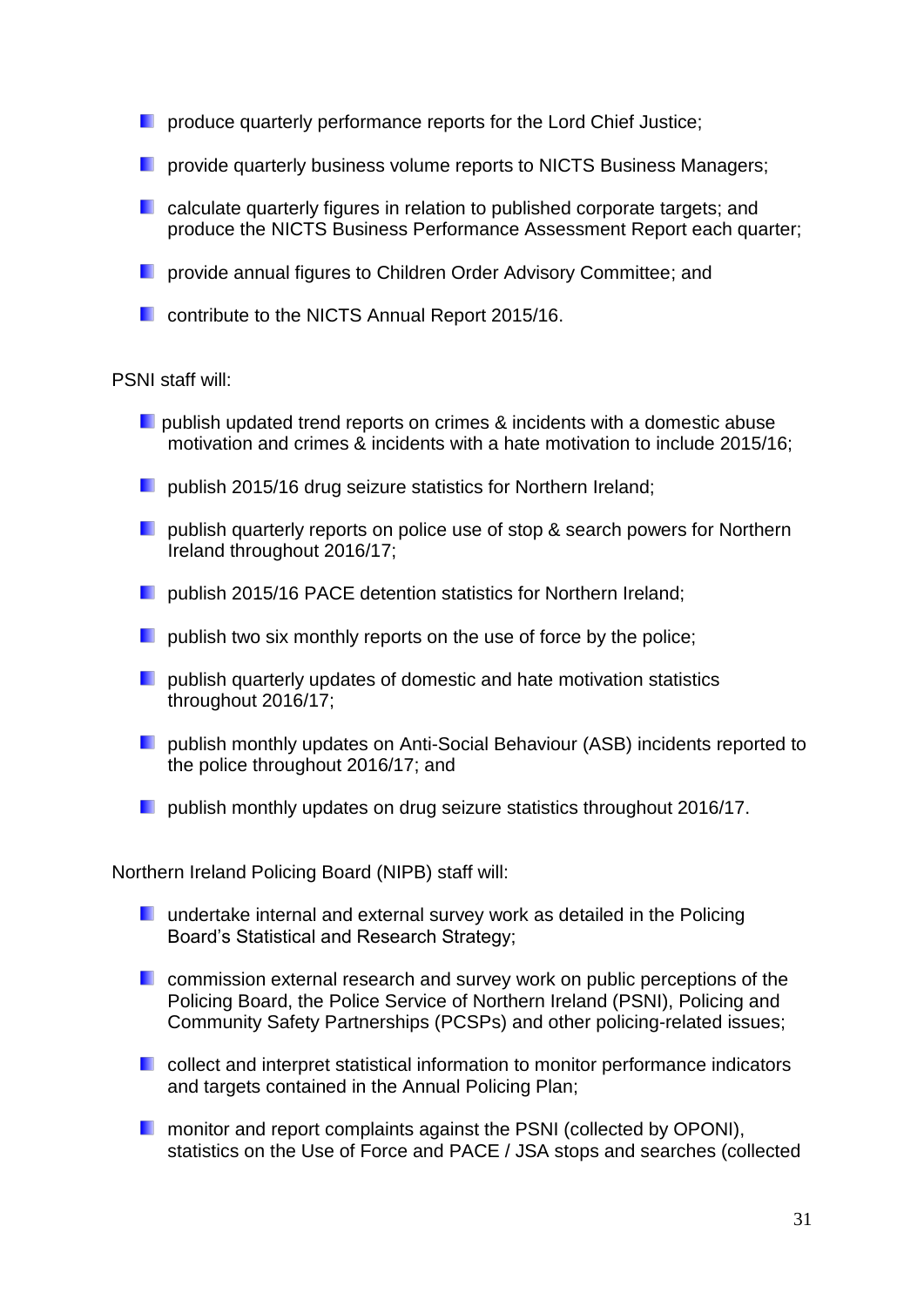by the PSNI) and statistics on the Independent Custody Visiting Scheme (operated by the Policing Board);

- **P** provide statistical and research support to PCSPs to enable them to monitor local policing performance and to carry out their public consultation exercises;
- **E** conduct survey work and collect statistical information to assist the Policing Board to monitor the effectiveness of PCSPs;
- **Publish quarterly reports on the Independent Custody Visiting Scheme: and**
- **L** publish Custody Visiting Annual Statistics.

Probation Board for NI (PBNI) staff will:

- **Publish PBNI Annual Caseload Statistics 2015/16;**
- **Publish quarterly bulletins on PBNI caseload statistics;**
- **P** publish an annual bulletin on the breach rates of PBNI supervised community sentences;
- **P** provide statistical information relating to objectives set out in the PBNI Business Plan; and
- **E** conduct and publish PBNI stakeholder surveys as required.

PPS staff will:

- $\blacksquare$  publish quarterly statistical bulletins with key statistics on the activity of the PPS, including caseloads and prosecutorial decisions;
- **P** publish an annual statistical bulletin on cases involving hate crime; and
- **D** publish an annual report on the findings of the PPS module of the NI Omnibus Survey.

OPONI staff will:

- **D** publish an annual statistical bulletin on the five year trends in complaints and allegations received by the Police Ombudsman for Northern Ireland;
- **P** publish four quarterly statistical updates on the complaints and allegations received by the Police Ombudsman for Northern Ireland;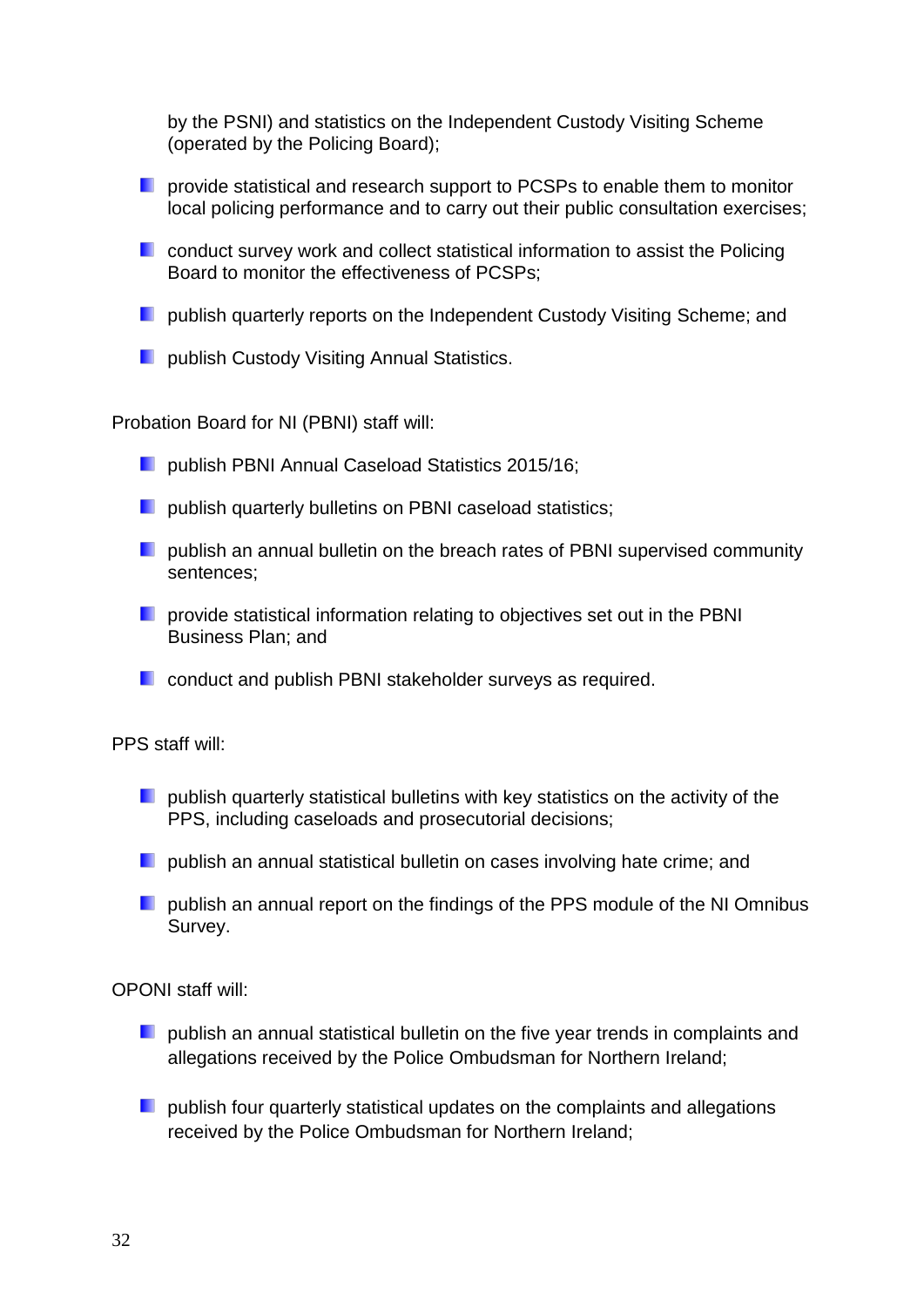- $\blacksquare$  report on public awareness and confidence in the police complaints system across Northern Ireland;
- $\blacksquare$  report on satisfaction levels of police officers subject of investigation; and
- **F** report on satisfaction levels of complainants with the service they received from the Office.

CSU staff will:

**E** carry out the Northern Ireland Crime Survey.

### **Economy**

#### **National Statistics**

ELMS staff will:

- **E** improve the level of sectoral disaggregation of the Index of Services by December 2016;
- **E** ensure appropriate Quality Assurance of the NI element of the UK Purchases Inquiry (ref. year 2015) by ONS and prepare for use in the Supply and Use Tables. In addition, ensure NI element of Purchases Inquiry (ref. year 2016) is conducted by ONS; and
- **hold two Economy User Group consultations by March 2017.**

#### **Other Official Statistics**

ELMS staff will:

- **E** improve the evidence base for economic decision making by developing key elements of a system of Economic Accounts for Northern Ireland, including producing Input Output Tables and Multipliers for NI for 2012 in May 2016, and for 2013 in December 2016; and
- **Publish a new Broad Economy Imports series for 2011 to 2015 by March** 2017.

CSU staff will:

- **L** carry out the Family Resources Survey in NI; and
- **E** carry out the Living Costs and Food Survey in NI.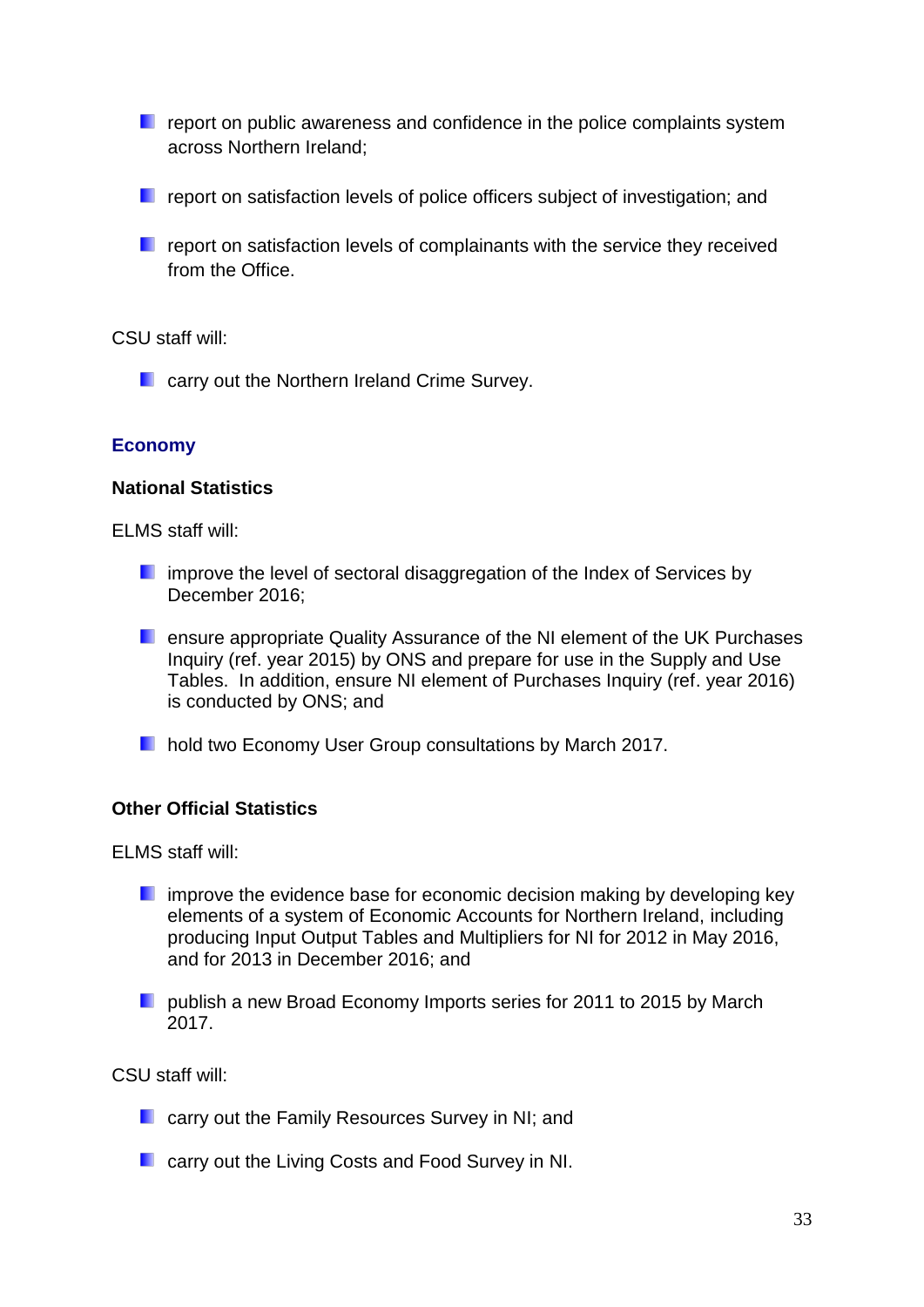#### **Government**

#### **Other Official Statistics**

Human Resource Consultancy Services (HRCS) staff will:

- **undertake paybill modelling for the NICS;**
- **L** undertake equal pay reviews for the NICS and possibly other public sector bodies;
- **n** monitor sickness absence in the NICS:
- **P** produce personnel statistics for the NICS;
- **undertake workforce planning for the NICS; and**
- **Publish 'Personnel Statistics', 'Analysis of Sickness Absence in the Northern** Ireland Civil Service', 'Analysis of NICS Recruitment Competitions' and 'Pay Statistics for the Northern Ireland Civil Service' annually, and 'Employment in the Northern Ireland Civil Service' quarterly.

NISRA Statistical Support & Business Planning (SSBP) staff will:

- **P** publish headline results from the NISRA Annual Customer Satisfaction survey 2016;
- **Publish a report on Statistical Surveys of Businesses, Households and** Individuals carried out by Departments during 2015/16; and
- **P** publish headline results from the 2016 Public Confidence in Official Statistics (PCOS) Survey.

#### **Health and Social Care**

#### **National Statistics**

DoH staff will:

- **D** publish the 2015/16 Hospital Statistics: Outpatient Activity publication;
- **P** publish the 2015/16 Hospital Statistics: Inpatient & Day Case Activity publication;
- **Publish the 2015/16 Hospital Statistics: Emergency Care publication;**
- **P** publish the quarterly Emergency Care Waiting Time Statistics bulletins;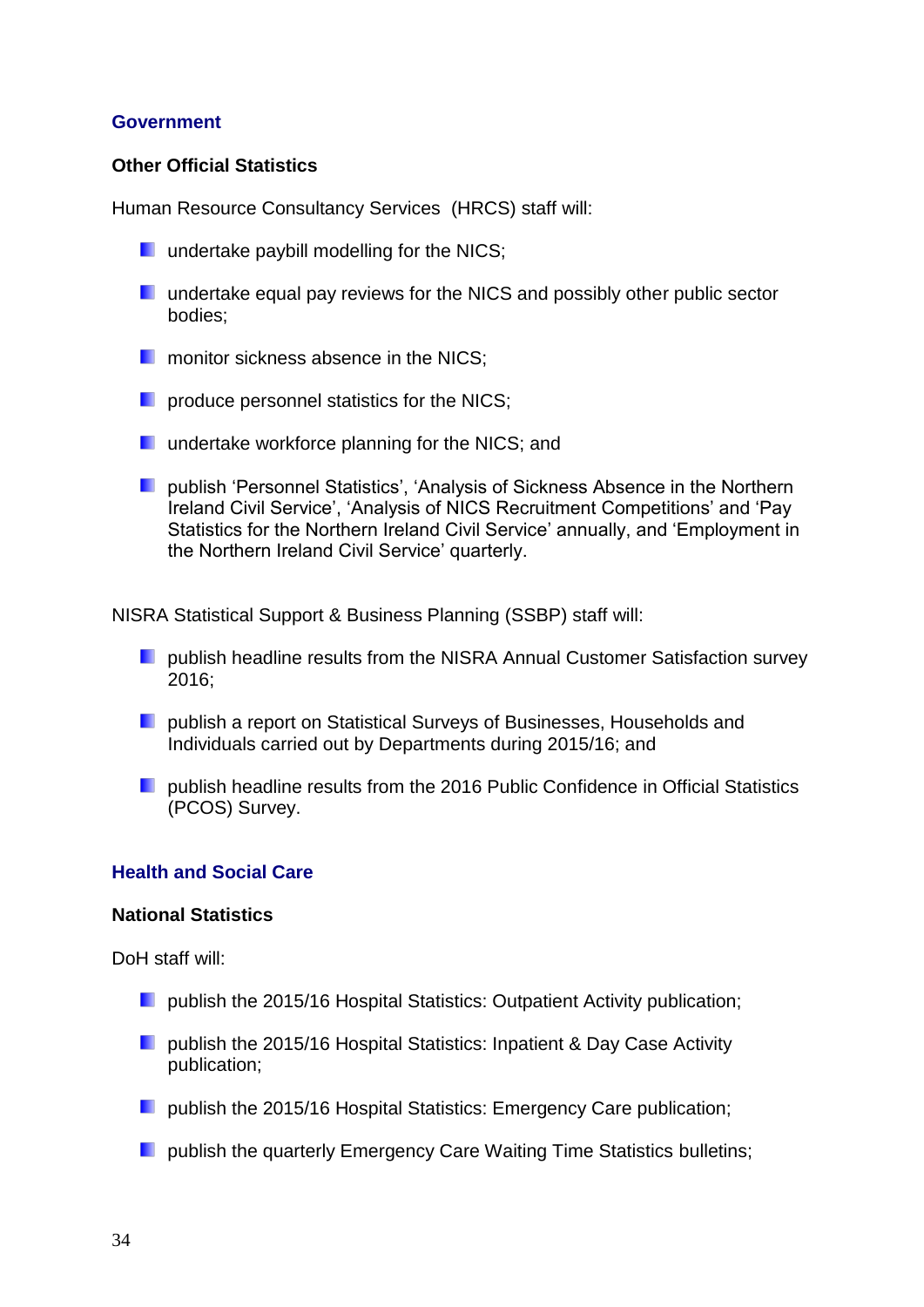- **Publish the quarterly Northern Ireland Waiting Time Statistics: Outpatient** Waiting Times bulletins;
- **P** publish the quarterly Northern Ireland Waiting Time Statistics: Inpatient Waiting Times bulletins;
- **L** publish the quarterly Northern Ireland Waiting Time Statistics: Cancer Waiting Times bulletins;
- **Publish the Dental Earnings & Expenses 2014/15 Report and the Dental** working hours report;
- **D** publish Community Care for Adults in Northern Ireland 2015/16;
- **Publish Northern Ireland Care Leavers 2015/16;**
- **Publish Children Adopted from Care in Northern Ireland Statistical Bulletin** 2015/16;
- **D** publish Children in Care in Northern Ireland Statistical Bulletin 2014/15;
- **D** publish Children's Social Care Statistics for Northern Ireland 2015/16; and
- **Publish Quarterly tables on Child Protection Statistics for Northern Ireland.**

Demographic Statistics staff will:

- **Poublish statistics detailing the number of deaths registered during 2015 where** MRSA (Methicillin-Resistant Staphylococcus Aureus) or Clostridium Difficile was mentioned on the death certificate; and
- **Publish statistics on the number of drug and alcohol related deaths in** Northern Ireland during 2015.

DfC staff will:

**P** produce the Benefit Statistics Summary publication on a quarterly basis.

#### **Other Official Statistics**

DoH staff will:

- **Publish the quarterly Northern Ireland Waiting Time Statistics: Diagnostic** Waiting Times bulletins and carry out a review of data sources used;
- **P** publish a new quarterly Impact on Patients of Hospital Cancelled Outpatients Appointments Statistics bulletin;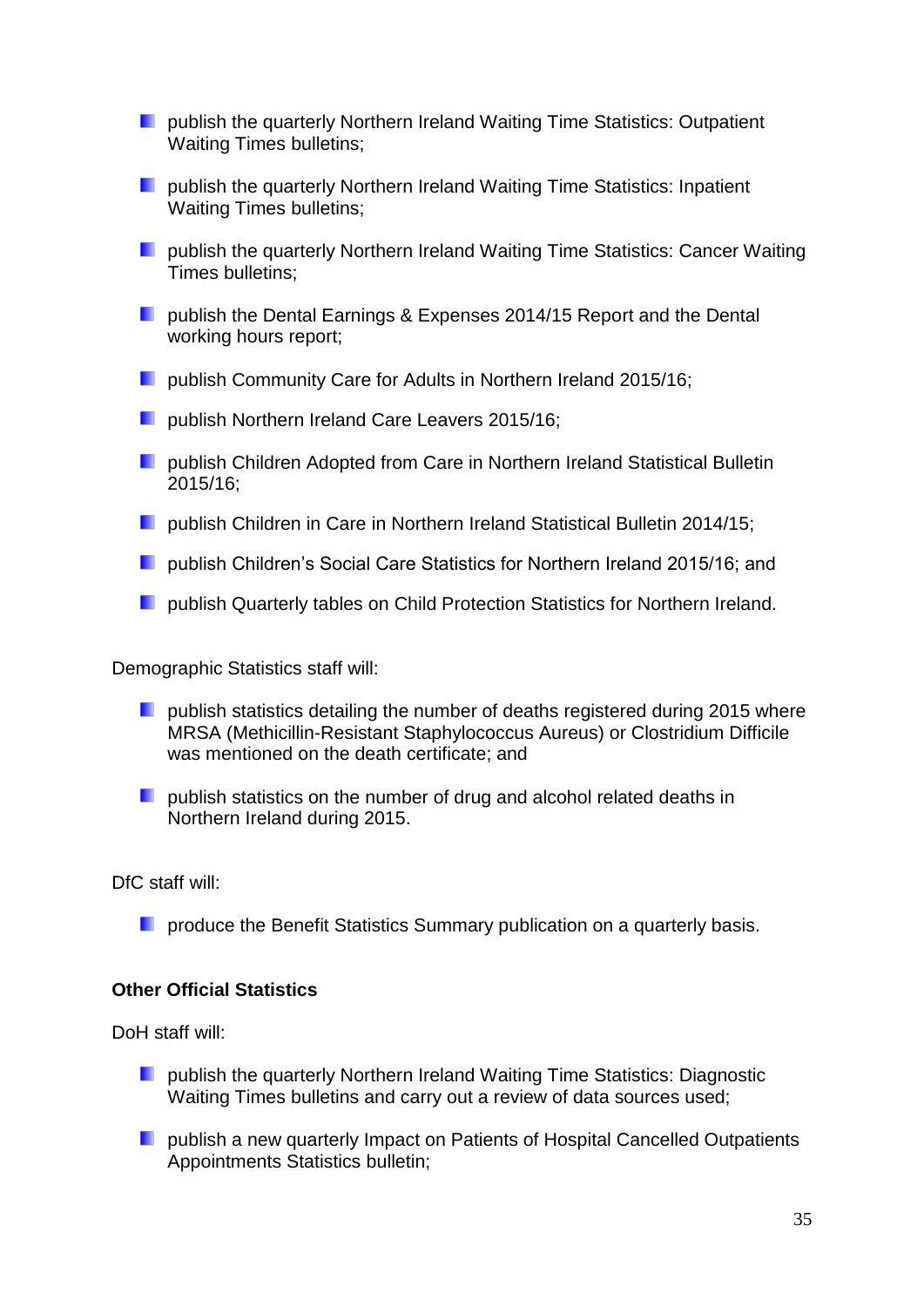- **Poublish 2015/16 Episode Based Acute Hospital Inpatient and Day Case** Activity Statistics on the DoH website;
- **Publish statistics on Northern Ireland Terminations of Pregnancy 2015/16;**
- **P** publish annual information on Complaints Received by Health and Social Care (HSC) Trusts, Board and Family Practitioner Services in Northern Ireland in 2015/16;
- **Publish annual information on Clinical / Social Care Negligence Cases in** Northern Ireland in 2015/16;
- disseminate Northern Ireland Reference Cost data for 2015/16;
- **P** produce and analyse the 2014/15 Activity Based Funding Model;
- **Publish Statistics for Smoking Cessation Services in NI: 2015/16;**
- **Publish Statistics from the NI Drug Misuse Database: 2015/16;**
- **D** publish headline statistics from the Health Survey Northern Ireland: 2015/16;
- **P** prepare a set of standard and non-standard tables for submission to the European Monitoring Centre for Drugs and Drug Addiction;
- **E** commission and manage a programme of Public Health related surveys e.g. Health Survey Northern Ireland;
- **P** publish secondary analyses statistics from the 2014/15 All-Ireland Drug Prevalence Survey;
- $\blacksquare$  publish latest statistics on the key indicators of the wider social determinants of health and wellbeing for Making Life Better strategy;
- **D** publish NI Health & Social Care Inequalities Monitoring System Regional report;
- **P** publish NI Health & Social Care Inequalities Monitoring System Sub-regional report;
- **E** continue to develop a dental patient charging system to be used in pilot evaluation sites for the new General Dental Services Contract;
- **E** calculate 2017/18 Hospital, Community Health and Personal Social Services allocation for Local Commissioning Groups and progress the 7th Review of the Regional Capitation Formula;
- **E** continue to publish Health and Social Care workforce data including quarterly Key Facts Bulletin, biannual Vacancy Report and annual Workforce Census;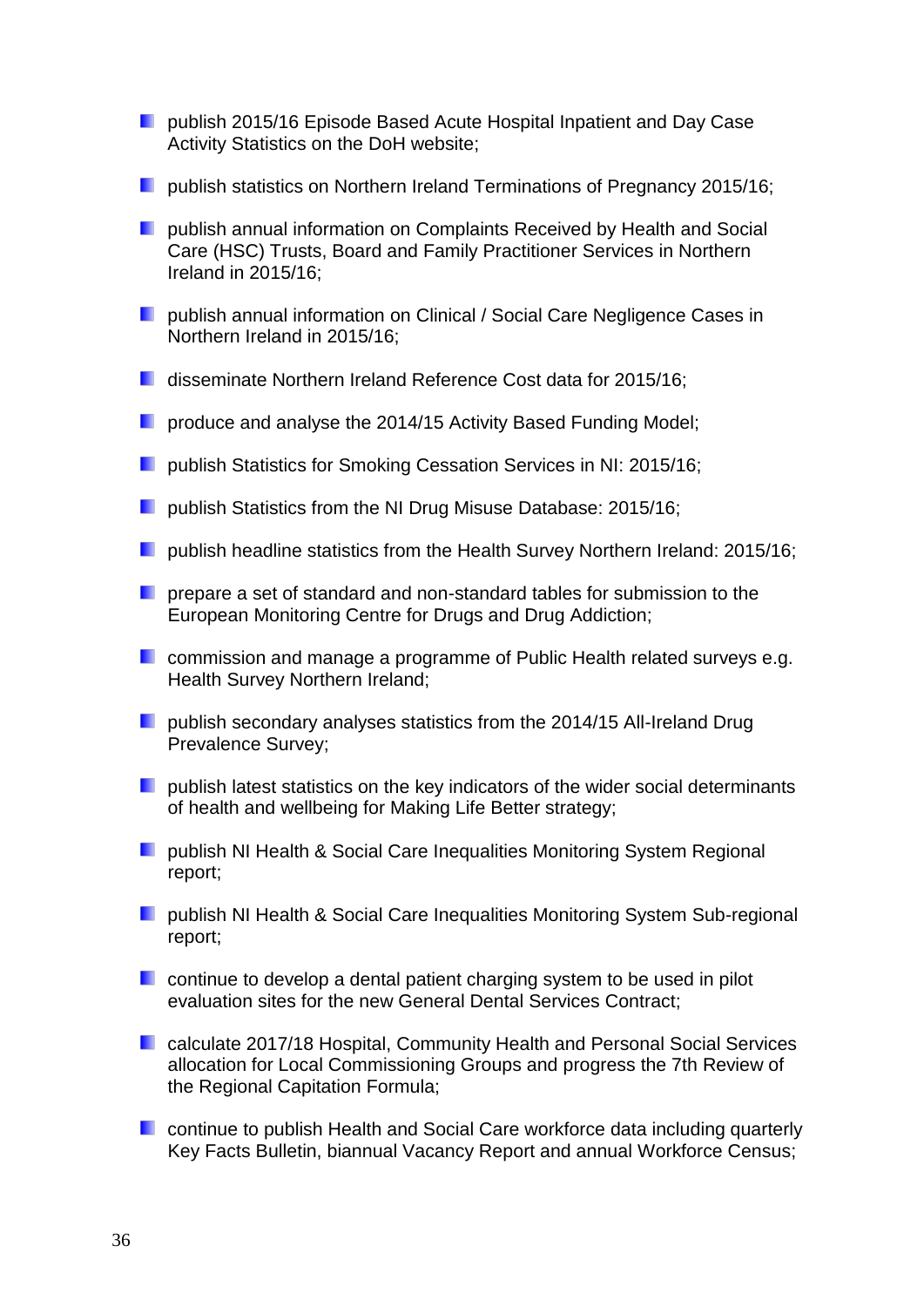- **E** extract and report on latest General Practitioner (GP) quality and disease prevalence indicators, publishing data in line with UK publication timetable;
- **E** calculate 2017/18 general practice community prescribing allocations for Local Commissioning Groups, GP Practices and Primary / Integrated Care Partnerships;
- **Publish Domiciliary Care Services for Adults in Northern Ireland 2016;**
- **Publish Quarterly Carers' Statistics for Northern Ireland;**
- **Poublish quarterly tables on Direct Payments;**
- **D** publish Prevalence of Autism (including Aspergers syndrome) in school age Children in Northern Ireland 2016;
- **Publish Patient Education / Self Management Programmes for People with** Long Term Conditions (2015/16);
- **Publish annual statistics on Audiology Assessments:**
- **P** publish quarterly statistics on the referrals and diagnosis of children with autism; and
- **P** provide information on DoH Programme for Government and Commissioning Plan Direction (CPD) targets and indicators.

Business Services Organisation (BSO) staff will:

- **E** enhance and grow the Honest Broker Service, including governance and cost recovery; provide professional support to HBS projects and continue to promote awareness of the service across the research community;
- **P** provide professional support and advice to BSO in relation to the Family Practitioner Payment systems and data quality associated with the payments of circa. £800m;
- **D** develop reporting solutions and data outputs from the Family Practitioner Payment System;
- **E** work closely with the Information and Technology Services team to identify timelines and business requirements for the replacement of the patient registration index for NI;
- **L** work with statisticians in DoH (Project Support Analysis Branch) to update the indicators used to assess the current provision of pharmaceutical services in the community as part of the Pharmacy Needs Assessment;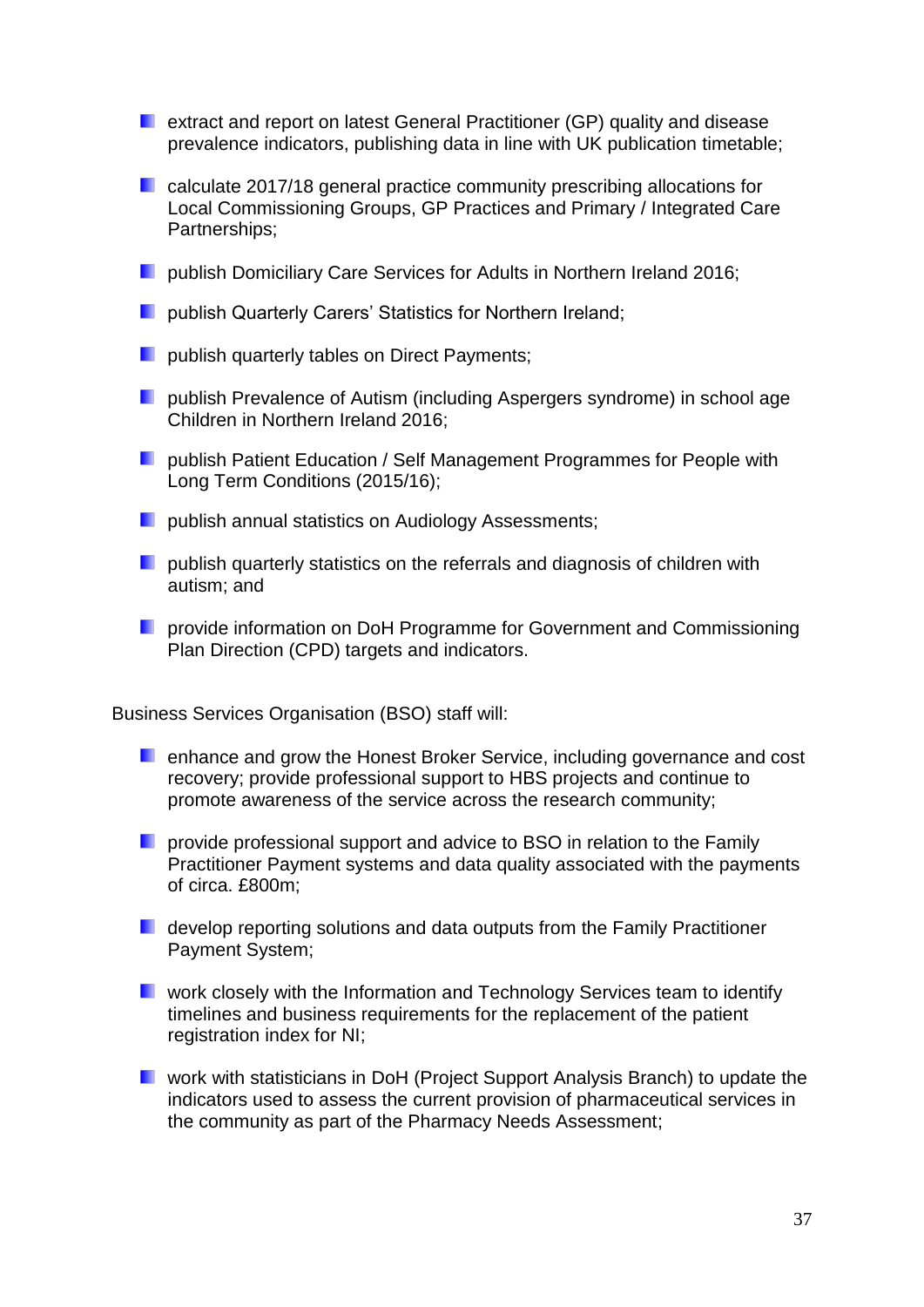- **F** follow the code of practice for Official Statistics, (Principle 8; paragraph 6) and encourage the free-to-use, reuse and redistribution of anonymised primary care data through support of the open data principle and engagement in investigating datasets for inclusion in the NI Open Data Portal; and
- **L** assist BSO Family Practitioner Services prepare, deploy and monitor selfservice portals for pharmacy and dental contractors

BSO and Demographic Statistics staff together will:

- **L** work to enable ethically approved health research using enhanced prescribing data through distinct linkage projects with the Northern Ireland Longitudinal Study; and
- work to establish inclusion of BSO data within the ADRC–NI framework and establish associated internal governance process.

DfC staff will:

- **D** disseminate Geographic information on benefit claimants through NINIS:
- **P** provide statistical consultancy and volumetric forecasts for use in the Integrated Complementing System for DfC workload forecasts;
- **P** provide statistical consultancy and volumetric forecasts for the migration strategy of Universal Credit;
- **P** provide statistical / research support to assist the completion of the Universal Credit research programme including development of an evaluation programme;
- **n** model policy impacts by using the Policy Simulation Model:
- construct a household income administrative database to inform benefit uptake and the assessment of poverty levels. The Database for Income Modelling and Estimation (DIME) continues to undergo a battery of tests to ascertain if it can be credibly employed as an indicator of income and poverty levels. The majority of work in 2016/17 will still be focused on meeting the needs of DfCs Benefit Uptake Strategy. Under this strategy, output will continue to be used for benefit uptake direct targeting and work will commence on developing an indicator of the number of individuals entitled to means tested benefit who are currently not claiming. The database is also being utilised to help inform some high level interventions as part of the poverty pathfinder project. A scoping exercise is also underway to ascertain if DIME could assist with the 2017 update of the NI Multiple Deprivation Measures (MDM);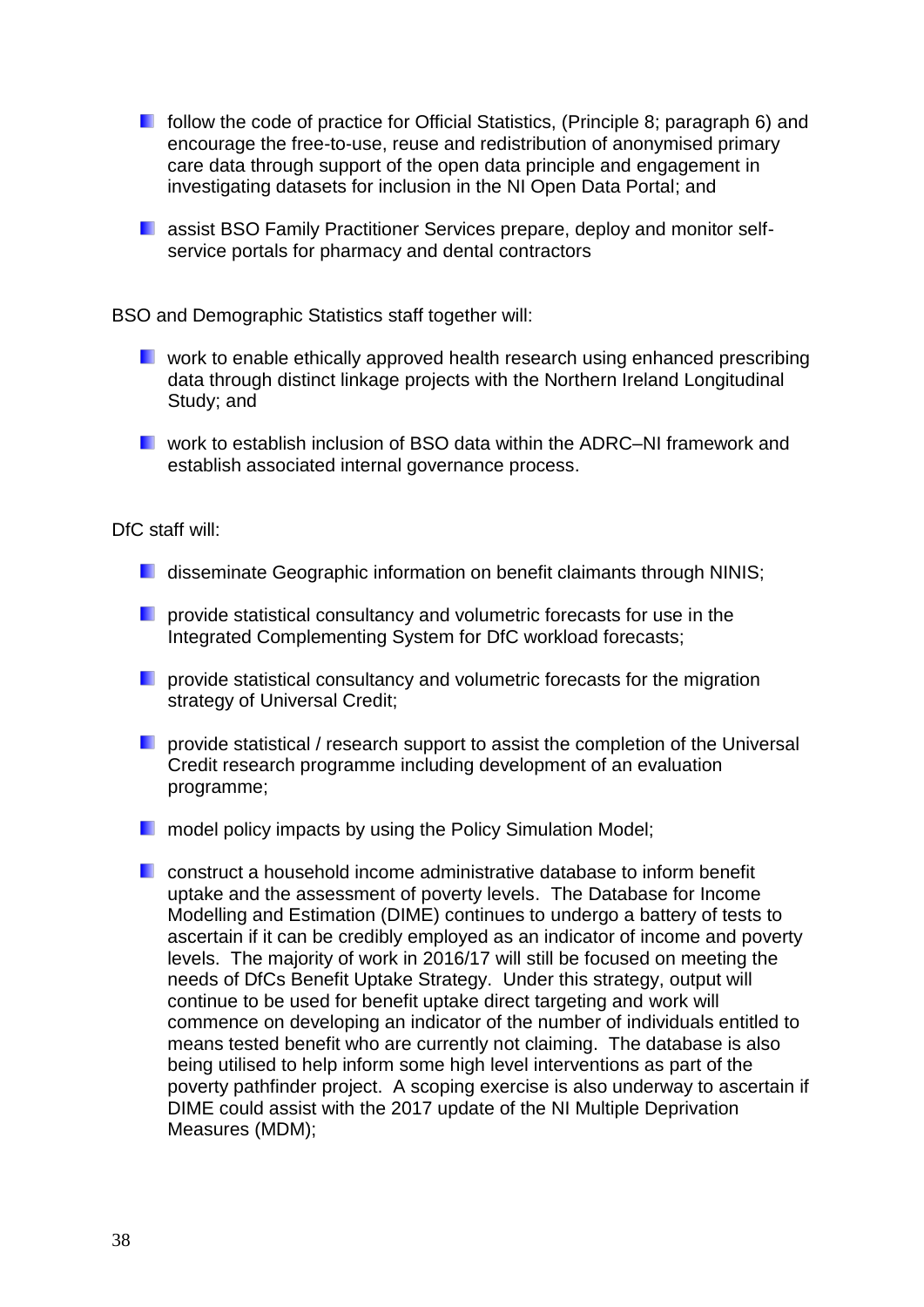- **P** provide statistical, research and consultancy support to the DfC Benefit Uptake Unit, helping them identify and target vulnerable people in NI that may not be receiving Social Security Benefits to which they are entitled;
- **P** provide statistical information and analysis to support the implementation of Personal Independence Payment (PIP) including the development of an evaluation programme;
- **P** provide statistical / research support to assist the completion of the composite Welfare Reform evaluation;
- **P** provide statistical information and analysis to support the introduction of the time-limiting element to contribution based Employment and Support Allowance (ESA) including the development of an evaluation programme;
- **P** provide information and analysis to support the independent evaluation of the Economic Inactivity Change Fund (Want to Work?) Pilot;
- **P** provide statistical consultancy and analysis for the front office trials undertaken as part of the Universal Credit Estate strategy;
- **P** provide statistical consultancy, analysis and research to support the implementation of Welfare Reform including any Northern Ireland specific mitigation packages;
- **Poublish the findings of the Social Security module of the NI Omnibus Survey;**
- **undertake a programme of research focusing on disability, awareness of** Welfare Reform and customer attitudes; and
- **P** produce annual estimates of Fraud and Error within the benefit system.

#### CSU staff will:

- **E** carry out the National Diet and Nutrition survey in NI; and
- **E** carry out the NI Health Survey.

Northern Ireland Cancer Registry staff will:

**L** undertake cancer registration in Northern Ireland and publish statistics on cancer incidence, survival and prevalence.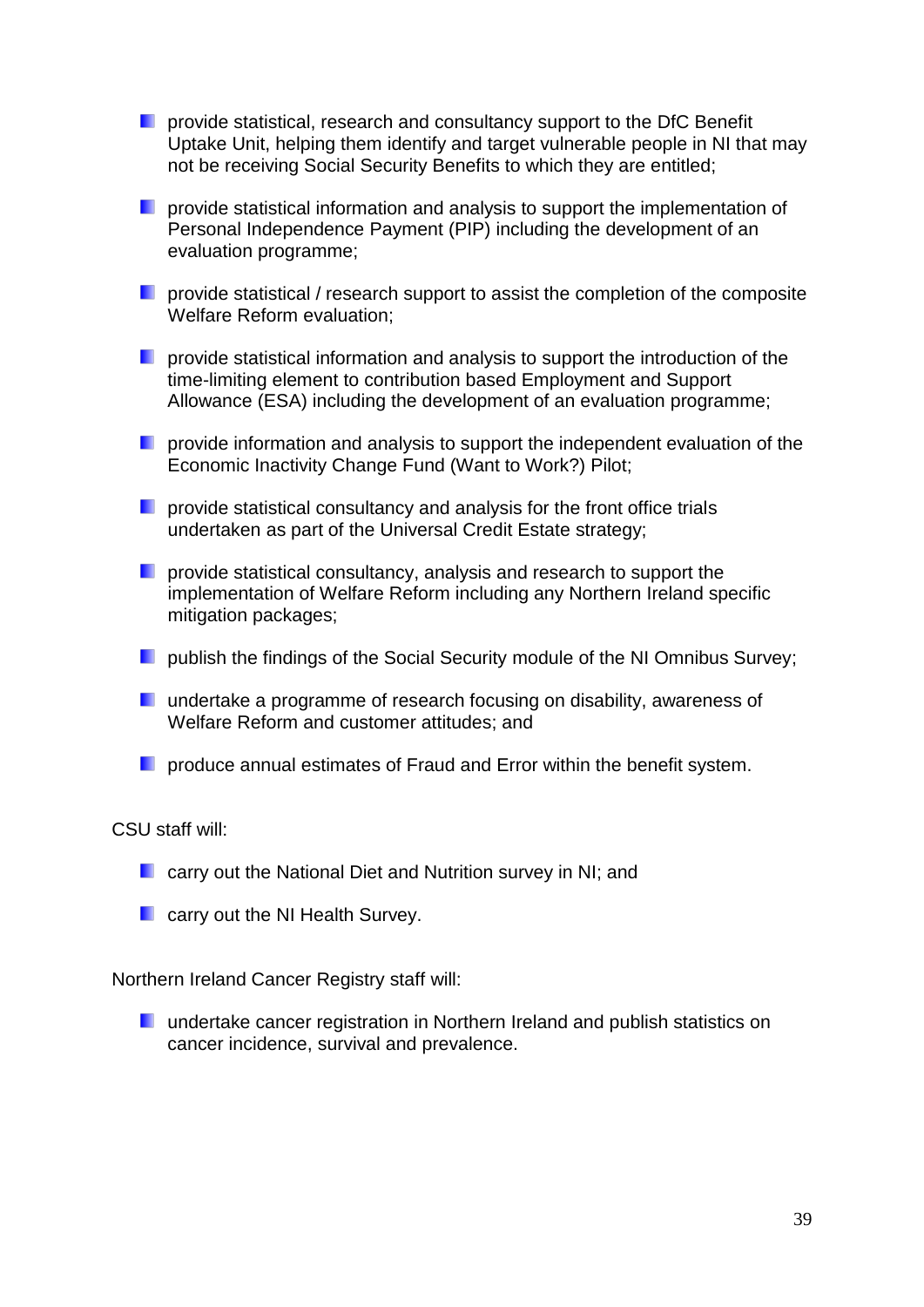### **Labour Market**

#### **National Statistics**

ELMS staff will:

- **P** publish, in line with the pre-announced timetable, the key monthly Labour Force Survey results, Claimant Count and Redundancy Statistics, Quarterly Employee Jobs Survey, quarterly and special topic Labour Force Survey results, Annual Survey of Hours and Earnings results and Business Register and Employment Survey;
- **I** improve coherence between the Business Register Employment Survey (BRES) / Quarterly Employment Survey and ABI estimates of NI employee jobs; and
- **hold two Labour Market User Group meetings by March 2017.**

#### **Other Official Statistics**

DfE staff will:

- **D** publish annual Workforce Development Forum Labour Market Profiles;
- **P** publish a quarterly statistical bulletin on Training for Success / Programme-Led Apprenticeships; and
- **Publish a quarterly statistical bulletin on Apprenticeships NI.**

#### DfC staff will:

- **P** publish annual detailed statistical bulletins on job vacancies notified to the DfC Employment Service and three times per year a detailed statistical factsheet on job vacancies notified to the DfC Employment Service;
- **D** publish final statistical bulletin on DfC Steps to Work employment programme;
- **Poublish quarterly detailed statistical bulletin on DfC Steps 2 Success** employment programme;
- **P** publish final factsheet on DfC Employment Service Support programme; and
- **P** provide statistical / research support in terms of measuring the impact of employment programmes / initiatives, analysing employer engagement statistics and contributing to relevant PfG target setting / monitoring.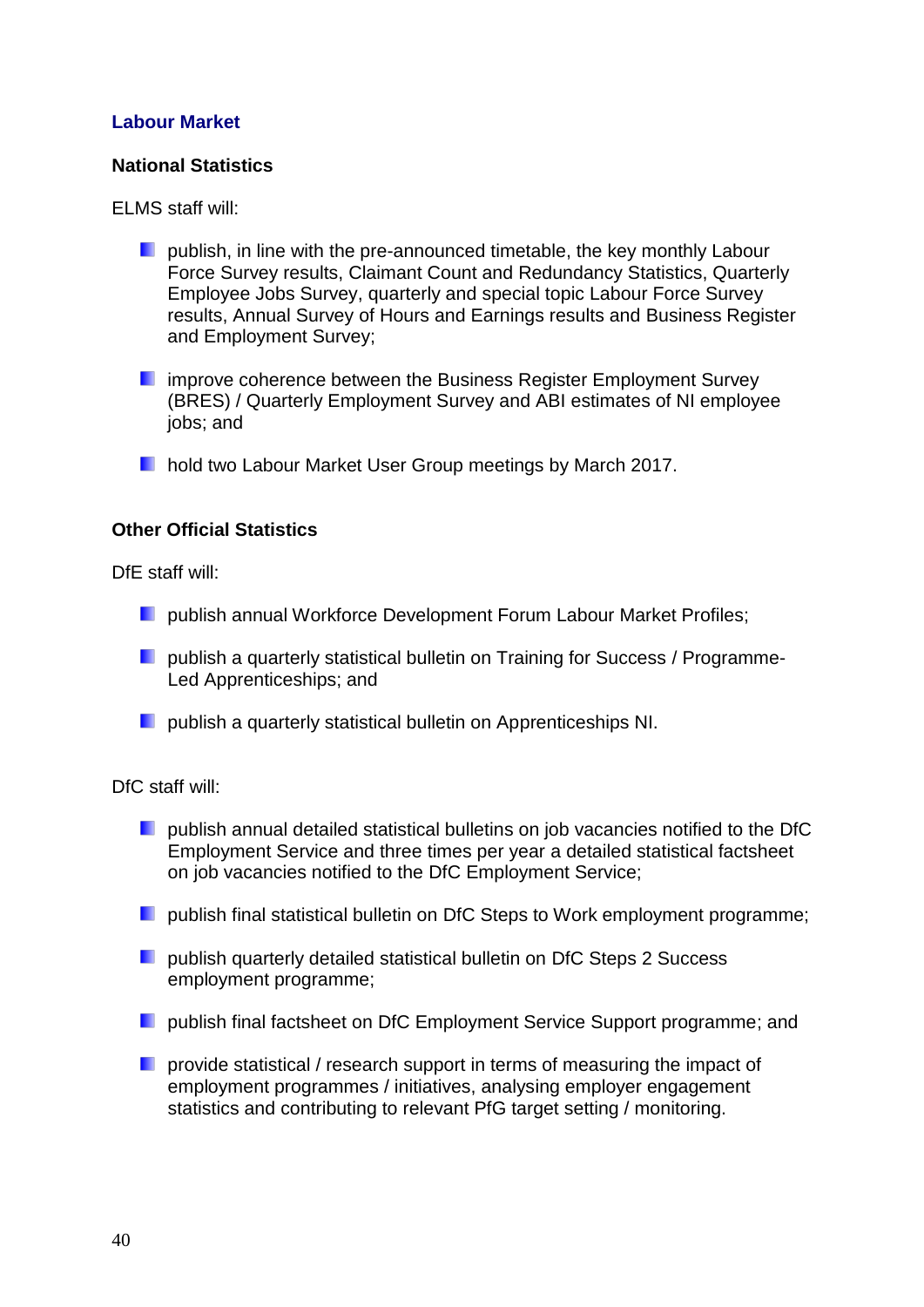CSU staff will:

**Carry out the Labour Force survey in NI.** 

### **People and Places**

#### **National Statistics**

DfC staff will:

- **Publish the Northern Ireland Poverty Bulletin 2014/15;**
- **D** publish the Family Resources Survey, Northern Ireland 2014/15;
- **D** publish the Households Below Average Income, Northern Ireland 2014/15;
- **Publish the Pensioners' Income Series Bulletin 2014/15;**
- **D** publish the Urban Rural Report for Northern Ireland 2014/15;
- **Publish the Annual Housing Statistics 2015/16 report:**
- **L** publish the quarterly Housing Bulletins;
- **P** provide research and evaluation support for relevant strategies including the Disability Strategy, Gender Equality Strategy, Child Poverty Strategy and the development of the new Social Strategy; and
- **P** provide support in the development and measurement of the Programme for Government (PfG) Action Plan for the indicators on poverty, health inequalities, educational inequalities, and confidence and capability of communities.

#### **Other Official Statistics**

LPS staff will:

- **Publish the Quarterly Northern Ireland Residential Property Price Index (NI)** RPPI) – now incorporated with GB statistics to form the single official UK House Price Index;
- **F** facilitate the assessment of the NI RPPI as a National Statistic. This will be part of the assessment of the new single UK House Price Index as a National Statistic. The time has yet to be confirmed by the UK Statistics Authority; and
- **Publish new rates collection statistics on Lone Pensioner Allowance and** Disabled Persons Allowance uptake.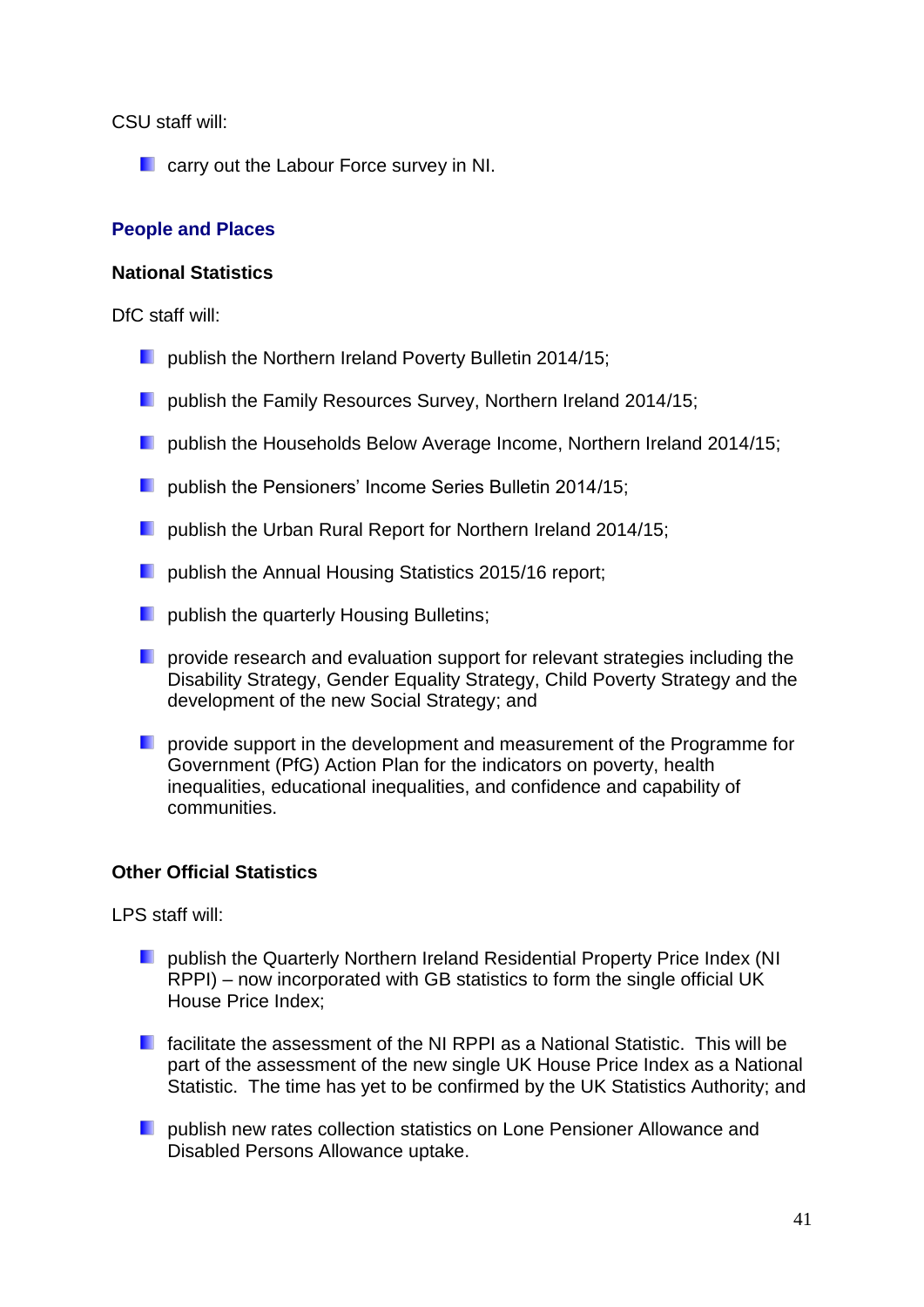Libraries NI staff will:

- **P** publish the annual statistical bulletin on participation in Core and Regular library activities;
- **P** produce monthly management information reports on participation in Core and Regular library activities for Libraries NI managers; and
- **P** produce quarterly statistical information to monitor progress against Key Performance Indicators for Libraries NI Board.

#### CSU staff will:

- **L** carry out the Survey of Living conditions in NI;
- **L** carry out the Continuous Household Survey; and
- **L** carry out a number of Omnibus Surveys.

#### DfC staff will:

- **E** carry out ad hoc analysis of the Family Resources Survey (FRS) in Northern Ireland;
- **L** analyse FRS data and other economic data for DfC's Repossession Taskforce Team to help inform policy decisions on Household debt Affordability;
- **E** continue to develop and publish a Quarterly Summary of Statistics for the Child Maintenance Service (CMS) in Northern Ireland;
- **P** provide statistical support and analysis to inform the 30 Month Review of the introduction of charges for CMS, including the 2016 Child Maintenance Service Population Survey Report;
- **Publish the Volunteering in Northern Ireland Research Report;**
- **P** provide statistical and research support to Community Regeneration and Housing Group to monitor and evaluate their policies and strategies;
- **P** publish statistics on engagement in culture, arts and leisure by adults in Northern Ireland including data to inform progress against the PfG indicator: Improve cultural participation;
- **P** provide statistical and research support to Community Cohesion Group to assist with the development, monitoring and evaluation of their policies and strategies; and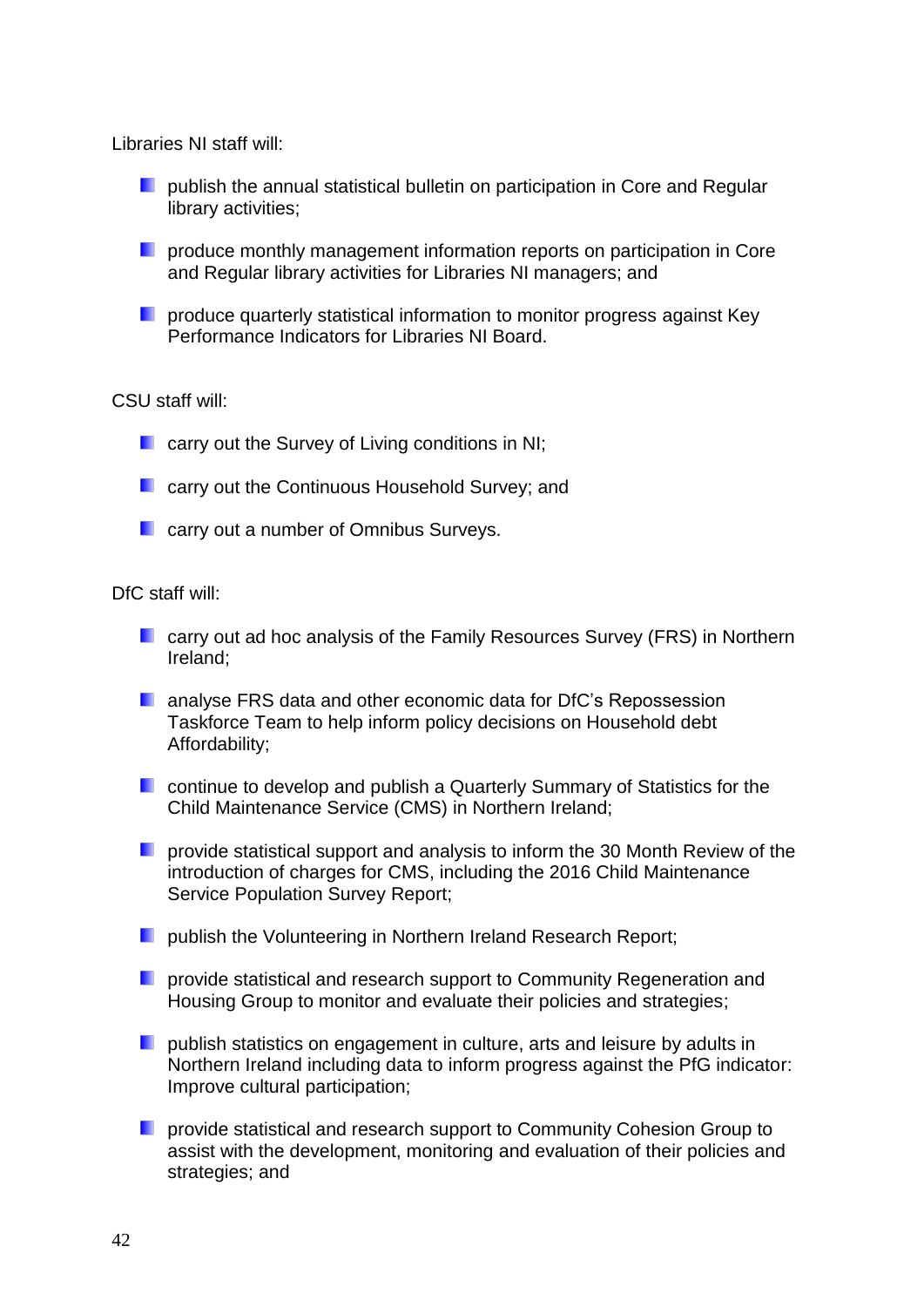**Poublish the 2016 Gambling Prevalence Survey.** 

Tourism Statistics Unit staff will:

- **P** publish occupancy statistics (monthly and annual) on Hotel, Guesthouse and Bed & Breakfast establishments;
- **P** publish monthly statistics on Northern Ireland air and sea port passenger numbers;
- **P** publish quarterly and annual tourism statistics reports bringing together overseas, domestic, Republic of Ireland visitors and occupancy statistics to provide an overview of tourism activity;
- **P** publish annual tourism statistics at District Council level to provide an insight into local level tourism;
- **P** produce infographics / data visualisation on annual and District Council tourism statistics;
- **P** produce quarterly statistics on Northern Ireland Air Passenger Flow
- **P** produce required EU statistics on serviced accommodation occupancy and trips (day and overnight) taken by NI residents; and
- **hold one Tourism User Group Consultation by March 2017.**

DfI staff will:

- **P** publish the quarterly and annual NI Planning Statistics Bulletins; and
- $\blacksquare$  facilitate the development of a suite of non-statutory performance indicators for inclusion in the new Planning Performance Management Framework.

Antrim and Newtownabbey Borough Council staff will:

**D** provide a statistical resource in the development and monitoring of the Community Plan and functions of the Council.

Ards and North Down Borough Council staff will:

**P** provide a statistical resource in the development and monitoring of the Community Plan and functions of the Council.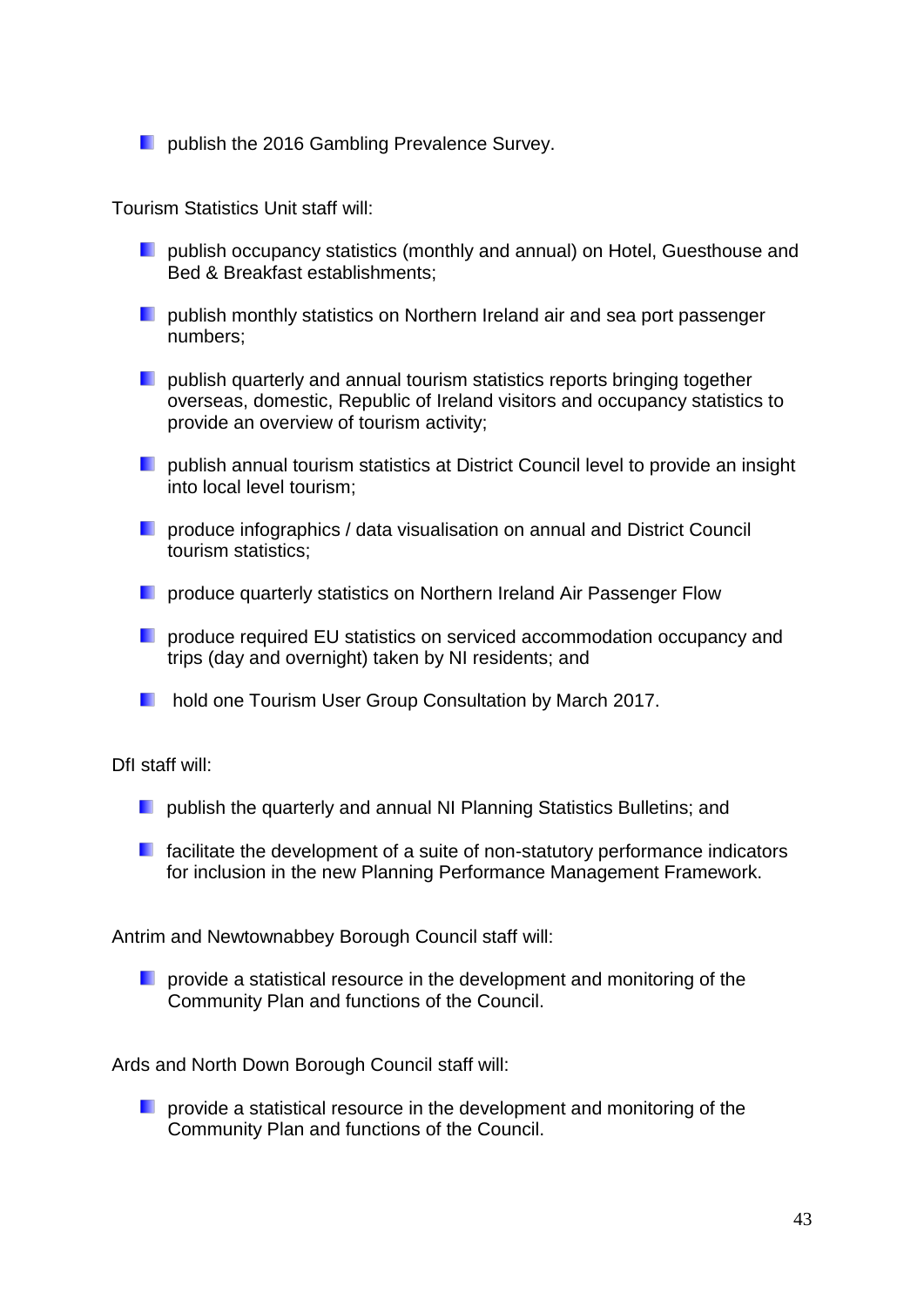Armagh City, Banbridge and Craigavon Borough Council staff will:

**D** provide a statistical resource in the development and monitoring of the Community Plan and functions of the Council.

Belfast City Council staff will:

**P** provide a statistical resource in the development and monitoring of the Community Plan and functions of the Council.

Derry City and Strabane District Council staff will:

**P** provide a statistical resource in the development and monitoring of the Community Plan and functions of the Council.

Lisburn and Castlereagh City Council staff will:

**P** provide a statistical resource in the development and monitoring of the Community Plan and functions of the Council.

Demographic Statistics staff will:

**L** update the Northern Ireland Central Postcode Directory.

#### **Population**

#### **National Statistics**

Census Office staff will:

- **D** publish a Benefits Realisation report on the 2011 Census;
- **D** publish detailed plans for the 2021 Census;
- **D** publish a report on the initial topic consultation for the 2021 Census;
- **P** produce a Testing Strategy and Plan for the 2021 Census; and
- **E** submit an Outline Business Case for the 2021 Census to the Department of Finance.

Demographic Statistics staff will:

**Poublish the 2015 Annual Report of the Registrar General for Northern Ireland;**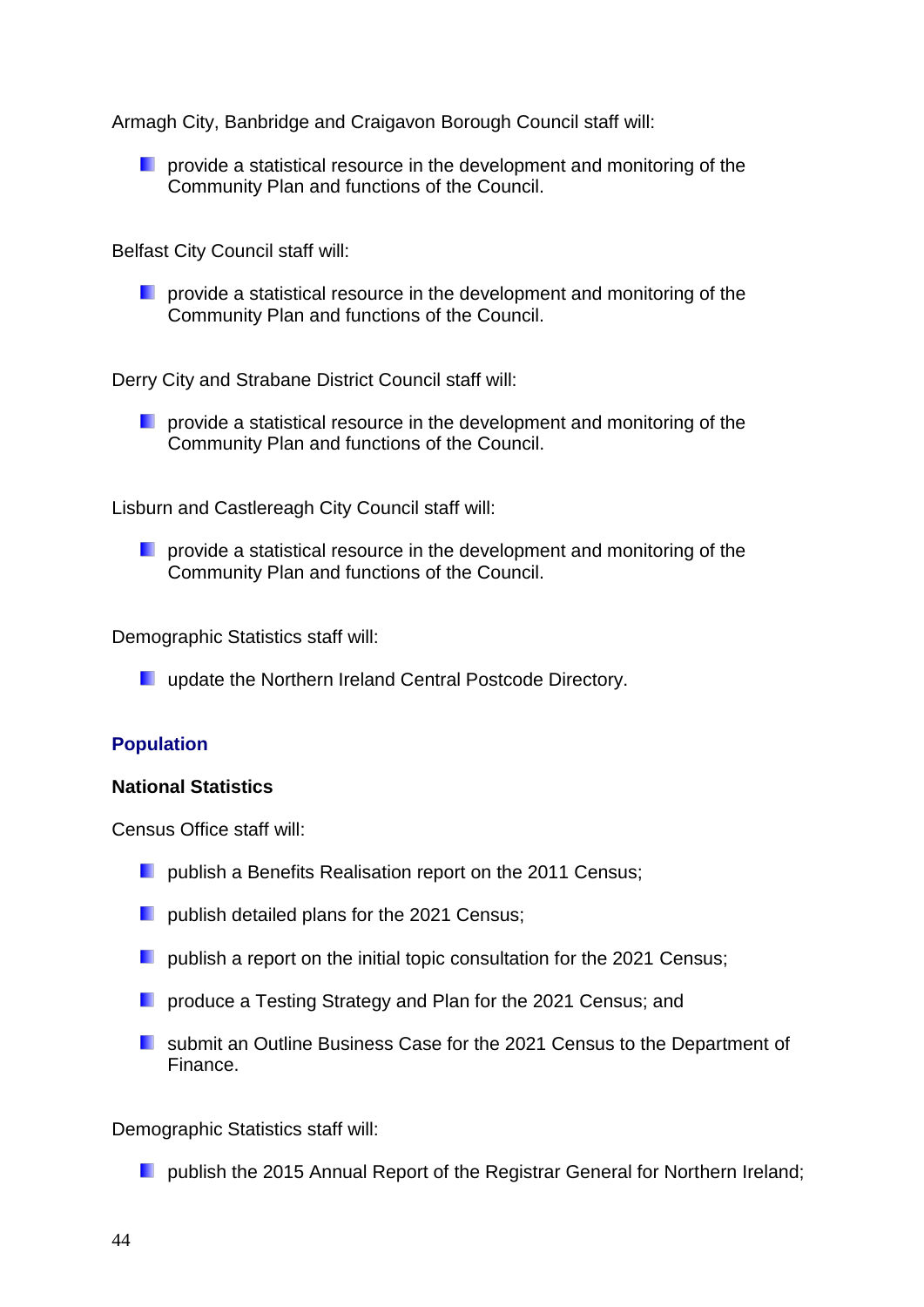- **D** publish 2016 based quarterly updates of the Vital Events statistics routinely reported in the Annual Report of the Registrar General for Northern Ireland;
- **Publish monthly births and deaths statistics for Northern Ireland:**
- **D** publish 2014-based population projections for areas within Northern Ireland;
- **D** publish 2015 population estimates for Northern Ireland, Administrative Areas and Super Output Areas;
- **P** publish 2015 population estimates for Small Areas and Neighbourhood Renewal Areas;
- **D** publish detailed 2015 population estimates of those aged 85 and over;
- **P** publish 2014-15 migration statistics for Northern Ireland and areas within Northern Ireland; and
- **Publish an Annual Bulletin for names of babies born in 2016.**

#### **Other Official Statistics**

Census Office staff will:

- **L** develop administrative data-based population estimates; and
- **P** prepare two updates of the Northern Ireland Longitudinal Study database in June 2016 and January 2017.

#### **Travel and Transport**

#### **National Statistics**

DfI staff will:

- **D** publish a headline and an in-depth report on the Travel Survey for Northern Ireland;
- **Parablish the Annual Transport Statistics report;**
- **Consult key stakeholders on transport statistics issues;**
- **D** develop the Travel Survey for Northern Ireland database into a more user friendly, accessible format to meet users' needs; and
- **P** publish the quarterly and annual DOE Driver, Vehicle, Operator and Enforcement Statistics Reports.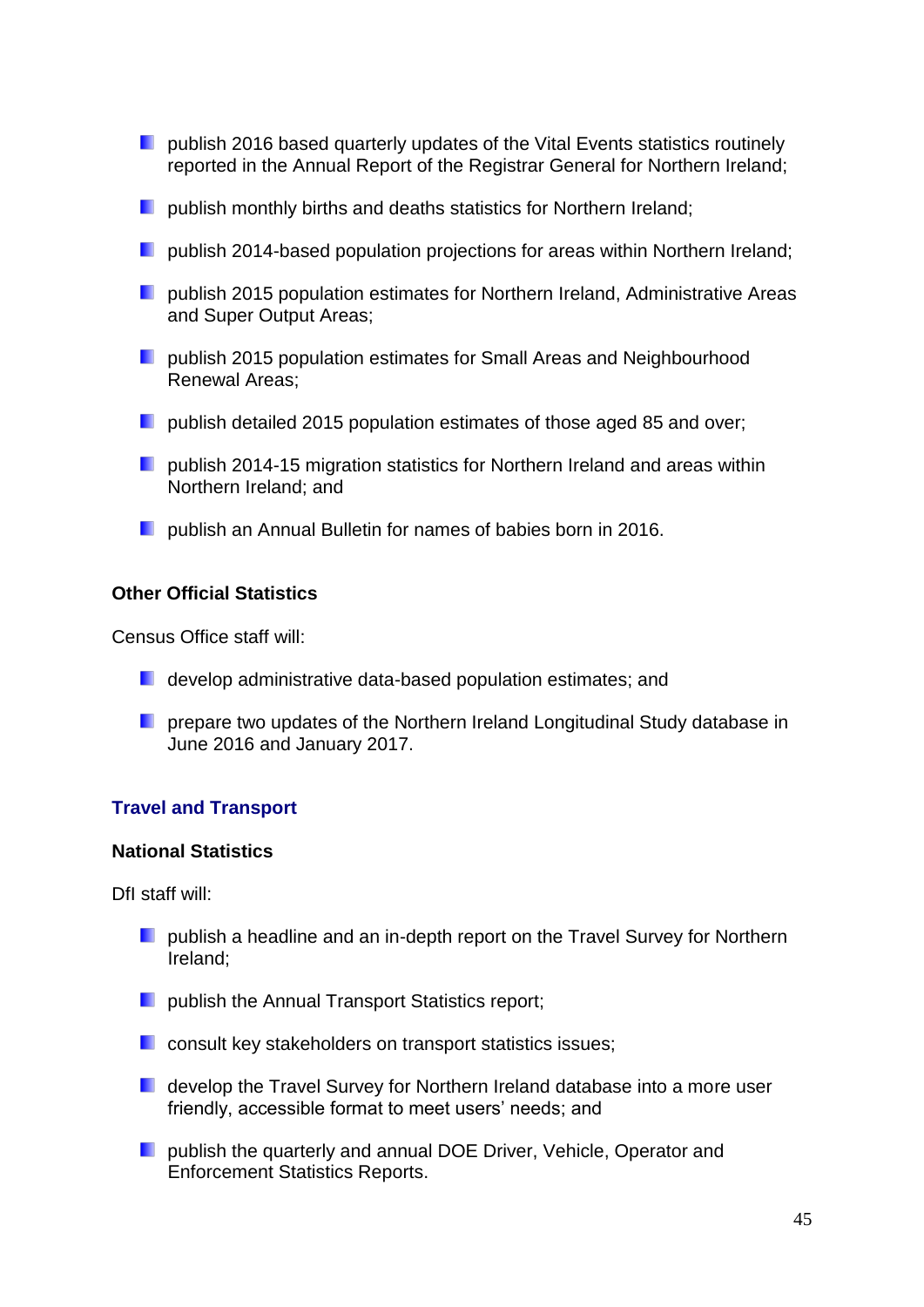PSNI staff will:

- **P** publish the 2016 calendar year injury road traffic collision key statistics for Northern Ireland;
- **D** publish the 2015/16 injury road traffic collision statistics for Northern Ireland;
- $\blacksquare$  publish the 2015 calendar year detailed trends in injury road traffic collision statistics for Northern Ireland; and
- **P** publish in-year provisional injury road traffic statistics for 2016/17 at regular intervals throughout the year.

#### **Other Official Statistics**

DfI staff will:

- **Publish the Northern Ireland Road Safety Strategy (NIRSS) 2010-2020** Statistical Monitoring Report 2016;
- **L** achieve NS designation for the NIRSS Statistical Monitoring Report:
- **F** further investigate feasibility of producing NI road casualty estimates based on new EU MAIS3+ definition;
- **F** report on the NI Bus Roadworthiness Compliance Survey and facilitate new HGV Survey;
- $\blacksquare$  investigate impact on driving test pass rates of varying 15 minor fault threshold;
- **P** provide statistical advice and assistance with the development of NI key transport corridor (KTC) journey time statistics (new PfG indicator measure);
- **update NI Sustainable Transport Indicators;**
- **D** publish freight information for NI and RoI for 2011 2014;
- **P** provide Quality Assurance function, professional advice and assistance to Transport NI to ensure the NI Vehicle Kilometres Travelled Survey 2014 is published as an Official Statistics Report; and
- **P** publish 3 reports from the Continuous Household Survey:
	- Cycling and Walking to / from Work in Northern Ireland 2015/16
	- Method of Travel to / from School by Pupils in NI 2015/16
	- Public Attitudes towards Electric Vehicles in Northern Ireland 2015/16.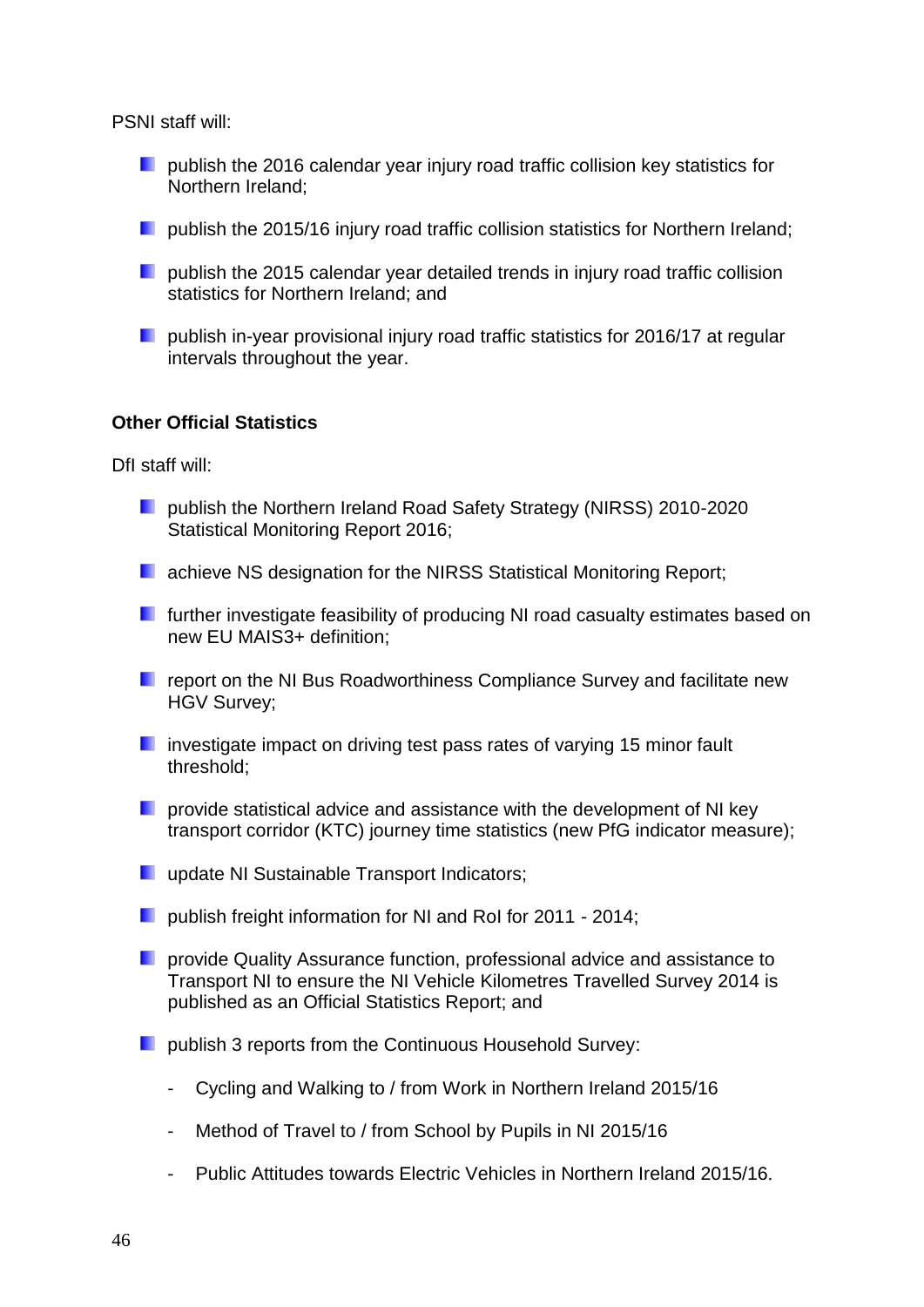CSU staff will:

- **Carry out the NI Travel Survey;**
- **E** carry out the International Passenger Survey in Northern Ireland: and
- **E** carry out the Northern Ireland Passenger Survey.

Northern Ireland Road Safety Partnership (NI RSP) staff will:

**Poublish 2015 calendar year statistics on the number of people detected by the** NI RSP for speeding and red light running in Northern Ireland.

### **Crosscutting Topics**

Demographic Statistics and Census Office staff will:

- **P** prepare a strategy for the Northern Ireland Longitudinal Study;
- **E** support Northern Ireland Longitudinal Study projects and enhance awareness of the Study across the research community; and
- **L** take forward the development of the Administrative Data Research Centre in Northern Ireland by working in collaboration with Ulster University and Queens University Belfast to enhance awareness across the research community.

Demographic Statistics staff will:

- **L** update and enhance the Northern Ireland Neighbourhood Information Service (NINIS) website with information from all data suppliers across all themes;
- **E** work with the Public Health Agency and DoH to enhance the 'Making Life' Better' section of the NINIS website;
- **update the 'Neighbourhood Renewal' section of the NINIS website;**
- **D** deliver training on the NINIS website to a wide range of users and promote the availability of official statistics for areas across Northern Ireland; and
- **Complete a consultation in preparation of the forthcoming updated Multiple** Deprivation Measure 2017.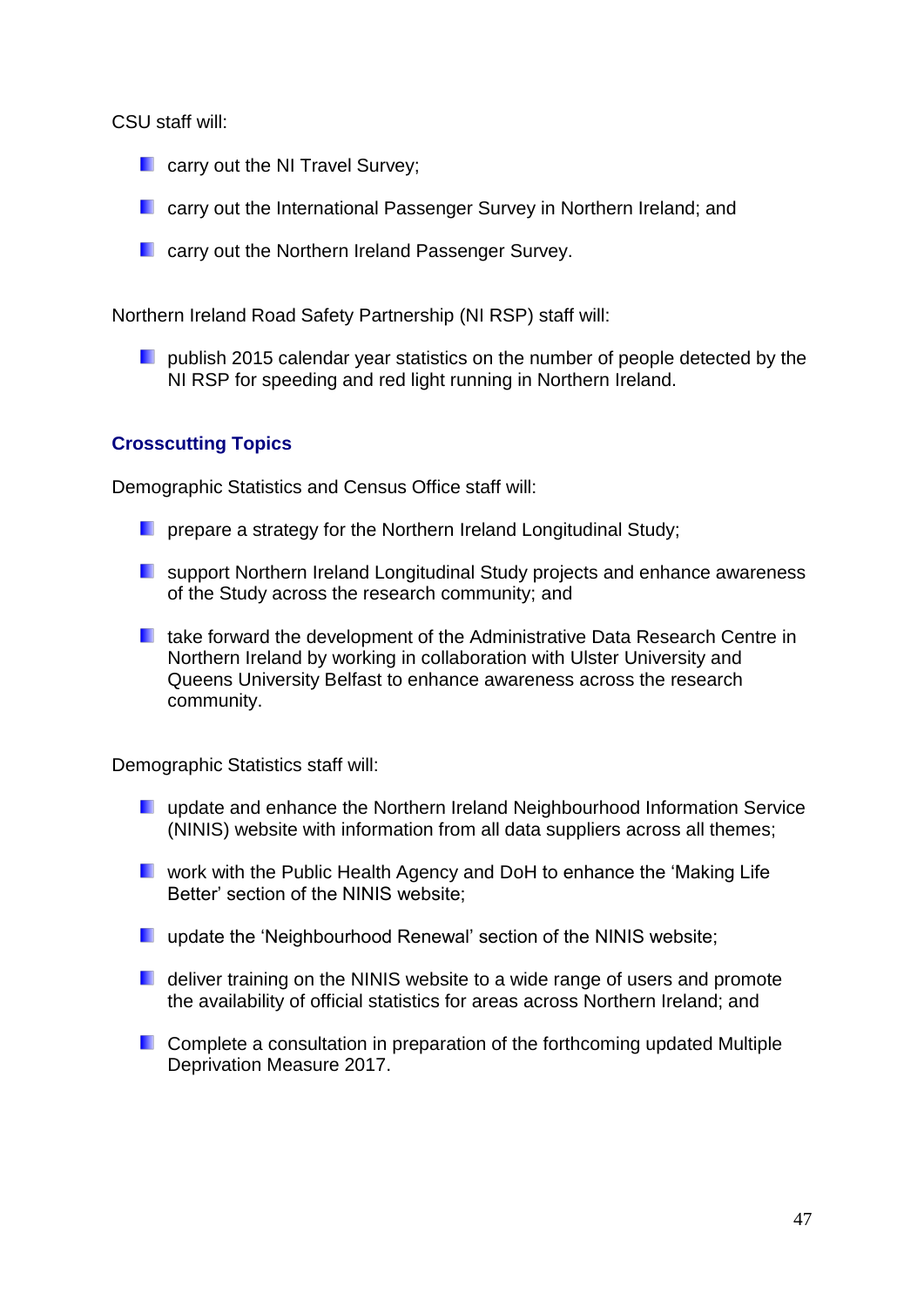RREPB staff will:

- **Part of the Special EU** produce analysis on the Peace Attitudinal Survey for the Special EU Programmes Body (SEUPB);
- **P** provide monitoring and evaluation advice and analysis to SEUPB for the closure of the Peace III and Interreg IVA Programmes;
- **P** provide monitoring and evaluation advice and analysis to SEUPB for the Peace IV and Interreg VA Programmes;
- **P** provide monitoring and evaluation advice and analysis to DAERA for the closure of the Rural Development Programme 2007-2013;
- **P** provide monitoring and evaluation advice and analysis to DAERA for the Rural Development Programme 2014-2020;
- **Publish Northern Ireland Wellbeing Reports in June and November /** December; and
- **Publish Measurement Annexes for the 2016-2021 Programme for** Government in May and as required subsequently.

### **Equality and Diversity**

#### **National Statistics**

TEO staff will:

**Part of the Universely Contract Provident** Produce and publish the Labour Force Survey Religion Report 2015.

#### **Other Official Statistics**

TEO staff will:

- **E** support the targeting of resources, monitoring and evaluation of the Social Investment Fund;
- **E** support the development and evaluation of a number of programmes and strategies in TEO;
- **Publish an update to the Gender Equality Strategy Statistics Report, the** Lifetime Opportunities Monitoring Report and the Profile of Older People in Northern Ireland Report; an update on the Good Relations Indicators will be published in September 2016. Racial equality indicators have been consulted on and will be published in 2016/17;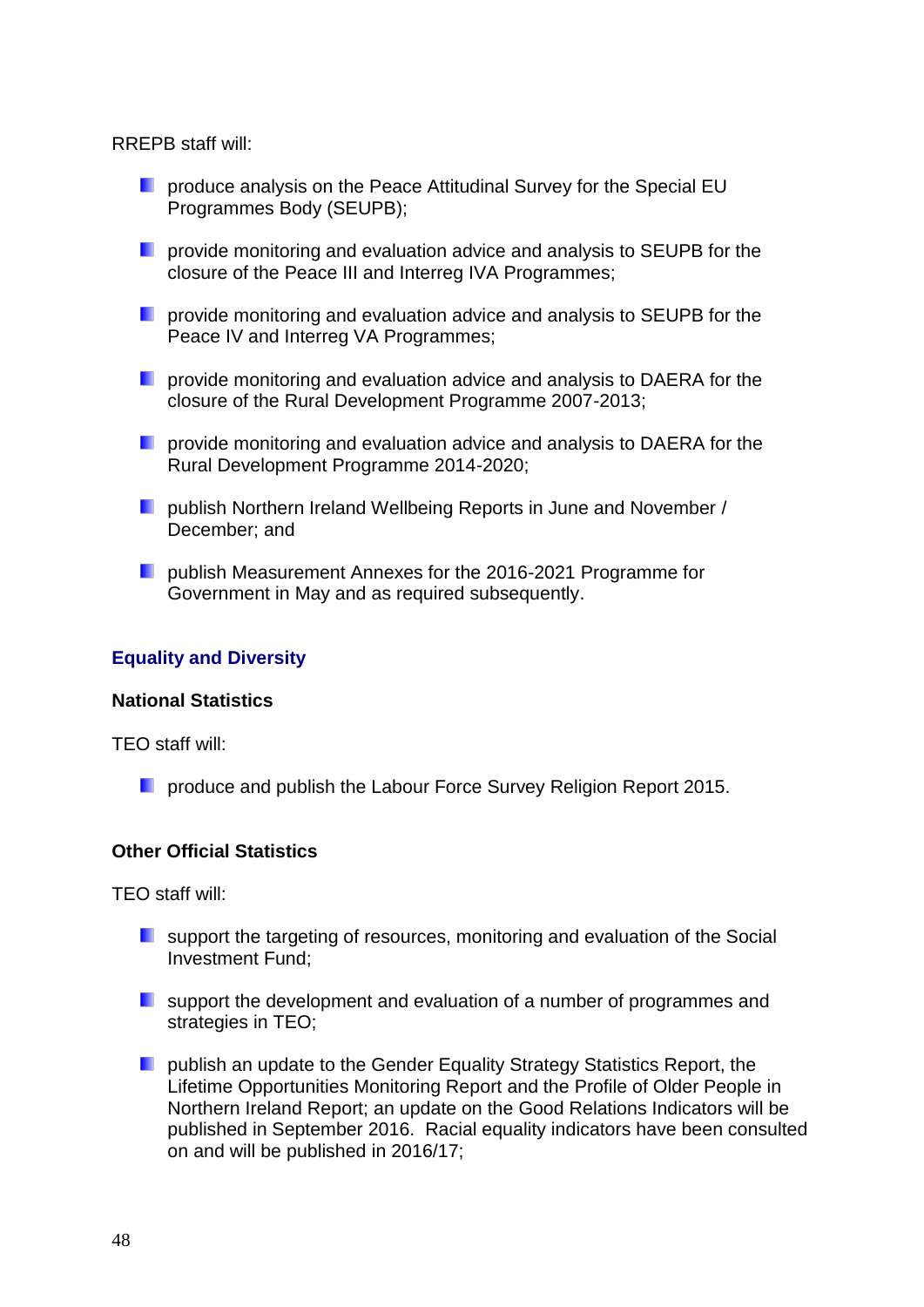- **undertake development of a common evaluation metric through the Quality** Improvement Fund, with assistance from Belfast City Council, ONS Methodology Advisory Service and Queen's University;
- **E** continue to work with other organisations in development of common metrics;
- **P** publish research on understanding differential educational achievement within and between areas of multiple deprivation in NI (iLiAd);
- **Publish research on Belfast Youth Development Study Offending Research** Findings;
- **Poublish research on Next Steps: exploring the differences of young people in** Northern Ireland at risk of disengaging from education, training or employment;
- **Poublish research of the experiences of asylum seekers and refugees in** Northern Ireland;
- **P** publish research on experiences of Roma living in Northern Ireland; and
- **L** assist with the development of indicators for an outcomes based PfG and publish monitoring statistics annually.

HRCS staff will:

- **undertake equality monitoring for the NICS.**
- **D** publish 'Equality Statistics for the Northern Ireland Civil Service', based on staff in post at 1 April 2016.

#### **Civil Registration**

GRO staff will:

- **E** work with partners to have a technical solution ready for deployment to make on-line birth registration available by 30 November 2016; and
- **D** draft Regulations in line with legislative timetable to allow commencement by 30 November 2016 to allow for on-line birth registration.

Demographic Statistics and GRO staff in partnership will:

**P** provide routine management information on the work of Registrars to the Registrar General and local councils; and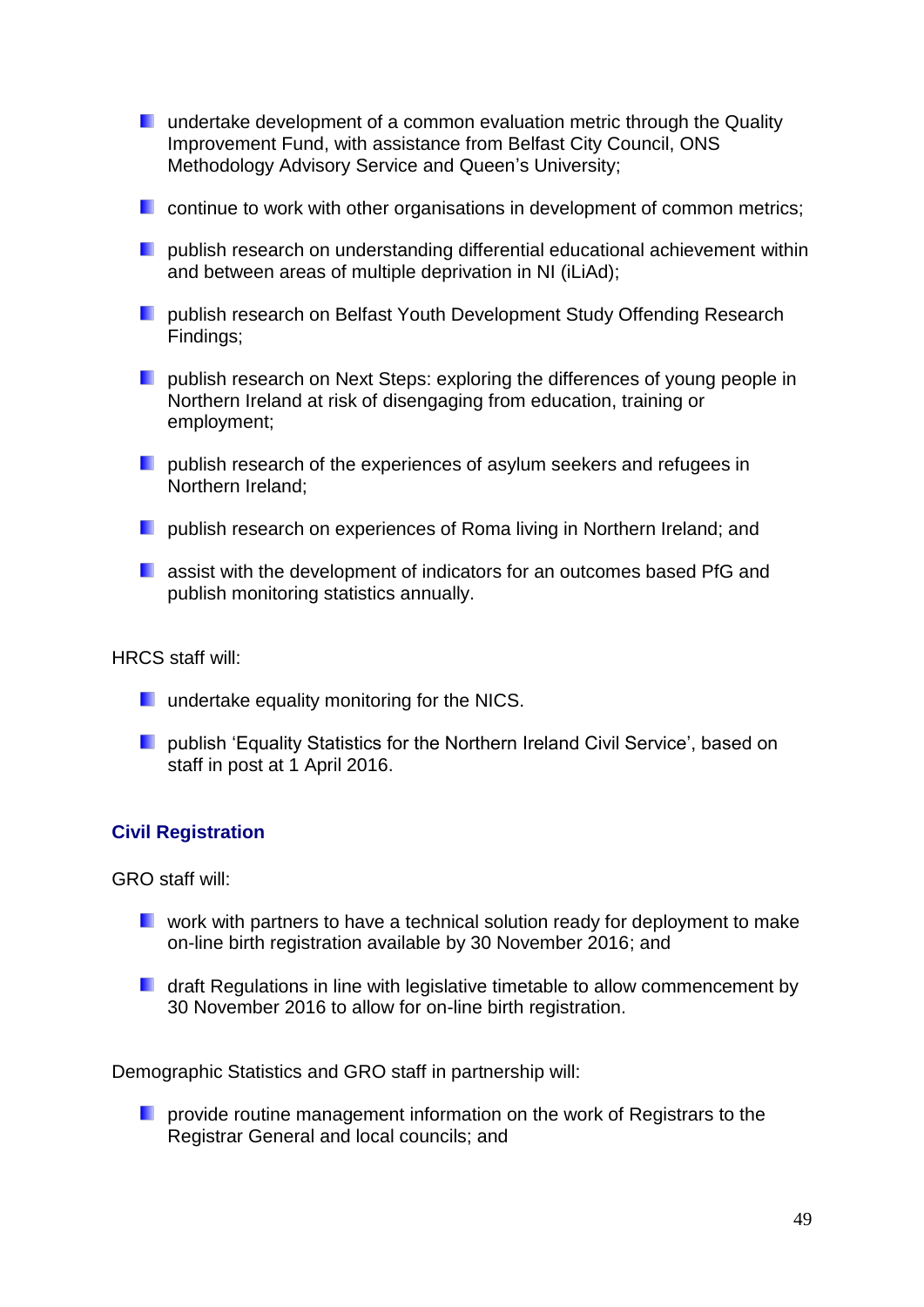undertake the necessary post implementation work associated with the new Northern Ireland Registration Office System (NIROS) system which went live in February 2016.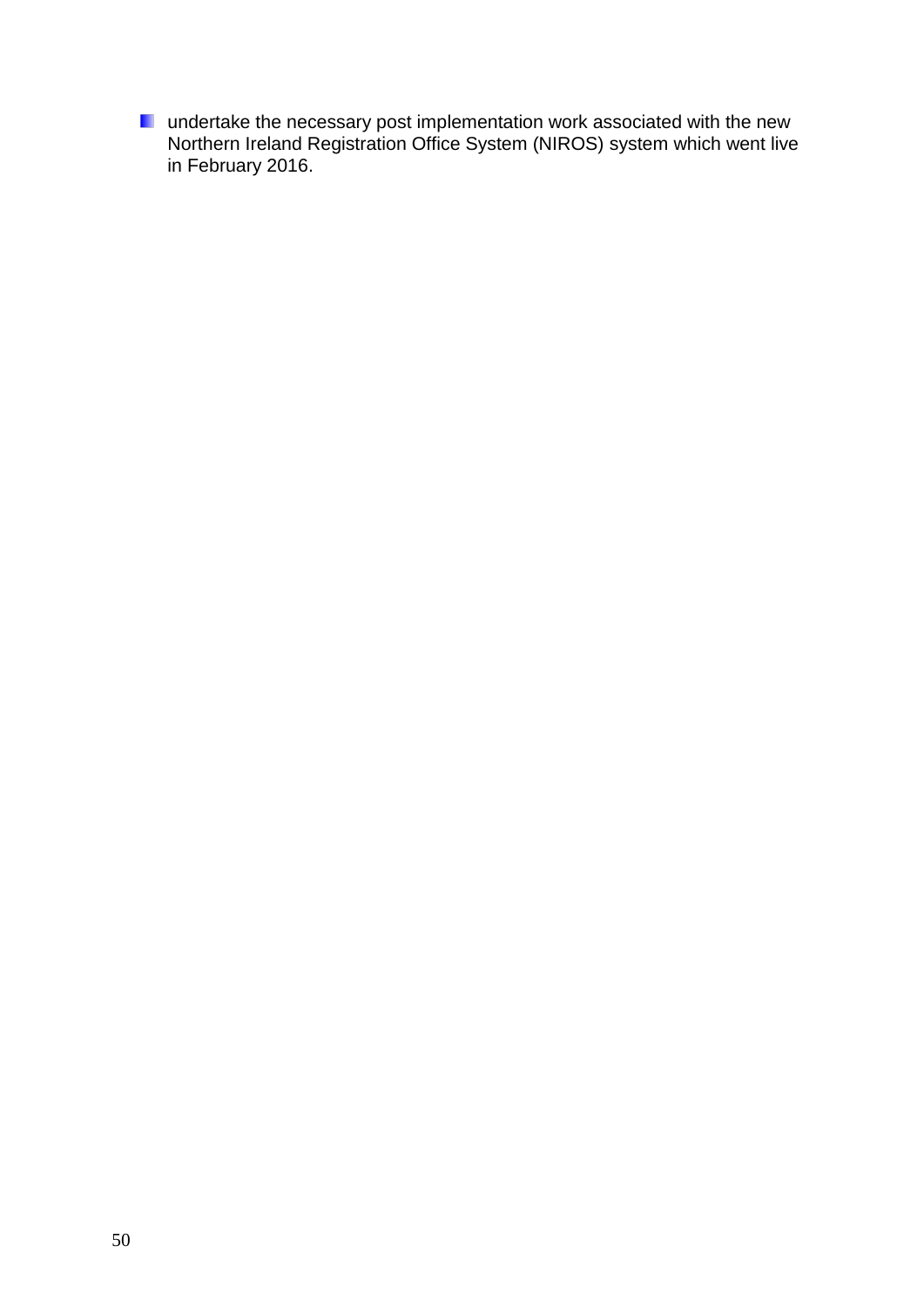

 $\overline{a}$  $4$  as at  $9<sup>th</sup>$  May to reflect the nine departments.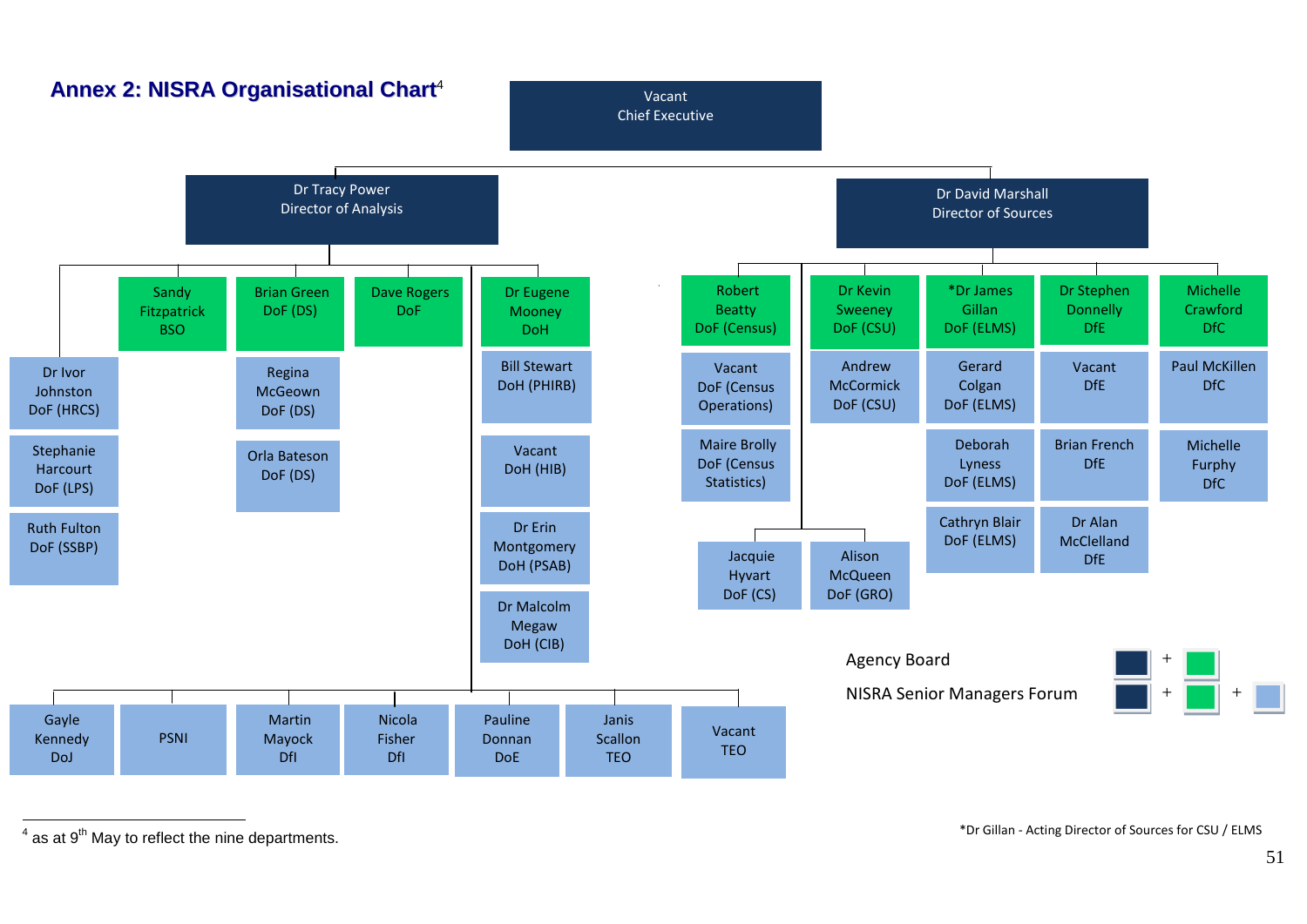# **Annex 3: NISRA Branch Details**

| <b>Department of Finance (DoF)</b> |                                                                                                                                                                                                                                                                                                   |
|------------------------------------|---------------------------------------------------------------------------------------------------------------------------------------------------------------------------------------------------------------------------------------------------------------------------------------------------|
| Branch:                            | <b>Census Office for Northern Ireland</b>                                                                                                                                                                                                                                                         |
| <b>Main Aims:</b>                  | To plan, undertake and report the decennial Census of Population.<br>To disseminate Census data to Government and non-Government<br>users.                                                                                                                                                        |
|                                    | To complete data matching of personal identifiable data for the<br>Census, Northern Ireland Longitudinal Study and Administrative Data<br>Research Centre.                                                                                                                                        |
| Tel:                               | 028 9034 8160                                                                                                                                                                                                                                                                                     |
| Email:                             | census.nisra@finance-ni.gov.uk                                                                                                                                                                                                                                                                    |
| Branch:                            | <b>Central Survey Unit</b>                                                                                                                                                                                                                                                                        |
| Main Aim:                          | To provide a high quality survey research service to Government<br>Departments, Agencies and the wider public sector.                                                                                                                                                                             |
| Tel:                               | 028 9034 8103                                                                                                                                                                                                                                                                                     |
| Email:                             | kevin.sweeney@finance-ni.gov.uk                                                                                                                                                                                                                                                                   |
| Branch:                            | <b>Corporate Services - Human Resources, Finance and Training</b>                                                                                                                                                                                                                                 |
| Main Aim:                          | To provide and co-ordinate Human Resources, Finance and Training<br>services within NISRA.                                                                                                                                                                                                        |
| Tel:                               | 028 9034 8110                                                                                                                                                                                                                                                                                     |
| Email:                             | jacquie.hyvart@finance-ni.gov.uk                                                                                                                                                                                                                                                                  |
| Branch:                            | <b>NISRA Statistical Support and Business Planning</b>                                                                                                                                                                                                                                            |
| <b>Main Aims:</b>                  | To provide and co-ordinate statistical support within NISRA including<br>Official Statistics / Code of Practice guidance, Statistical Training,<br>Methodological advice and Communications. To co-ordinate the<br>production and monitoring of the NISRA Balanced Scorecard /<br>Corporate Plan. |
| Tel:                               | 028 9034 8234                                                                                                                                                                                                                                                                                     |
| Email:                             | ruth.fulton@finance-ni.gov.uk                                                                                                                                                                                                                                                                     |
| Branch:                            | <b>Demographic Statistics</b>                                                                                                                                                                                                                                                                     |
| Main Aim:                          | To provide high quality population and spatial statistics / research<br>tools to Government Departments, Agencies and the wider society.                                                                                                                                                          |
| Tel:                               | 028 9034 8130                                                                                                                                                                                                                                                                                     |
| Email:                             | brian.green@finance-ni.gov.uk                                                                                                                                                                                                                                                                     |
| Branch:                            | <b>Economic &amp; Labour Market Statistics</b>                                                                                                                                                                                                                                                    |
| Main Aim:                          | To collate and disseminate accurate, timely and relevant economic<br>and labour market statistics to monitor the performance of the NI<br>economy.                                                                                                                                                |
| Tel:                               | 028 9052 9573                                                                                                                                                                                                                                                                                     |
| Email:                             | james.gillan@finance-ni.gov.uk                                                                                                                                                                                                                                                                    |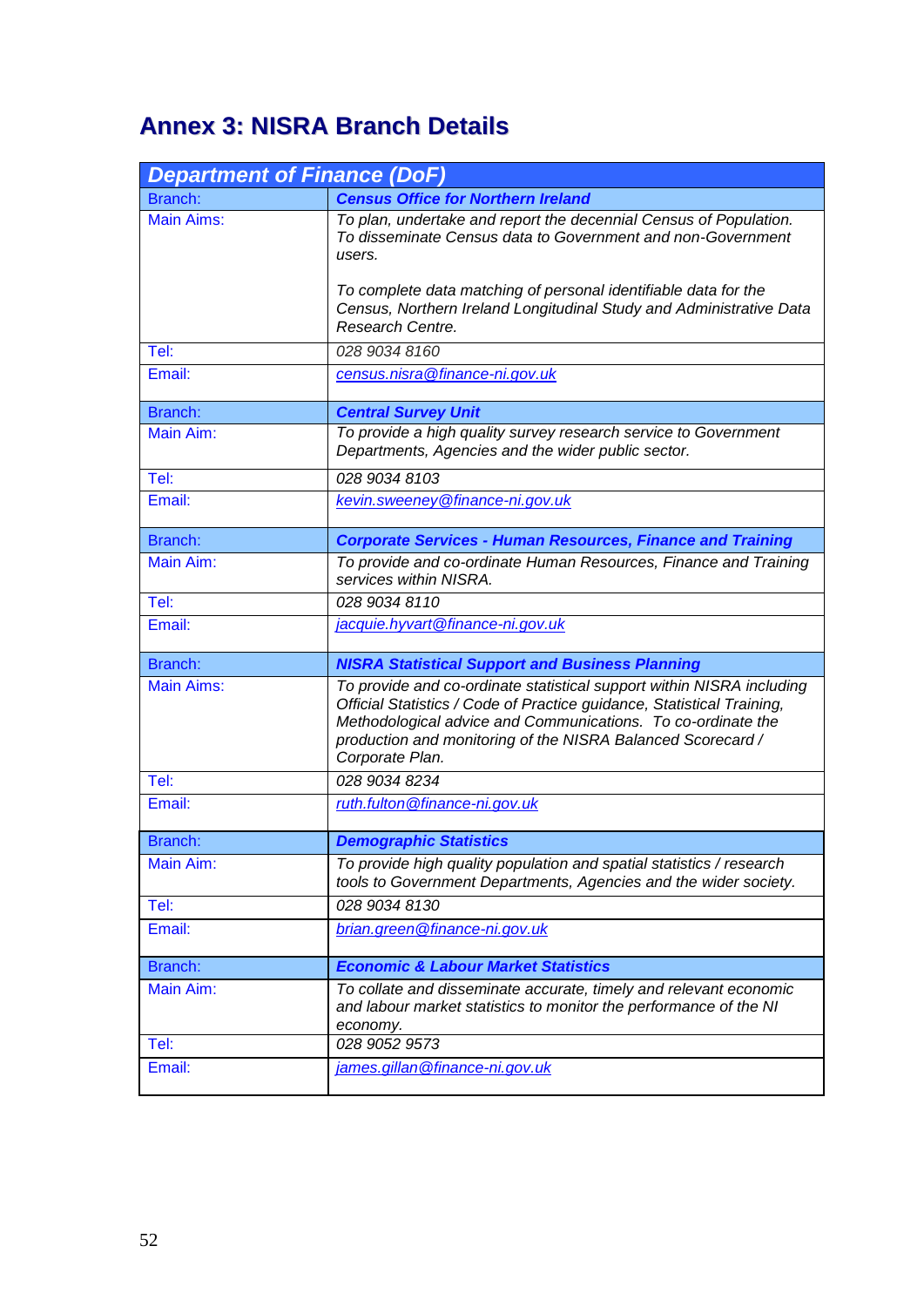| Branch:           | <b>Tourism Statistics</b>                                                                                                                                                                                                                                                                                                                                                                                                                                                                                                                                        |
|-------------------|------------------------------------------------------------------------------------------------------------------------------------------------------------------------------------------------------------------------------------------------------------------------------------------------------------------------------------------------------------------------------------------------------------------------------------------------------------------------------------------------------------------------------------------------------------------|
| Main Aim:         | To produce and disseminate accurate, timely and relevant<br>information in relation to the value and volume of tourism within<br>Northern Ireland and provision of an effective statistical and analytical<br>service to assist Tourism NI and DETI in achieving their business<br>objectives.                                                                                                                                                                                                                                                                   |
| Tel:              | 028 9052 9585                                                                                                                                                                                                                                                                                                                                                                                                                                                                                                                                                    |
| Email:            | Tourismstatistics@finance-ni.gov.uk                                                                                                                                                                                                                                                                                                                                                                                                                                                                                                                              |
| Branch:           | <b>General Register Office</b>                                                                                                                                                                                                                                                                                                                                                                                                                                                                                                                                   |
| Main Aim:         | To deliver a high quality civil registration service.                                                                                                                                                                                                                                                                                                                                                                                                                                                                                                            |
| Tel:              | 028 90475728                                                                                                                                                                                                                                                                                                                                                                                                                                                                                                                                                     |
| Email:            | alison.mcqueen@finance-ni.gov.uk                                                                                                                                                                                                                                                                                                                                                                                                                                                                                                                                 |
| Branch:           | <b>Human Resource Consultancy Services</b>                                                                                                                                                                                                                                                                                                                                                                                                                                                                                                                       |
| Main Aim:         | To help the NICS, Departments, Agencies and other public sector<br>bodies develop, implement and evaluate their HR strategies by<br>providing them with a wide range of high quality, cost effective<br>professional services. These include paybill modelling, workforce<br>planning, Equal Opportunity monitoring, absenteeism monitoring,<br>staff attitude surveys, original research using quantitative and<br>qualitative techniques and the provision of key personnel statistics.                                                                        |
| Tel:              | 028 90547435                                                                                                                                                                                                                                                                                                                                                                                                                                                                                                                                                     |
| Email:            | ivor.johnston@finance-ni.gov.uk                                                                                                                                                                                                                                                                                                                                                                                                                                                                                                                                  |
| Branch:           | <b>Regional Reporting and EU Programmes Branch</b>                                                                                                                                                                                                                                                                                                                                                                                                                                                                                                               |
| <b>Main Aims:</b> | To provide specialist support and advice to DAERA and the Special<br>EU Programmes Body with regard to the negotiation, monitoring and<br>evaluation of Programmes supported by European Structural Funds;<br>To disseminate and publish cross cutting statistics on wellbeing,<br>where appropriate in association with ONS and other statistical<br>institutes. To provide statistical support for the development and<br>monitoring of the Programme for Government of the Northern Ireland<br>Executive. To progress the redevelopment of the NISRA website. |
| Tel:              | 028 9034 8203                                                                                                                                                                                                                                                                                                                                                                                                                                                                                                                                                    |
| Email:            | dave.rogers@finance-ni.gov.uk                                                                                                                                                                                                                                                                                                                                                                                                                                                                                                                                    |
| Branch:           | <b>Land and Property Services (LPS)</b>                                                                                                                                                                                                                                                                                                                                                                                                                                                                                                                          |
| Main Aim:         | To facilitate service delivery and evidence-based policy development,<br>monitoring and evaluation through the provision of high quality<br>statistical information, analysis and advice to Land & Property<br>Services. Specifically, to publish the NI Residential Property Price<br>Index and a range of property and rating statistics and to further<br>develop the management information systems to produce statistics<br>on the key performance indicators for LPS.                                                                                      |
| Tel:              | 028 9033 6049                                                                                                                                                                                                                                                                                                                                                                                                                                                                                                                                                    |
| Email:            | stephanie.harcourt@finance-ni.gov.uk                                                                                                                                                                                                                                                                                                                                                                                                                                                                                                                             |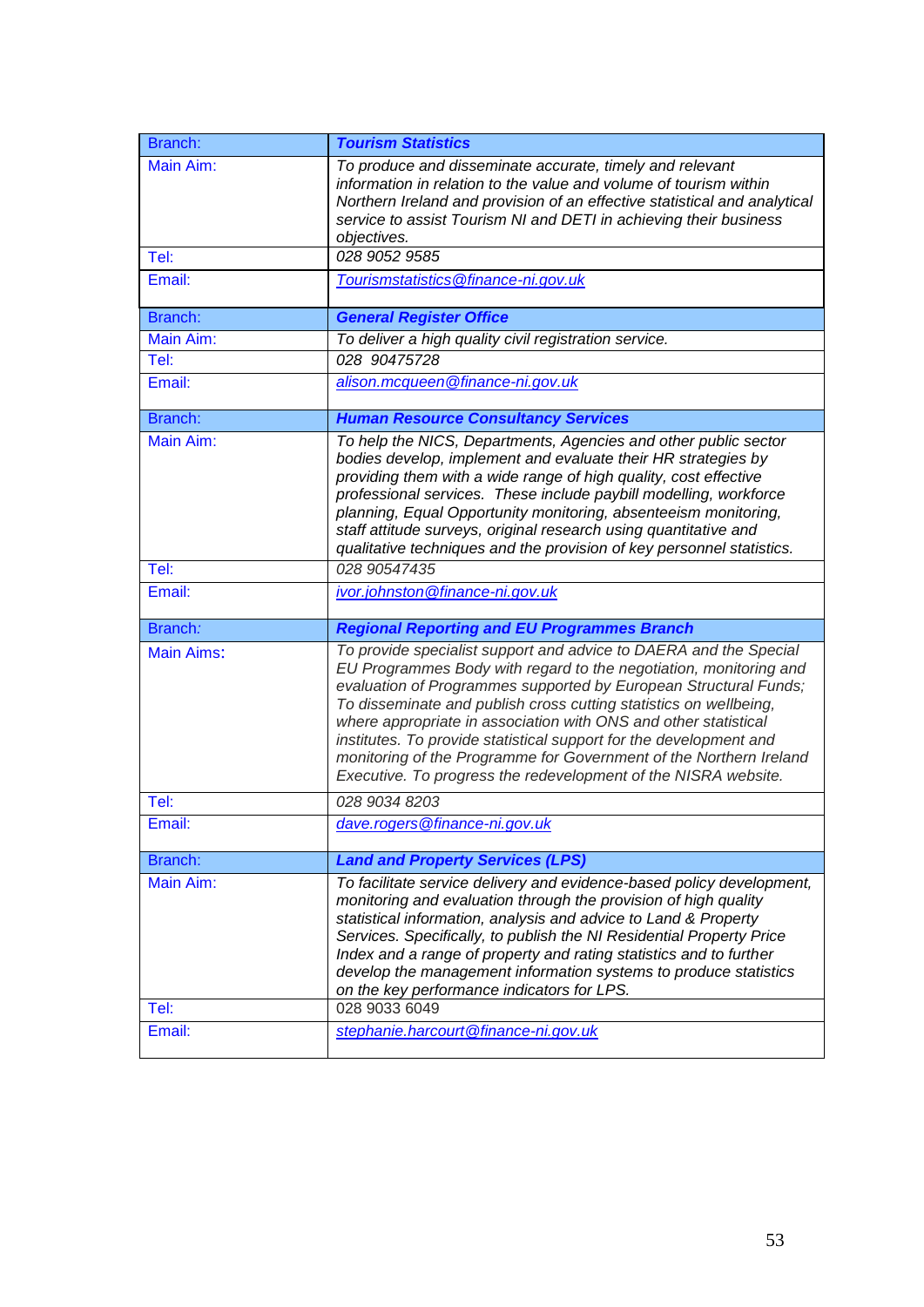| (DAERA)    | <b>Department of Agriculture, Environment and Rural Affairs</b>                                                                                                                                                                                                                                                      |
|------------|----------------------------------------------------------------------------------------------------------------------------------------------------------------------------------------------------------------------------------------------------------------------------------------------------------------------|
| Branch:    | <b>Statistics and Analytical Services</b>                                                                                                                                                                                                                                                                            |
| Main Aims: | To collect, collate, and publish statistical data on agriculture, the<br>environment, climate change and rural geograhies.<br>To publish a range of statistics which support the development and<br>implementation of departmental policies and programmes.<br>To provide statistical advice and undertake analyses. |
| Tel:       | 028 9052 24427                                                                                                                                                                                                                                                                                                       |
| Email:     | paul.caskie@daera-ni.gov.uk                                                                                                                                                                                                                                                                                          |

| Department of Education (DoE) |                                                                                                                                                                                                        |  |
|-------------------------------|--------------------------------------------------------------------------------------------------------------------------------------------------------------------------------------------------------|--|
| Branch:                       | <b>Statistics and Research Team</b>                                                                                                                                                                    |  |
| Main Aim:                     | To influence and inform education and children's services policy<br>through providing and disseminating high quality and timely statistics,<br>analysis and research in proactive and innovative ways. |  |
| Tel:                          | 028 9185 8202                                                                                                                                                                                          |  |
| Email:                        | pauline.donnan@education-ni.gov.uk                                                                                                                                                                     |  |

| <b>Department for the Economy (DfE)</b> |                                                                                                                                                                                                                                                                                                                                                      |
|-----------------------------------------|------------------------------------------------------------------------------------------------------------------------------------------------------------------------------------------------------------------------------------------------------------------------------------------------------------------------------------------------------|
| Main Aim:                               | To provide statistical & research support relating to further and higher<br>education, the labour market and the economy.                                                                                                                                                                                                                            |
|                                         | stephen.donnelly@economy-ni.gov.uk                                                                                                                                                                                                                                                                                                                   |
| Branch:                                 | <b>Tertiary Education Statistics and Research Branch</b>                                                                                                                                                                                                                                                                                             |
| Main Aim:                               | To provide a core statistical service through collecting, analysing and<br>disseminating statistics in Higher Education, Further Education and<br>Essential Skills. Implementation of the DEL / DfE Research Agenda;<br>providing support for evaluation; and data analytics to assist in<br>evidence based policy development and service delivery. |
| Tel:                                    | 028 90257663                                                                                                                                                                                                                                                                                                                                         |
| Email:                                  | Brian.french@economy-ni.gov.uk                                                                                                                                                                                                                                                                                                                       |
| Branch:                                 | <b>Youth Training Statistics &amp; Research Branch</b>                                                                                                                                                                                                                                                                                               |
| Main Aim:                               | To provide a core statistical service to the Department for the<br>Economy's Youth Policy Division on Departmental Training<br>Programmes.                                                                                                                                                                                                           |
| Tel:                                    | 028 90257506                                                                                                                                                                                                                                                                                                                                         |
| Email:                                  | tony.o'brien@economy-ni.gov.uk                                                                                                                                                                                                                                                                                                                       |
| Branch:                                 | <b>Statistics Information, Analysis &amp; Research</b>                                                                                                                                                                                                                                                                                               |
| Main Aim:                               | To provide a broad economy research and analytical service to DfE<br>to inform policy development and assessment                                                                                                                                                                                                                                     |
| Tel:                                    | 028 90529777                                                                                                                                                                                                                                                                                                                                         |
| Email:                                  | alan.mcclelland@economy-ni.gov.uk                                                                                                                                                                                                                                                                                                                    |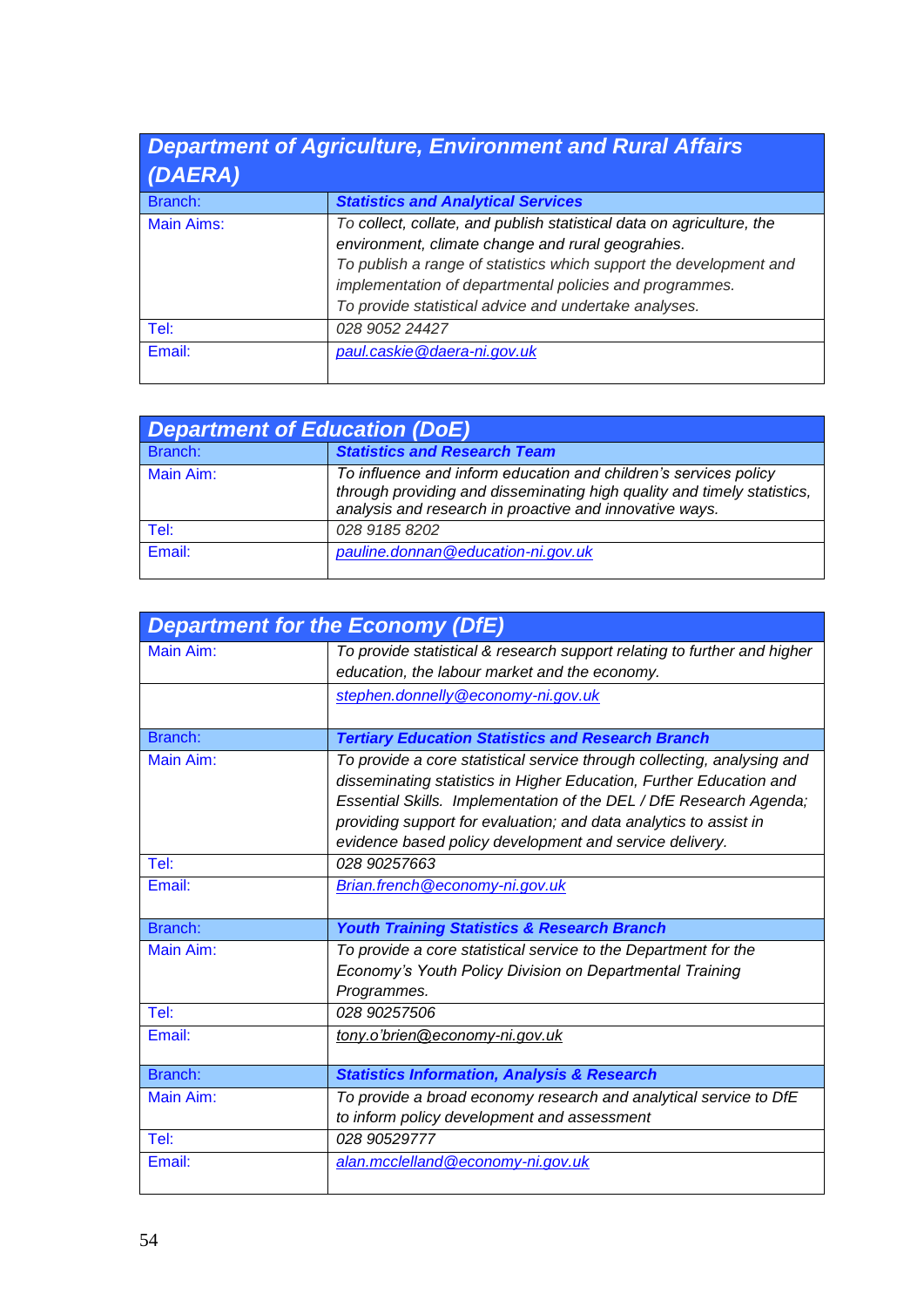| <b>Invest Northern Ireland</b> |                                                                                                                                                                                                                                                                                                                                                                                                                                                                                                                                                                                                                                                                    |
|--------------------------------|--------------------------------------------------------------------------------------------------------------------------------------------------------------------------------------------------------------------------------------------------------------------------------------------------------------------------------------------------------------------------------------------------------------------------------------------------------------------------------------------------------------------------------------------------------------------------------------------------------------------------------------------------------------------|
| Branch:                        | <b>Corporate Information Team</b>                                                                                                                                                                                                                                                                                                                                                                                                                                                                                                                                                                                                                                  |
| <b>Main Aims:</b>              | The Corporate Information Team is responsible for developing the<br>evidence base used to inform corporate and strategic decision-<br>making. This includes the production of a range of business and<br>economic intelligence outputs in a wide variety of innovative formats.<br>This information is used to measure economic trends, business<br>performance and inform the development of organisational priorities<br>and is also used to enhance capability in relation to industry, sector,<br>sub-regional and export market reporting. The team also provides an<br>advisory service in all matters relating to performance measurement<br>and reporting. |
| Tel:                           | 028 9069 8288                                                                                                                                                                                                                                                                                                                                                                                                                                                                                                                                                                                                                                                      |
| Email                          | fiona.johnston@investni.com                                                                                                                                                                                                                                                                                                                                                                                                                                                                                                                                                                                                                                        |

| <b>Department of Health (DoH)</b> |                                                                                                                                                                                                                                                                                                                                                                                                                                                                                                                                                                                                  |
|-----------------------------------|--------------------------------------------------------------------------------------------------------------------------------------------------------------------------------------------------------------------------------------------------------------------------------------------------------------------------------------------------------------------------------------------------------------------------------------------------------------------------------------------------------------------------------------------------------------------------------------------------|
| Branch:                           | <b>Public Health Information &amp; Research Branch</b>                                                                                                                                                                                                                                                                                                                                                                                                                                                                                                                                           |
| <b>Main Aims:</b>                 | Commissioning and management of a programme of information,<br>surveys and research in support of the New Strategic Direction Phase<br>2 (NSD) for Alcohol and Drugs 2011-2016, and monitoring progress<br>against the key indicators included in the NSD.                                                                                                                                                                                                                                                                                                                                       |
|                                   | Management and development of the Northern Ireland Drug Misuse<br>Database (NI DMD);                                                                                                                                                                                                                                                                                                                                                                                                                                                                                                             |
|                                   | Managing and updating the various work streams and projects that<br>are included within the NI Health and Social Care Inequalities<br><b>Monitoring System;</b>                                                                                                                                                                                                                                                                                                                                                                                                                                  |
|                                   | Supporting the public health survey function which also includes<br>managing a survey budget and maintaining a smoking cessation<br>database;                                                                                                                                                                                                                                                                                                                                                                                                                                                    |
|                                   | Provide analytical support and advice in relation to the various public<br>health issues that arise within the Department as well as assisting in<br>target setting and monitoring for key public health policies and                                                                                                                                                                                                                                                                                                                                                                            |
| Tel:                              | 028 9052 2458                                                                                                                                                                                                                                                                                                                                                                                                                                                                                                                                                                                    |
| Email:                            | bill.stewart@health-ni.gov.uk                                                                                                                                                                                                                                                                                                                                                                                                                                                                                                                                                                    |
| Branch:                           | <b>Project Support Analysis Branch</b>                                                                                                                                                                                                                                                                                                                                                                                                                                                                                                                                                           |
| Main Aim:                         | To provide information and analysis to inform policy making,<br>implementation and review, principally by DHSSPS and Health and<br>Social Care Board (HSCB).                                                                                                                                                                                                                                                                                                                                                                                                                                     |
|                                   | Analytical support is provided in a number of the areas, such as:<br>resource allocation (HSC Trusts, General Practices, Community<br>Pharmacists, Dental Practitioners); workforce planning e.g. through<br>workforce reviews for specialty grades and Programmes of Care, and<br>through HSC workforce publications; HSC Pay Award analyses;<br>primary care policy support such as informing General Medical<br>Services and General Dental Services contract negotiations; quality<br>and safety policy support through production of Summary Hospital-<br>level Mortality Indicator (SHMI). |
| Tel:                              | 028 9052 0536                                                                                                                                                                                                                                                                                                                                                                                                                                                                                                                                                                                    |
| Email:                            | erin.montgomery@health-ni.gov.uk                                                                                                                                                                                                                                                                                                                                                                                                                                                                                                                                                                 |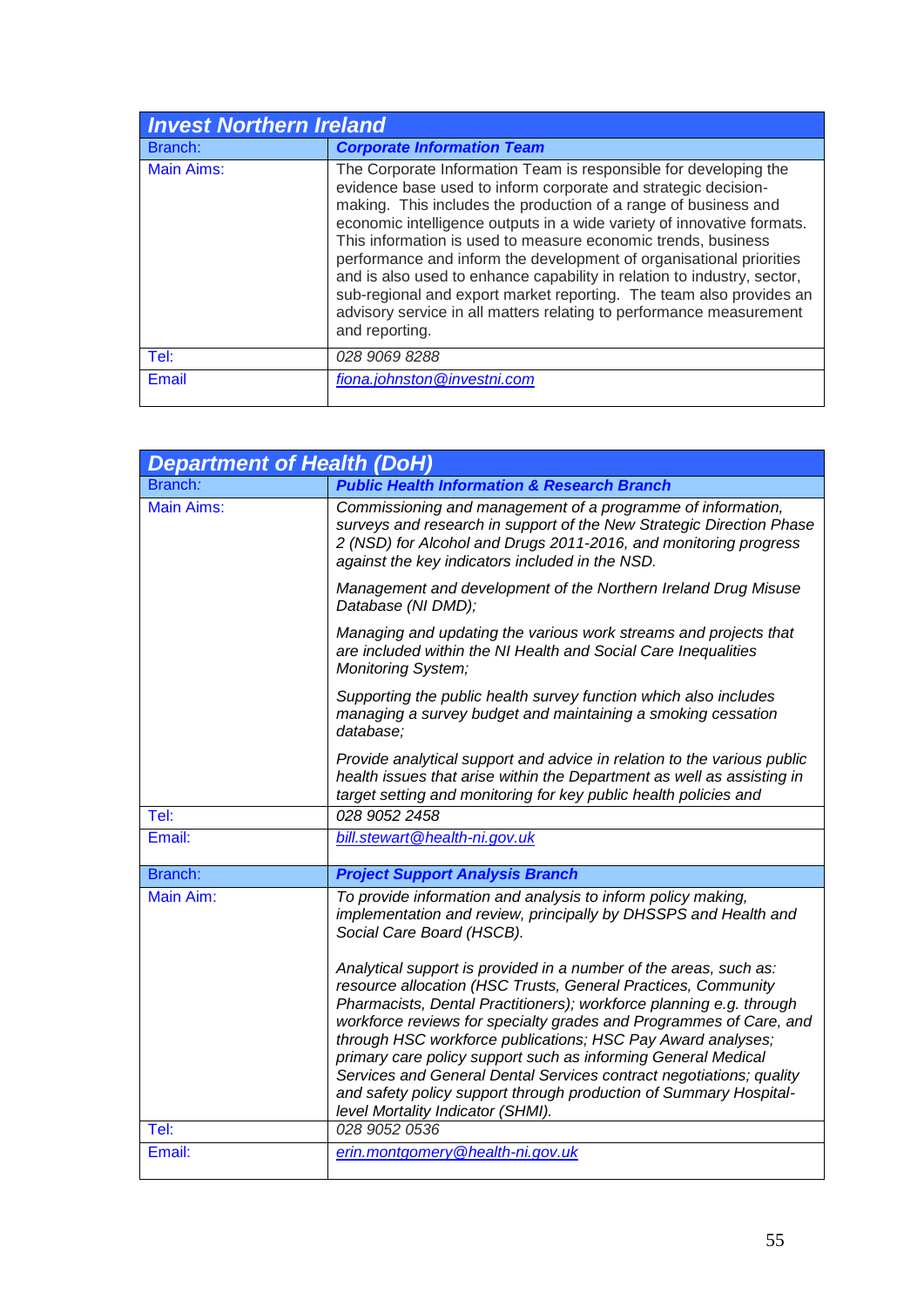| Branch:   | <b>Hospital Information Branch</b>                                                                                                                                                                                                                                                                                                                                                                                                                                                                                         |
|-----------|----------------------------------------------------------------------------------------------------------------------------------------------------------------------------------------------------------------------------------------------------------------------------------------------------------------------------------------------------------------------------------------------------------------------------------------------------------------------------------------------------------------------------|
| Main Aim: | Hospital Information Branch (HIB) is responsible for the collection,<br>quality assurance, analysis and publication of timely and accurate<br>information derived from a range of hospital activity data. This data is<br>provided routinely through various computerised patient information<br>systems or by aggregate returns.                                                                                                                                                                                          |
|           | Information collected by HIB is used to monitor targets; inform policy<br>development, implementation and review; respond to parliamentary /<br>assembly questions; and answer general queries. The Branch aims<br>to present information in a meaningful way and give advice on its use<br>to customers.                                                                                                                                                                                                                  |
| Tel:      | <i>02890 522000</i>                                                                                                                                                                                                                                                                                                                                                                                                                                                                                                        |
| Email:    | Christine. Kennedy @health-ni.gov.uk                                                                                                                                                                                                                                                                                                                                                                                                                                                                                       |
| Branch:   | <b>Community Information Branch</b>                                                                                                                                                                                                                                                                                                                                                                                                                                                                                        |
| Main Aim: | To promote effective decision making in children and adult social<br>services by providing quality information and analysis. We collect,<br>analyse and disseminate a wide range of community information that<br>is used to help monitor the delivery of personal social services policy.<br>Information collected by Community Information Branch (CIB) is used<br>to assess Trust performance, for corporate monitoring, policy<br>evaluation and development, and to respond to parliamentary /<br>assembly questions. |
| Tel:      | 028 9052 2008                                                                                                                                                                                                                                                                                                                                                                                                                                                                                                              |
| Email:    | malcolm.megaw@health-ni.gov.uk                                                                                                                                                                                                                                                                                                                                                                                                                                                                                             |

| <b>Business Services Organisation</b> |                                                                                                                                                                                                                                                                                                                                                                                                                                                                                                                                                                                                                                                                                                                         |
|---------------------------------------|-------------------------------------------------------------------------------------------------------------------------------------------------------------------------------------------------------------------------------------------------------------------------------------------------------------------------------------------------------------------------------------------------------------------------------------------------------------------------------------------------------------------------------------------------------------------------------------------------------------------------------------------------------------------------------------------------------------------------|
| Branch:                               | <b>Information and Registration Unit</b>                                                                                                                                                                                                                                                                                                                                                                                                                                                                                                                                                                                                                                                                                |
| Main Aims:                            | To provide quality information and research in relation to the<br>provision of Family Practitioner Services within Northern Ireland to<br>the Health and Social Care Board, the DoH, practitioners and the<br>public.<br>To deliver the Northern Ireland call and recall services for cytology<br>and bowel cancer screening and to assess entitlement to health<br>services and register patients with a GP practice.<br>To validate and advise on the quality and accuracy of payments to<br>Pharmacists, Opticians, GP Practices and Dentists.<br>To provide an Honest Broker Service enabling researchers to have<br>managed access to health care data for ethically approved research<br>in a secure environment. |
| Tel:                                  | 028 9536 3687                                                                                                                                                                                                                                                                                                                                                                                                                                                                                                                                                                                                                                                                                                           |
| Email:                                | sandy.fitzpatrick@hscni.net                                                                                                                                                                                                                                                                                                                                                                                                                                                                                                                                                                                                                                                                                             |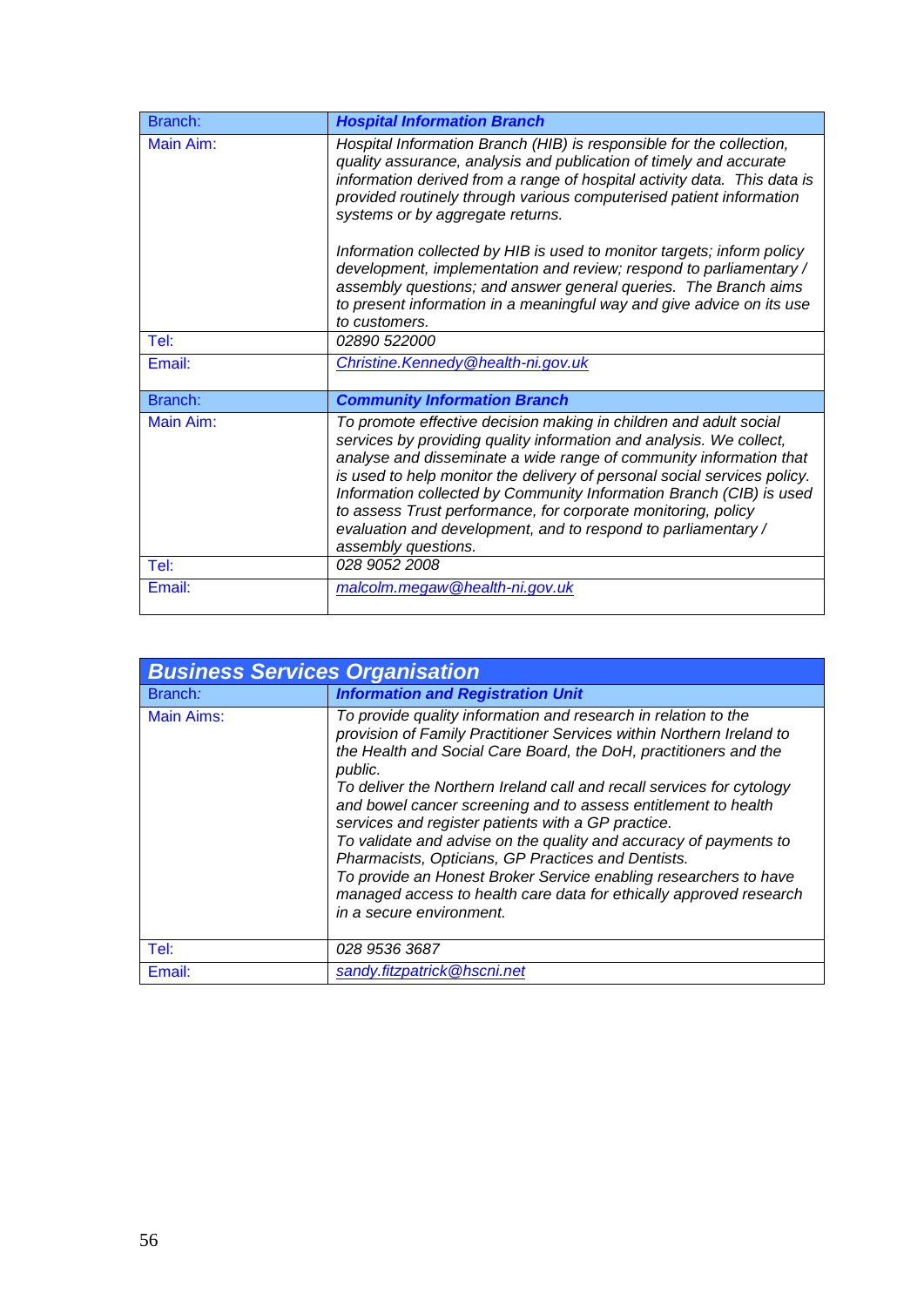| <b>Department for Infrastructure (Dfl)</b> |                                                                                                                                                                                                                                                             |
|--------------------------------------------|-------------------------------------------------------------------------------------------------------------------------------------------------------------------------------------------------------------------------------------------------------------|
| Branch:                                    | <b>Analytical Services Branch</b>                                                                                                                                                                                                                           |
| Main Aim:                                  | To support Dfl and it agencies, in policy development and<br>measurement of business performance by providing a high quality<br>statistical and research service in the areas of road safety, planning<br>and vehicle testing & driver licensing / testing. |
| Tel:                                       | 028 9054 0878                                                                                                                                                                                                                                               |
| Email:                                     | martin.mayock@infrastructure-ni.gov.uk                                                                                                                                                                                                                      |
| Branch:                                    | <b>Central Statistics and Research Branch</b>                                                                                                                                                                                                               |
| Main Aim:                                  | To provide Dfl with a high quality statistical, research and Equality<br>Impact Assessment (EQIA) service in the areas of Regional Planning,<br>Transport, Sustainable Transport, Equality and other areas which are<br>the responsibility of the Dfl.      |
| Tel:                                       | 028 9054 0873                                                                                                                                                                                                                                               |
| Email:                                     | nicola.fisher@infrastructure-ni.gov.uk                                                                                                                                                                                                                      |

| <b>Department for Communities (DfC)</b> |                                                                                                                                                                                                                        |
|-----------------------------------------|------------------------------------------------------------------------------------------------------------------------------------------------------------------------------------------------------------------------|
| Branch:                                 | <b>Statistics and Research Branch</b>                                                                                                                                                                                  |
| Main Aim:                               | Analytical Services Unit (ASU) provides Statistical and Research<br>services to the Department.                                                                                                                        |
|                                         | This work informs policy, planning and decision making in the areas<br>of social security, child maintenance and pensions, as well as<br>housing, urban regeneration, community development and voluntary<br>activity. |
| Tel:                                    | 028 90819952                                                                                                                                                                                                           |
| Email:                                  | michelle.crawford@communities-ni.gov.uk                                                                                                                                                                                |

| The Executive Office (TEO) |                                                                                                                                                                                                                                                                                                                                                                                                                                                                                                                                   |
|----------------------------|-----------------------------------------------------------------------------------------------------------------------------------------------------------------------------------------------------------------------------------------------------------------------------------------------------------------------------------------------------------------------------------------------------------------------------------------------------------------------------------------------------------------------------------|
| Branch:                    | <b>Analysis, Insight &amp; Outcomes Unit</b>                                                                                                                                                                                                                                                                                                                                                                                                                                                                                      |
| Main Aim:                  | The Analysis Insight & Outcomes Unit (AIOU) provides support to all<br>policy and programme areas within TEO (including support and<br>professional advice to the Programme for Government). Services<br>provided by the Unit include survey and consultation methods &<br>design, strategic indicator / target / outcome development, policy &<br>strategy review and analysis, provision of evidence base for policy<br>development, monitoring & evaluation as well as general statistical,<br>research and analytical advice. |
| Tel:                       | 028 9052 0080                                                                                                                                                                                                                                                                                                                                                                                                                                                                                                                     |
| Email:                     | janis.scallon@executiveoffice-ni.gov.uk                                                                                                                                                                                                                                                                                                                                                                                                                                                                                           |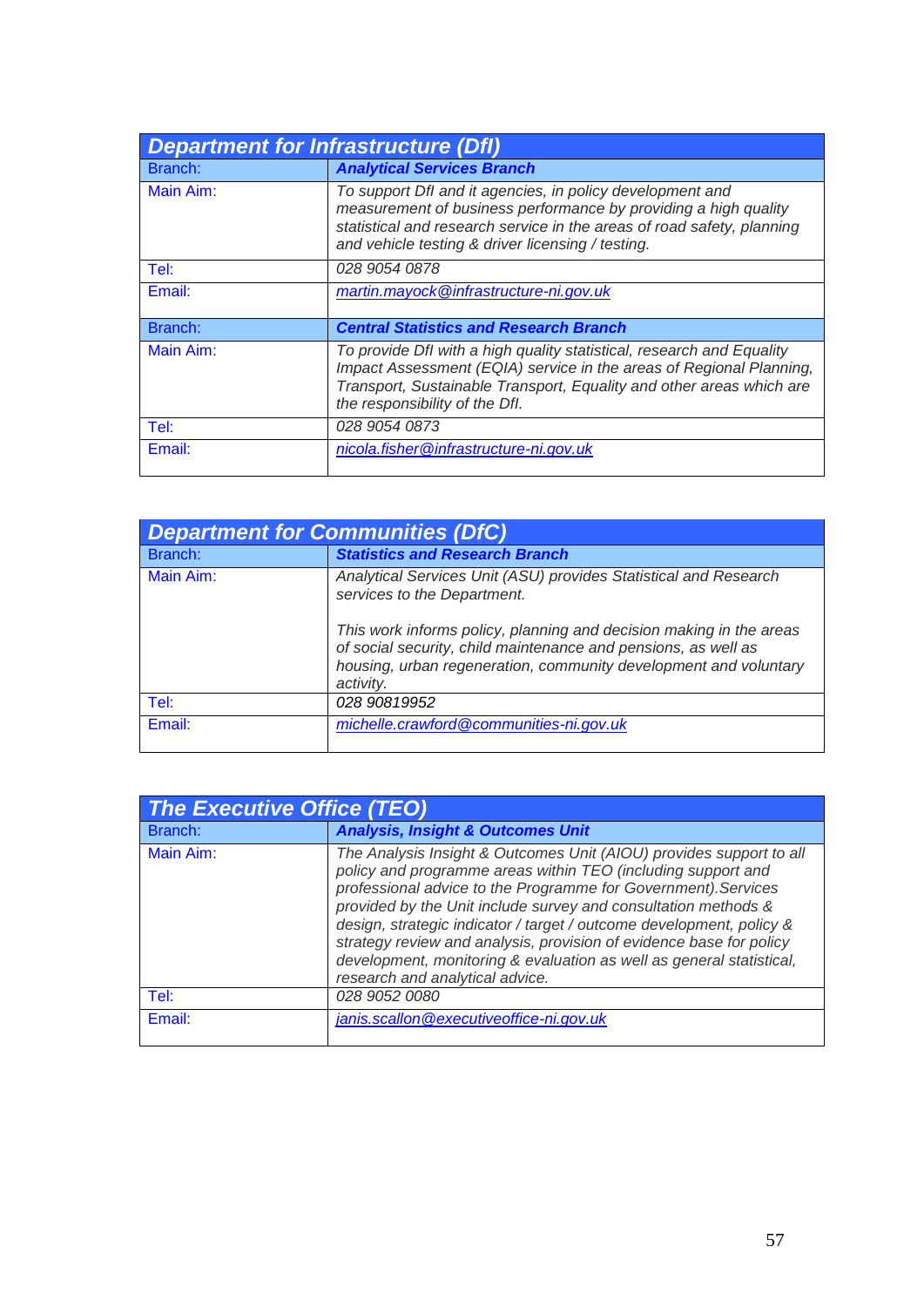| <b>Department of Justice (DoJ)</b> |                                                                                                                                                                                                                                                                                                                                                                                |
|------------------------------------|--------------------------------------------------------------------------------------------------------------------------------------------------------------------------------------------------------------------------------------------------------------------------------------------------------------------------------------------------------------------------------|
| Group:                             | <b>Analytical Services Group</b>                                                                                                                                                                                                                                                                                                                                               |
| Main Aim:                          | To provide a robust research and statistical evidence base to inform<br>the development, implementation and review of policy in support of<br>the aims and objectives of the DOJ and its Agencies, and to provide<br>objective information on the operation of the Northern Ireland Justice<br>System to the Assembly, policy makers, practitioners and the general<br>public. |
| Tel:                               | 028 9072 4522                                                                                                                                                                                                                                                                                                                                                                  |
| Email:                             | statistics.research@justice-ni.x.gsi.gov.uk<br>gayle.kennedy@justice-ni.x.gsi.gov.uk                                                                                                                                                                                                                                                                                           |
| <b>Group Sub-Location</b>          | <b>Northern Ireland Courts and Tribunal Service</b>                                                                                                                                                                                                                                                                                                                            |
| Tel:                               | 028 9072 8920                                                                                                                                                                                                                                                                                                                                                                  |
| Email:                             | rodney.redmond@courtsni.gsi.gov.uk:<br>caroline.darragh @courtsni.gov.uk                                                                                                                                                                                                                                                                                                       |
| <b>Group Sub-Location</b>          | <b>Youth Justice Agency</b>                                                                                                                                                                                                                                                                                                                                                    |
| Tel:                               | 028 9031 6444                                                                                                                                                                                                                                                                                                                                                                  |
| Email:                             | johanna.mccaughey@justice-ni.x.gsi.gov.uk                                                                                                                                                                                                                                                                                                                                      |
| <b>Group Sub-Location</b>          | <b>Prison Service NI</b>                                                                                                                                                                                                                                                                                                                                                       |
| Tel:                               | 028 9052 5151                                                                                                                                                                                                                                                                                                                                                                  |
| Email:                             | Eileen.crone@justice-ni.x.gsi.gov.uk                                                                                                                                                                                                                                                                                                                                           |

| <b>Police Service of Northern Ireland (PSNI)</b> |                                                                                                                                                                                                                                                                                                                                                                                                               |
|--------------------------------------------------|---------------------------------------------------------------------------------------------------------------------------------------------------------------------------------------------------------------------------------------------------------------------------------------------------------------------------------------------------------------------------------------------------------------|
| Branch:                                          | <b>Statistics Branch</b>                                                                                                                                                                                                                                                                                                                                                                                      |
| Main Aim:                                        | To provide the Police Service of Northern Ireland, the Government<br>and the wider community with statistical information, analysis and<br>advice regarding policing in Northern Ireland. This includes the<br>provision of statistics on recorded crime, domestic, hate & ASB<br>incidents, drug seizure incidents, the security situation, stop /<br>searches and injury road traffic collision statistics. |
| Tel:                                             | 028 9065 0222 Ext 24135                                                                                                                                                                                                                                                                                                                                                                                       |
| Email:                                           | statistics@psni.police.uk                                                                                                                                                                                                                                                                                                                                                                                     |

| <b>Public Prosecution Service for Northern Ireland (PPS)</b> |                                                                                                                                                                                                                  |
|--------------------------------------------------------------|------------------------------------------------------------------------------------------------------------------------------------------------------------------------------------------------------------------|
| Branch:                                                      | <b>Management Information Branch</b>                                                                                                                                                                             |
| Main Aim:                                                    | To produce statistics and research on prosecutions in NI. In addition,<br>management information branch produce statistical management and<br>performance information to inform and support PPS decision makers. |
| Tel:                                                         | 028 9054 4871                                                                                                                                                                                                    |
| Email:                                                       | liz.graham@ppsni.gsi.gov.uk                                                                                                                                                                                      |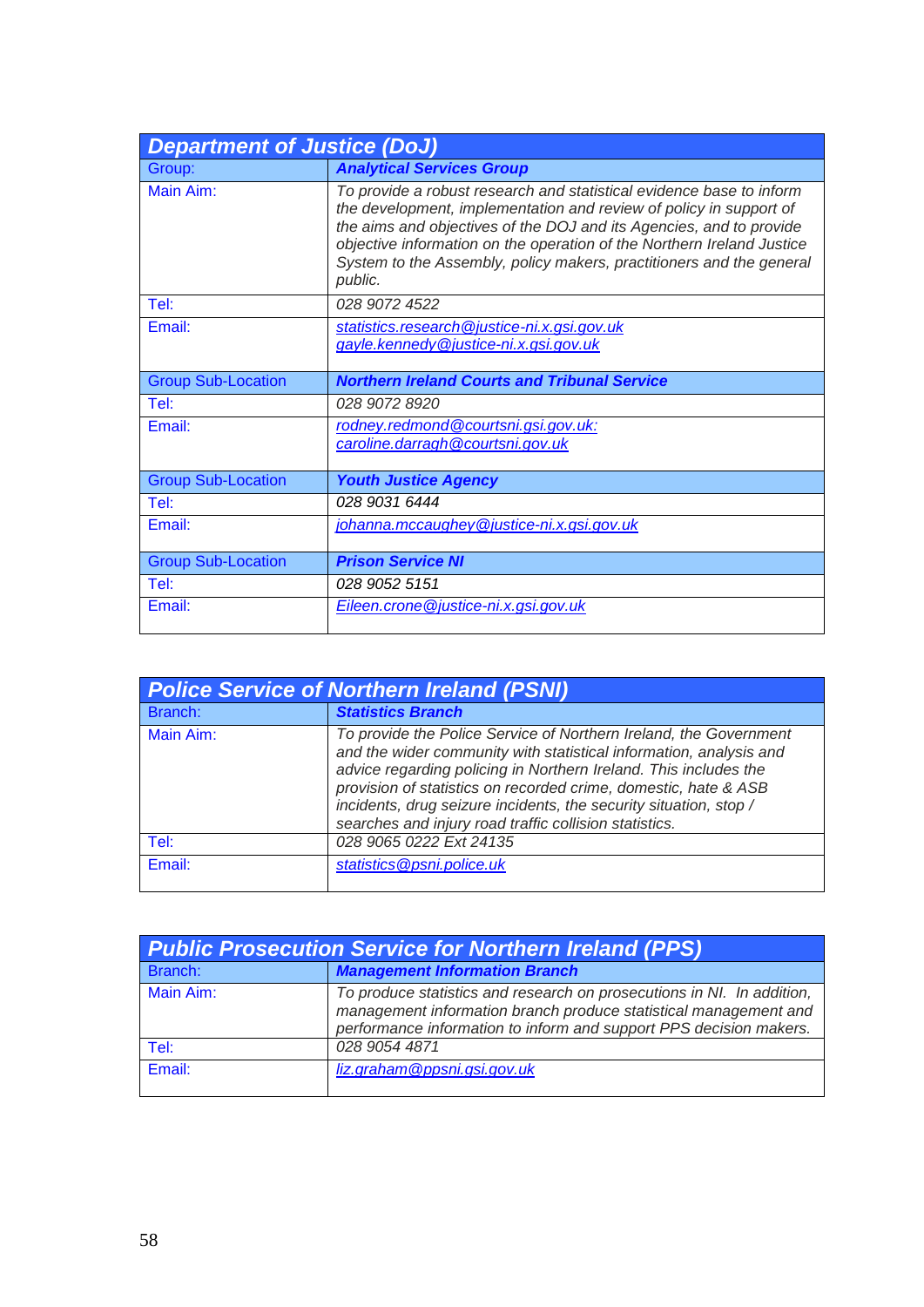| <b>Northern Ireland Policing Board (NIPB)</b> |                                                                                                                                                                                          |
|-----------------------------------------------|------------------------------------------------------------------------------------------------------------------------------------------------------------------------------------------|
| Branch:                                       | <b>Statistics and Research Branch</b>                                                                                                                                                    |
| Main Aim:                                     | To provide the Northern Ireland Policing Board and Policing and<br>Community Safety Partnerships with statistics and research services<br>to assist them conduct their statutory duties. |
| Tel:                                          | 028 9040 8560                                                                                                                                                                            |
| Email:                                        | statistics@nipolicingboard.org.uk                                                                                                                                                        |

| <b>Probation Board for Northern Ireland</b> |                                                                                                                                             |
|---------------------------------------------|---------------------------------------------------------------------------------------------------------------------------------------------|
| Branch:                                     | <b>Statistics &amp; Research</b>                                                                                                            |
| Main Aim:                                   | To provide the Probation Board for Northern Ireland with statistical<br>information, analysis and research services to inform its practice. |
| Tel:                                        | 028 9026 2400                                                                                                                               |
| Email:                                      | ruth.hewitt@pbni.gsi.gov.uk                                                                                                                 |

| <b>Office of the Police Ombudsman for Northern Ireland</b> |                                                                                                                                                                          |
|------------------------------------------------------------|--------------------------------------------------------------------------------------------------------------------------------------------------------------------------|
| Branch:                                                    | <b>Statistics and Research Team</b>                                                                                                                                      |
| Main Aim:                                                  | To provide statistical information, analysis and research to the Police<br>Ombudsman's Office. This includes data from the Police Complaints<br>system and from surveys. |
| Tel:                                                       | 028 9082 8670                                                                                                                                                            |
| Email:                                                     | info@policeombudsman.org                                                                                                                                                 |

| <b>Belfast City Council</b> |                                                                                                                                                     |
|-----------------------------|-----------------------------------------------------------------------------------------------------------------------------------------------------|
| Branch:                     | <b>Corporate Policy and Strategic Planning</b>                                                                                                      |
| Main Aim:                   | To collect, collate and disseminate neighbourhood data from across<br>Belfast and to provide analytical support to council staff and<br>councilors. |
| Tel:                        | 028 90 270662                                                                                                                                       |
| Email:                      | ShorttC@BelfastCity.gov.uk                                                                                                                          |

| <b>Derry City and Strabane District Council</b> |                                                                                                                              |
|-------------------------------------------------|------------------------------------------------------------------------------------------------------------------------------|
| Branch:                                         | <b>Community Planning Statistics</b>                                                                                         |
| Main Aim:                                       | To provide a statistical resource in the development and monitoring of<br>the DCSDC Community Plan and functions of Council. |
| Tel:                                            | (028) 7125 3253                                                                                                              |
| Email                                           | hugh.mcnickle@derrystrabane.com<br>claire.hood@derrystrabane.com                                                             |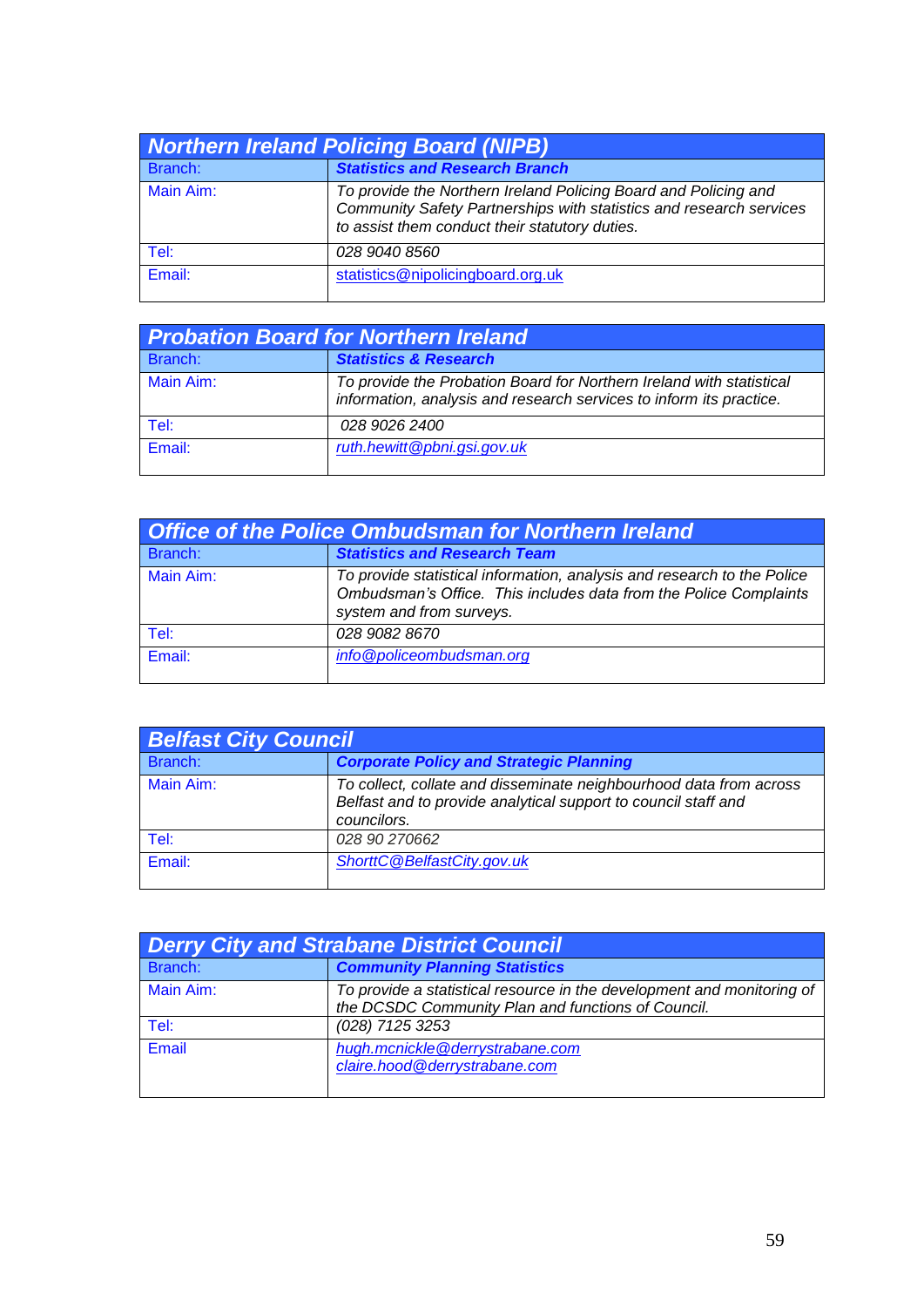| <b>Armagh City, Banbridge and Craigavon Borough Council</b> |                                                                                                                                                                                     |
|-------------------------------------------------------------|-------------------------------------------------------------------------------------------------------------------------------------------------------------------------------------|
| Branch:                                                     | <b>Community Planning</b>                                                                                                                                                           |
| Main Aim:                                                   | To assist the council in the development of a data and an evidence<br>based approach for the Community plan, Local Development plan,<br>and related key strategies for the Borough. |
| Tel:                                                        | 028 406 60644 Ext: 4459                                                                                                                                                             |
| Email                                                       | jennifer.doak@armaghbanbridgecraigavon.gov.uk                                                                                                                                       |

| <b>Lisburn and Castlereagh City Council</b> |                                                                                                                        |
|---------------------------------------------|------------------------------------------------------------------------------------------------------------------------|
| Branch:                                     | <b>Community Planning Statistics</b>                                                                                   |
| Main Aim:                                   | To provide a statistical resource in the development and monitoring of<br>the Community Plan and functions of Council. |
| Tel:                                        | 028 9244 7541                                                                                                          |
| Email                                       | pamela.phelan@lisburncastlereagh.gov.uk                                                                                |

| <b>Antrim and Newtownabbey Borough Council</b> |                                                                                                                        |
|------------------------------------------------|------------------------------------------------------------------------------------------------------------------------|
| Branch:                                        | <b>Community Planning Statistics</b>                                                                                   |
| Main Aim:                                      | To provide a statistical resource in the development and monitoring of<br>the Community Plan and functions of Council. |
| Tel:                                           | 028 9034 0112                                                                                                          |
| Email                                          | pamela.phelan@antrimandnewtownabbey.gov.uk                                                                             |

| <b>Ards and North Down Borough Council</b> |                                                                                                                        |
|--------------------------------------------|------------------------------------------------------------------------------------------------------------------------|
| Branch:                                    | <b>Community Planning Statistics</b>                                                                                   |
| Main Aim:                                  | To provide a statistical resource in the development and monitoring of<br>the Community Plan and functions of Council. |
| Tel:                                       | 0300 013 3333 Ext: 40736                                                                                               |
| Email                                      | michael.mckibbin@ardsandnorthdown.gov.uk                                                                               |

### **Staff on Loan**

| <b>Libraries NI</b> |                                                                                                                                                                                                                                                                               |
|---------------------|-------------------------------------------------------------------------------------------------------------------------------------------------------------------------------------------------------------------------------------------------------------------------------|
| Branch:             | <b>Libraries NI</b>                                                                                                                                                                                                                                                           |
| Main Aim:           | To provide statistical information, analysis, interpretation and advice<br>to Libraries NI and manage and report on the survey programme to<br>contribute towards an improved service that will impact on the<br>measurement of corporate objectives within the organisation. |
| Tel:                | 028 25 664123                                                                                                                                                                                                                                                                 |
| Email               | moira.mckee@librariesni.org.uk                                                                                                                                                                                                                                                |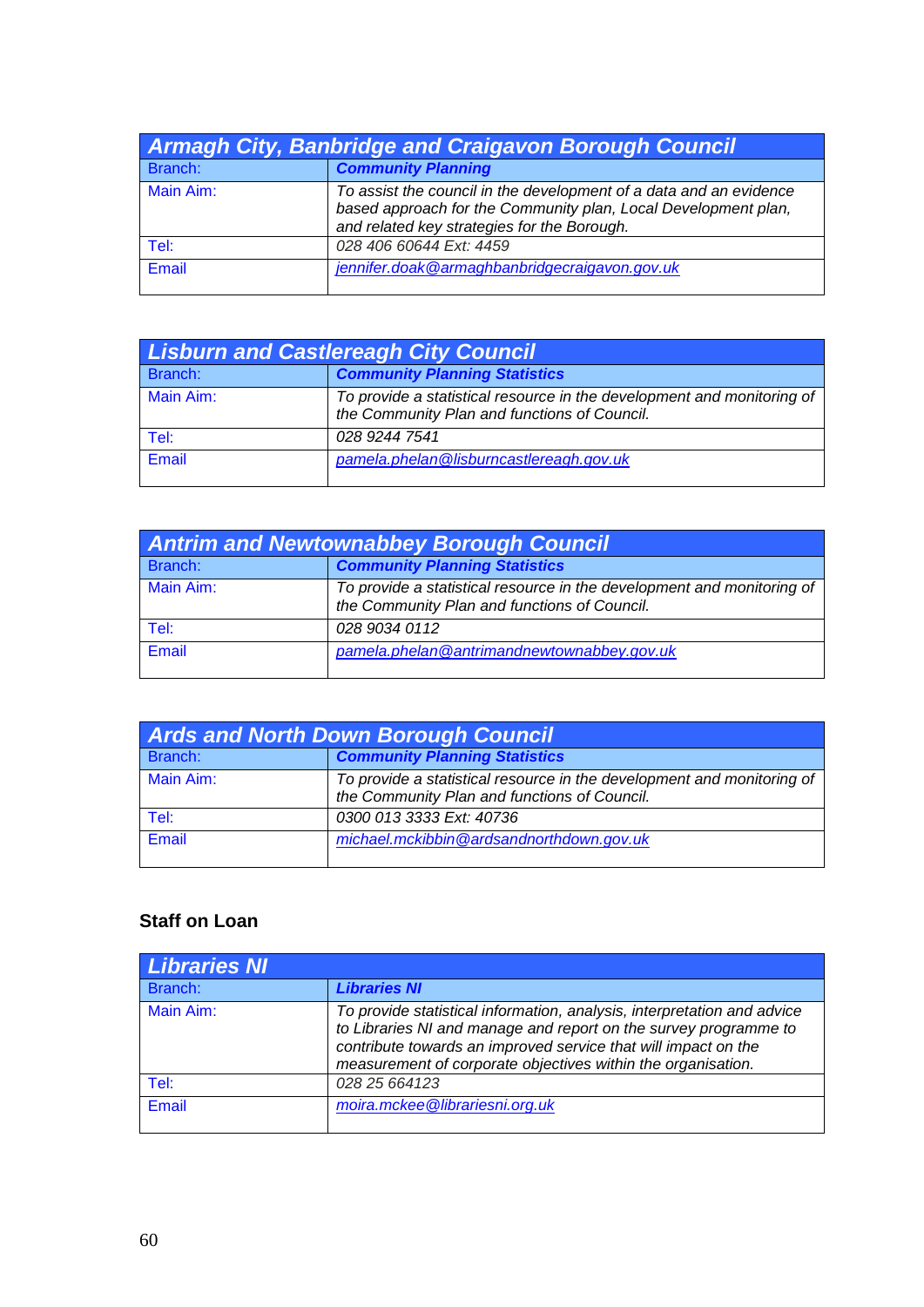| <b>Northern Ireland Cancer Registry</b> |                                                                                                                                                                                                                                                           |
|-----------------------------------------|-----------------------------------------------------------------------------------------------------------------------------------------------------------------------------------------------------------------------------------------------------------|
| <b>Branch</b>                           | <b>NI Cancer Registry</b>                                                                                                                                                                                                                                 |
| Main Aim:                               | To provide accurate, timely information on cancers occurring in the<br>population of Northern Ireland for research, planning and education<br>so that the burden of disease may be reduced and the experience of<br>patients and their outcomes improved. |
| Tel:                                    | 028 90971623                                                                                                                                                                                                                                              |
| Email:                                  | Conan.donnelly@qub.ac.uk                                                                                                                                                                                                                                  |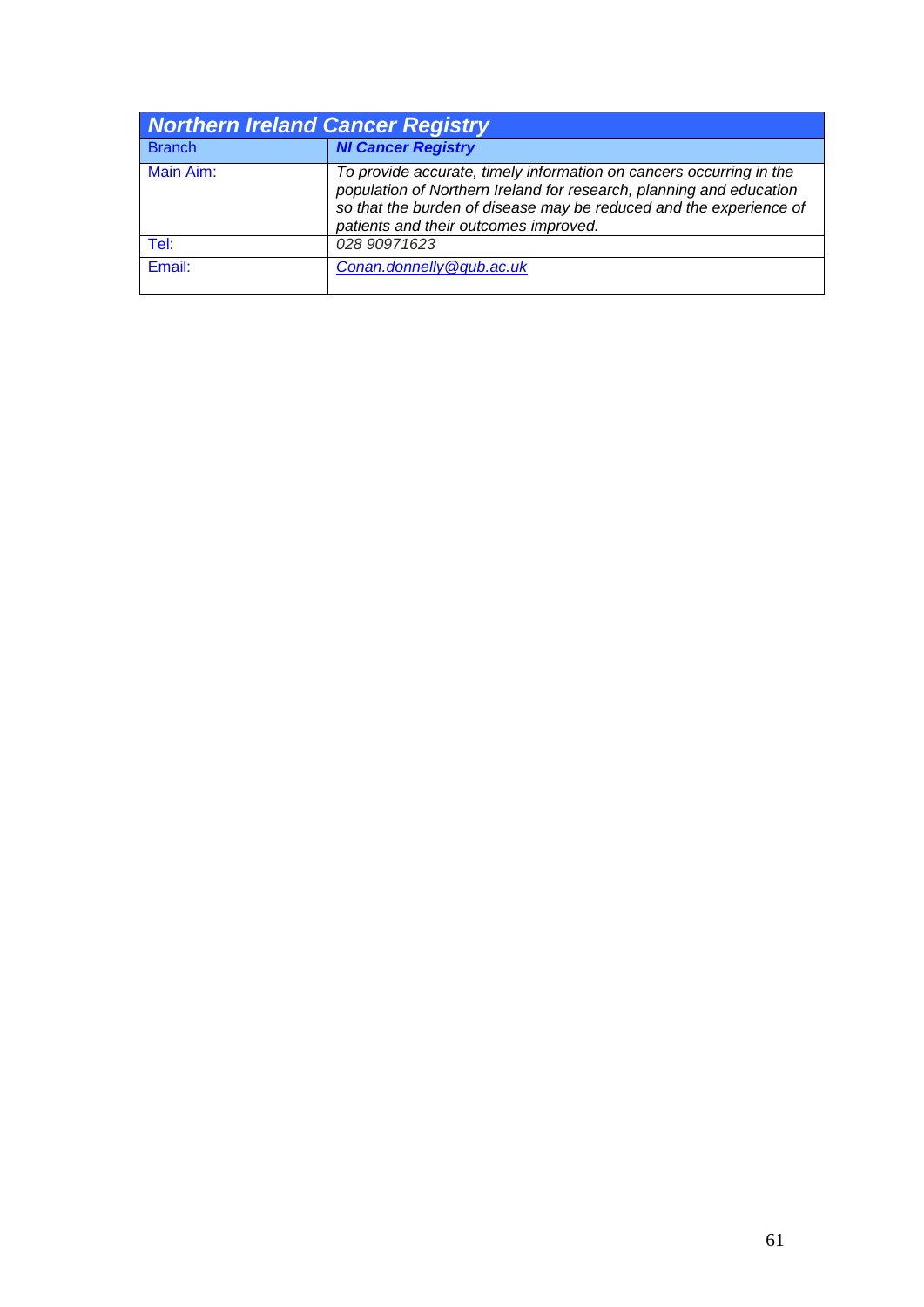# **Annex 4: Glossary**

| <b>ADF</b>   | <b>ADMINISTRATIVE DATA FORUM</b>                          |
|--------------|-----------------------------------------------------------|
| <b>ADRC</b>  | <b>ADMINISTRATIVE DATA RESEARCH CENTRE</b>                |
| <b>ARC</b>   | <b>AUDIT &amp; RISK COMMITTEE</b>                         |
|              |                                                           |
| <b>ASB</b>   | <b>ANTI-SOCIAL BEHAVIOUR</b>                              |
| <b>BRES</b>  | <b>BUSINESS REGISTER EMPLOYMENT SURVEY</b>                |
| <b>BSO</b>   | <b>BUSINESS SERVICES ORGANISATION</b>                     |
| <b>CHS</b>   | <b>CONTINUOUS HOUSEHOLD SURVEY</b>                        |
| <b>CIB</b>   | <b>COMMUNITY INFORMATION BRANCH</b>                       |
| <b>CPD</b>   | <b>COMMISSIONING PLAN DIRECTION</b>                       |
| CS           | <b>CORPORATE SERVICES</b>                                 |
| <b>CSU</b>   | <b>CENTRAL SURVEY UNIT</b>                                |
| <b>DAERA</b> | DEPARTMENT OF AGRICULTURE, ENVIRONMENT AND RURAL AFFAIRS  |
| <b>DfC</b>   | <b>DEPARTMENT FOR COMMUNITIES</b>                         |
| <b>DfE</b>   | DEPARTMENT FOR THE ECONOMY                                |
| <b>Dfl</b>   | <b>DEPARTMENT FOR INFRASTRUCTURE</b>                      |
| <b>DIAL</b>  | <b>DATA INTEGRATION &amp; LINKAGE BRANCH</b>              |
| <b>DIME</b>  | DATABASE FOR INCOME MODELLING AND ESTIMATION              |
| <b>DMD</b>   | <b>DRUG MISUSE DATABASE</b>                               |
| <b>DoE</b>   | <b>DEPARTMENT OF EDUCATION</b>                            |
|              |                                                           |
| DoF          | <b>DEPARTMENT OF FINANCE</b>                              |
| <b>DoH</b>   | <b>DEPARTMENT OF HEALTH</b>                               |
| <b>DoJ</b>   | <b>DEPARTMENT OF JUSTICE</b>                              |
| <b>DS</b>    | <b>DEMOGRAPHIC STATISTICS</b>                             |
| <b>ELMS</b>  | <b>ECONOMIC AND LABOUR MARKET STATISTICS BRANCH</b>       |
| <b>EQIA</b>  | <b>EQUALITY IMPACT ASSESSMENT</b>                         |
| <b>ESA</b>   | <b>EMPLOYMENT AND SUPPORT ALLOWANCE</b>                   |
| <b>EU</b>    | <b>EUROPEAN UNION</b>                                     |
| <b>FRS</b>   | <b>FAMILY RESOURCES SURVEY</b>                            |
| <b>GAE</b>   | <b>GENERAL ADMINISTRATIVE EXPENDITURE</b>                 |
| <b>GRO</b>   | <b>GENERAL REGISTER OFFICE</b>                            |
| <b>GP</b>    | <b>GENERAL PRACTITIONER</b>                               |
| <b>HIB</b>   | <b>HOSPITAL INFORMATION BRANCH</b>                        |
| <b>HMG</b>   | <b>HER MAJESTYS GOVERNMENT</b>                            |
| <b>HR</b>    | <b>HUMAN RESOURCES</b>                                    |
| <b>HRCS</b>  | <b>HUMAN RESOURCE CONSULTANCY SERVICES</b>                |
| <b>HSC</b>   | <b>HEALTH AND SOCIAL CARE</b>                             |
| <b>HSCB</b>  | <b>HEALTH AND SOCIAL CARE BOARD</b>                       |
| IA.          | <b>INFORMATION ASSURANCE</b>                              |
| <b>IBSS</b>  | <b>INTEGRATED BUSINESS AND SURVEY SYSTEM</b>              |
| <b>ICO</b>   | <b>INFORMATION COMISSIONERS OFFICE</b>                    |
| <b>iLiAd</b> | <b>INVESTIGATING LINKS IN ACHIEVEMENT AND DEPRIVATION</b> |
| <b>JSA</b>   | <b>JUSTICE AND SECURITY ACT</b>                           |
| <b>LPS</b>   | <b>LAND AND PROPERTY SERVICES</b>                         |
| <b>MRSA</b>  | <b>METHICILLIN-RESISTANT STAPHYLOCOCCUS AUREUS</b>        |
| <b>NI</b>    | <b>NORTHERN IRELAND</b>                                   |
| <b>NIABI</b> | NORTHERN IRELAND ANNUAL BUSINESS INQUIRY                  |
|              |                                                           |
| <b>NICS</b>  | <b>NORTHERN IRELAND CIVIL SERVICE</b>                     |
| <b>NICTS</b> | NORTHERN IRELAND COURTS AND TRIBUNAL SERVICE              |
| <b>NIESR</b> | NORTHERN IRELAND ENVIRONMENTAL STATISTICS REPORT          |
| <b>NHS</b>   | <b>NATIONAL HEALTH SERVICE</b>                            |
| <b>NIPB</b>  | <b>NORTHERN IRELAND POLICING BOARD</b>                    |
| <b>NIPS</b>  | <b>NORTHERN IRELAND PRISON SERVICE</b>                    |
| <b>NILS</b>  | NORTHERN IRELAND LONGITUDINAL STUDY                       |
| <b>NIMS</b>  | <b>NORTHERN IRELAND MORTALITY STUDY</b>                   |
| <b>NINIS</b> | <b>NORTHERN IRELAND NEIGHBOURHOOD INFORMATION SERVICE</b> |
| <b>NIROS</b> | <b>NORTHERN IRELAND REGISTRATION OFFICE SYSTEM</b>        |
| <b>NISRA</b> | NORTHERN IRELAND STATISTICS AND RESEARCH AGENCY           |
|              |                                                           |